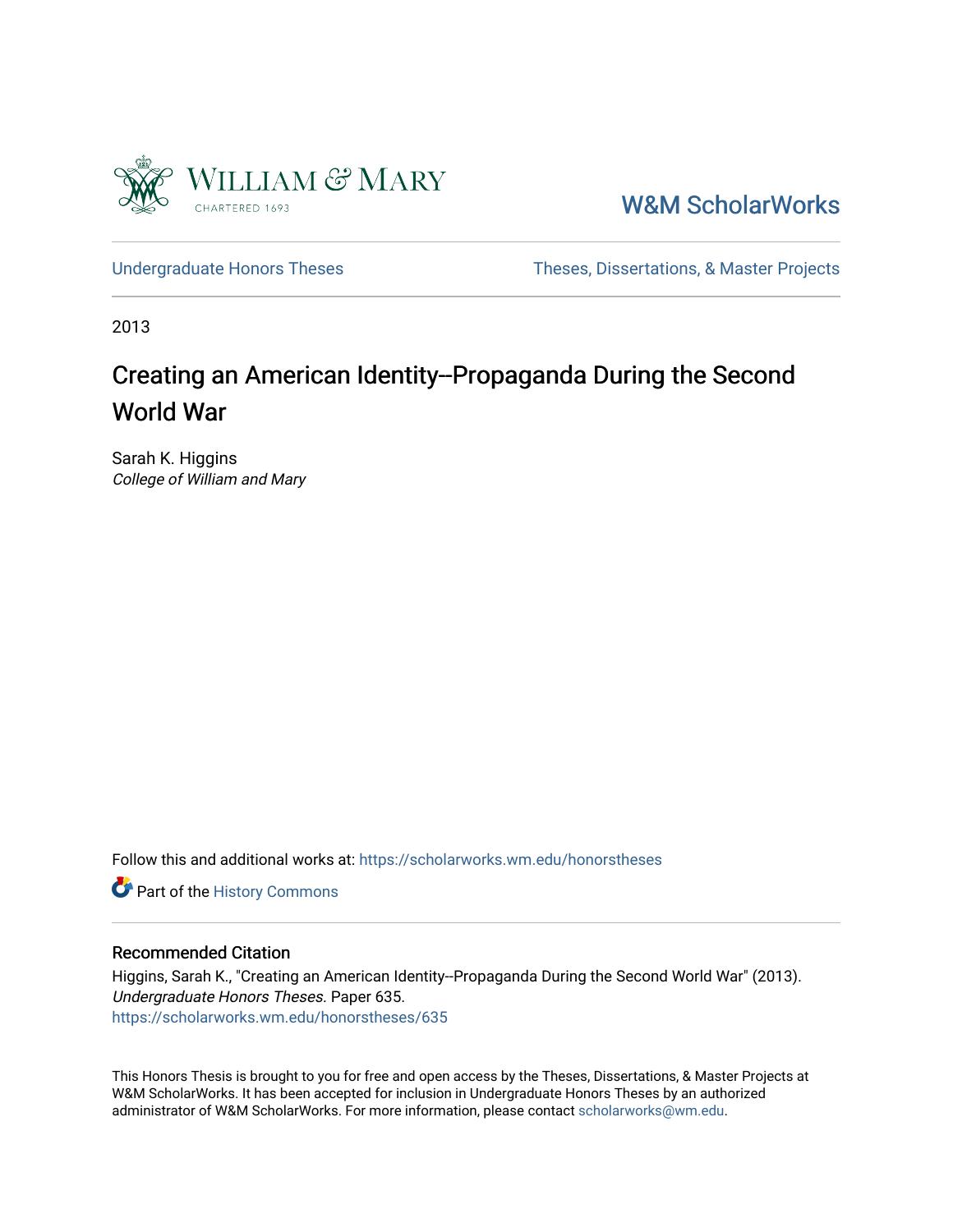## **Creating an American Identity—Propaganda During the Second World War Introduction**

Propaganda is a familiar facet of American culture. The federal government has a history of involvement in the formulation and release of propagandistic messages through direct control of the public sector, or influence in the private sector, especially during times of conflict. During World War II the federal government used propaganda conveyed through popular cultural media to create an "us versus them" mentality by releasing information and images that both demonized the enemy and explained the righteousness of the American people and their cause. In doing so, federal officials explicitly and effectively mobilized the population to support the American war effort. Wartime propaganda in the form of radio, film, cartoons, and posters were directly influenced and at times controlled by President Franklin Delano Roosevelt's administration and federal agencies, like the Office of War Information, created by the exigencies of the conflict. Throughout the war years (and even before the United States entered the conflict), there was a release of information that was targeted specifically at the American civilian population in order to garner support for American interests in both the European and Pacific theaters. The distribution of information relating to the war from the federal government to American civilians was carefully formulated to create an American identity based on a set of commonly held values that could be defended.

The relationship between the "producers" and "consumers" of propaganda was not characterized by simple top-down communication from the government to the people. Rather, this relationship was two-sided; federal officials had to monitor, and at times alter, their release of information in order to meet the changing expectations and attitudes of the American population.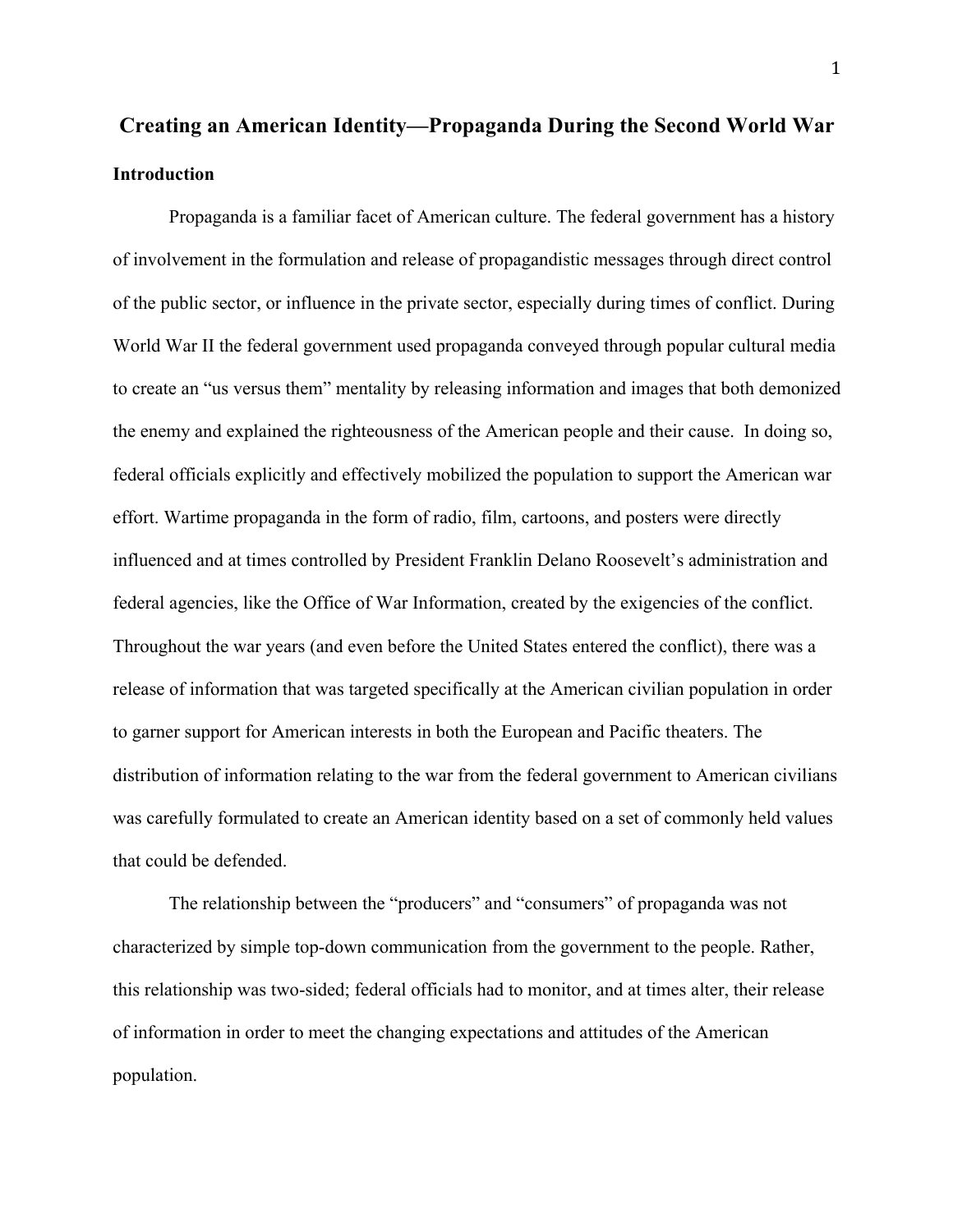In examining propaganda as an effective means of popular mobilization, it is important to understand propaganda as a science or the theoretical foundation for how people form opinions. Theodor Adorno offers one approach to how and why humans make decisions and focuses on the difference between what he calls "pathological opinion" based on prejudice and rumor and "normal opinion," a "subjective consciousness restricted in its truth content."<sup>1</sup> In Adorno's scenario, human decision-making either adheres strictly to facts, or is too heavily influenced to be independent. His contention is that the former produces rational opinion and the latter leads to dangerous adherence to potentially false beliefs. This division between the two sides of opinionformation is joined by Adorno's corollary argument that people tend to make decisions en masse. Adorno's model argues that human beings tend to conform both to the prevailing authority's and the majority's opinions when making value judgments, and that the border between healthy and "pathogenic opinion" is drawn *in praxi* by the "prevailing authority," not informed judgment; we are, inherently, then an "opinion delusional society."<sup>2</sup> Adorno's contention that "healthy" opinion is that which is derived from "restrictive" truth, and "pathogenic" opinion is that which is derived from authority suggests that opinion that is influenced by authority is delusional.

For the purposes of this thesis the "prevailing authority" refers to the *elite* of a population. During World War II in the United States the defined "elites" were those who visibly held power, including the federal government and its agencies. According to Adorno, then, the popular decision-making process influenced by elites would be inherently delusional. Michel de Certeau suggests another possible framework for understanding the relation of propaganda to opinion formation through his theory of "implicit conformism." His argument is congruent with Adorno's especially in his claim that there are "taboos placed on anything that does not

 

<sup>1</sup>Adorno, Theodor. *Critical Models*. New York: Columbia University Press, 1993. 98.

 $2$ Ibid 109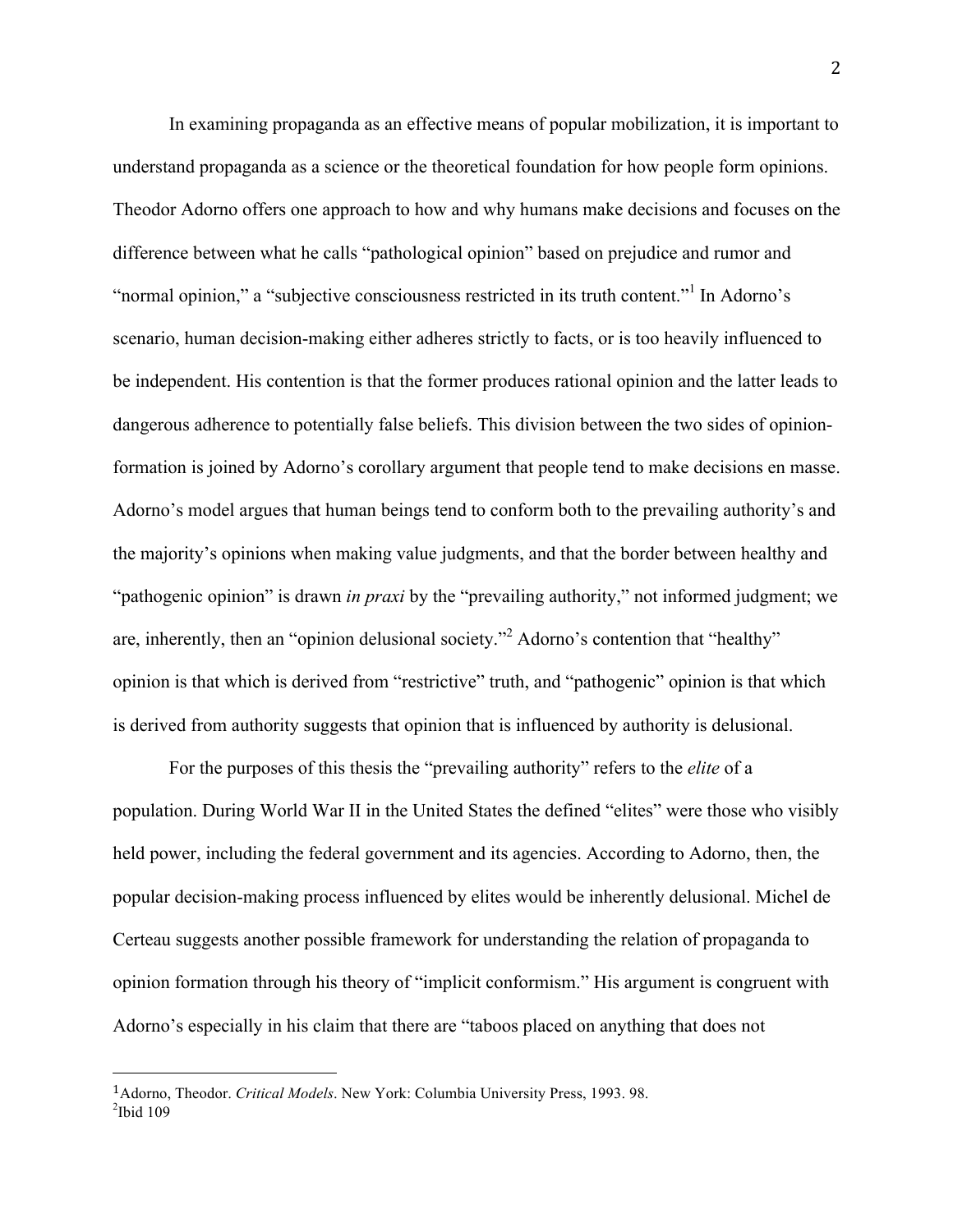stubbornly reproduce what already exists."<sup>3</sup> Together, Adorno and de Certeau's arguments provide a framework for understanding propaganda and decision-making during the Second World War and they also complement each other when examined individually. Adorno argues that opinion that is not independently formed is influenced too much by societal elites, which in turn leads to an "unhealthy" decision-making process. De Certeau's model, in turn, holds that people "conform" to the ideas that they believe are socially acceptable—these ideas can be influenced by Adorno's elites, who thus contribute to unhealthy public opinion. 4

Adorno and de Certeau's distinctions between the opinions molded by propaganda and those developed organically by individuals and the means through which both are formed provide a model for understanding the mechanics of popular decision-making. I argue that while their model is useful, it is flawed. The model assumes there is a clear distinction between informed opinion and opinion shaped by societal factors (and propaganda), but leaves no "gray area" between the two. Can there be independent popular opinion formed under the influence of the political elite? I argue that opinions formed under the premises of restrictive truths and those formed under the influence of prevailing authorities are not mutually exclusive—to assume so would imply that the population has no role in the decision making process apart from being passive consumers of information. I accept de Certeau's conclusion that the human population tends towards conformism under societal pressure (pressure particularly from Adorno's "prevailing authority") but dispute the *extent* to which they conform.

The American population during WWII was not completely independent in its decisionmaking process, especially in relation to whether or not to accept at face value the information

 

<sup>&</sup>lt;sup>3</sup> Adorno makes the argument in that people tend to align their opinions with what they believe is societally acceptable [109]

<sup>4</sup> See citations above for Adorno's argument; de Certeau as pulled from Adorno's work; Certeau, Michel De. *The Practice of Everyday Life*. Berkeley: University of California Press, 1984.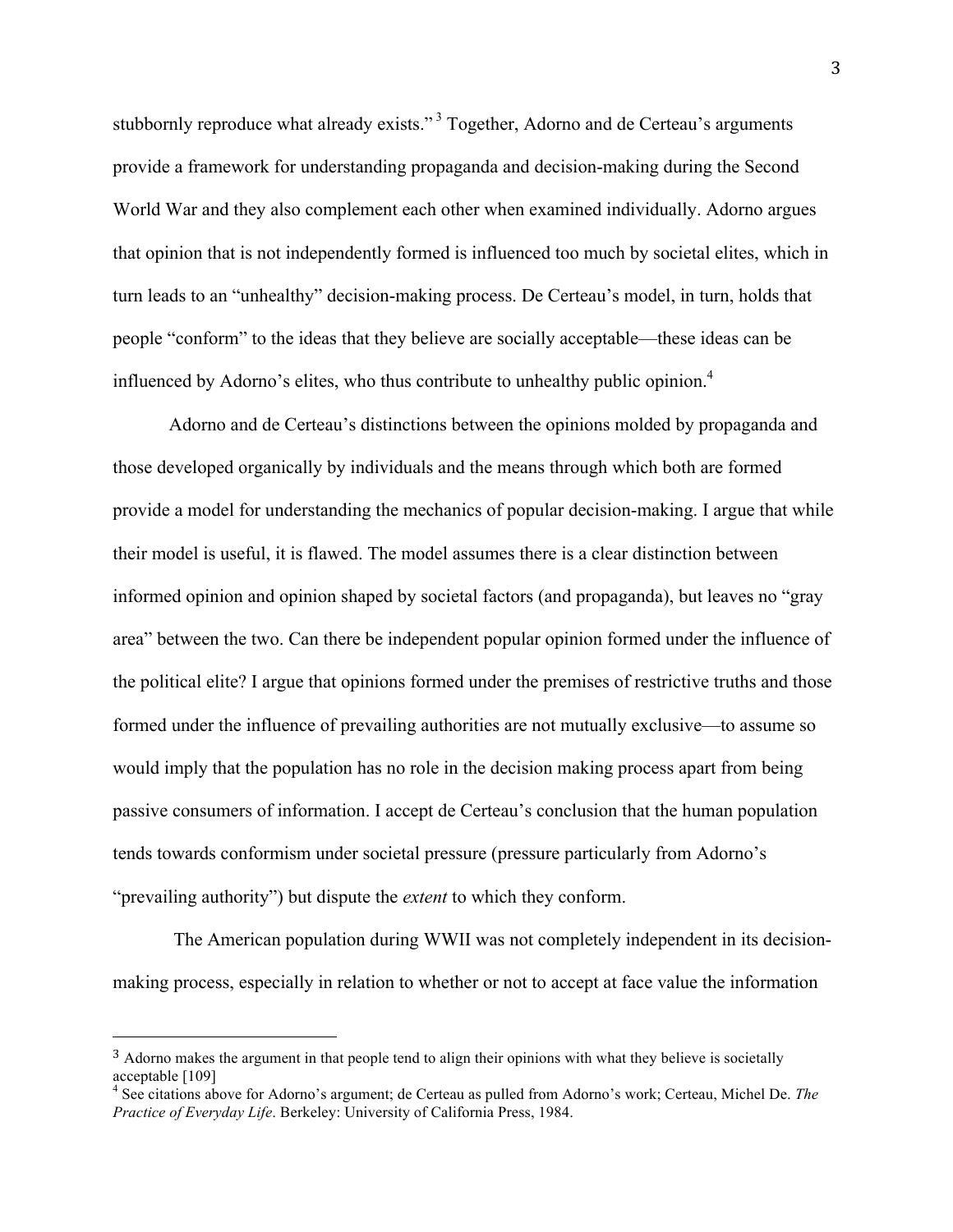from the federal government about the war, but some individuals did make conscious decisions as to whether or not to accept federally produced "truths" concerning the conflict. Federal influence was inherently limited; as long as there was a politically engaged public, it was possible to communicate the government's stance on war-related issues, but public apathy and complacency posed a threat to the effectiveness of such communications.

During WWII, federal propaganda constantly evolved in order to retain the attention of the audience. The fact that federal officials and agencies so closely monitored and adjusted both their message and the channels for its delivery to reflect changes in public attitudes and expectations during the war years suggests that the public had a vital role in defining the relationship between the government and the American population.

Adorno argues that humans have a tendency towards narcissism when forming opinions—they gravitate towards what most affects them. The use of the word *narcissism* here invokes a sense of identity—whether physical or otherwise. In this sense, Adorno is arguing that personal opinion becomes part of someone's identity. <sup>5</sup> In Adorno's model, an attack on one's identity would elicit a strong response because people would view these attacks as explicitly directed toward them. If the government could convince the public that their identities were being attacked by a foreign threat, they could channel the resulting fear into a tool of mobilization to gain support for the war effort. I argue that federal officials and agencies did exactly that by explicitly constructing an American identity to convey to the population at large that appealed to that sense of "narcissism" to which Adorno believes all humans adhere. This "identity" was represented through various forms of propaganda, including movies, cartoons, radio and magazines and called to mind a set of American values (democracy, freedom, "rights")

 <sup>5</sup> De Certeau's argument as discussed in Adorno's book (Ibid 107-108).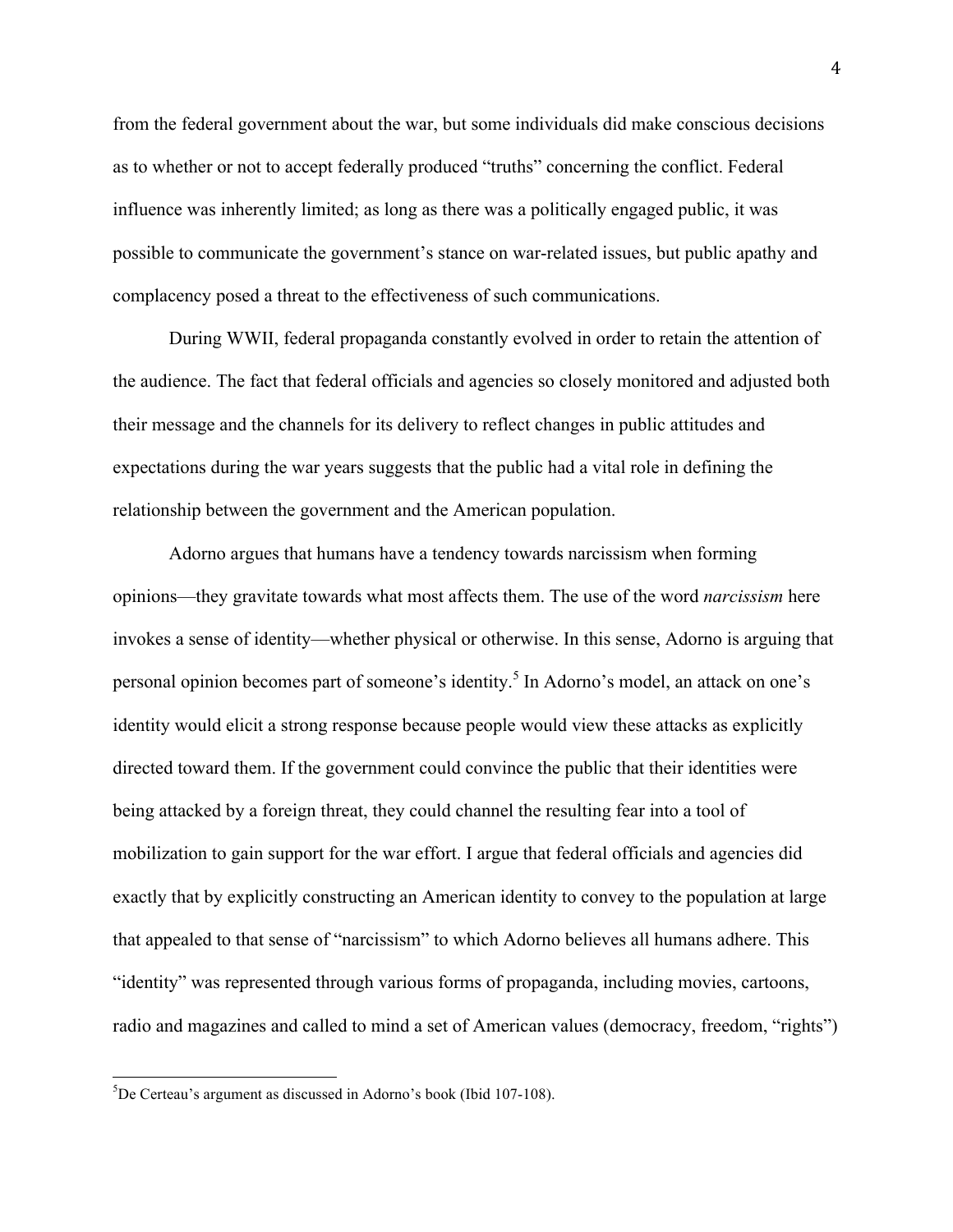that symbolized Americans' collective identity. When the public saw that their values were being attacked, they responded in kind— purchasing war bonds, planting victory gardens, and restraining from "loose" conversation, among other actions.

In examining the relationship between the public and the federal government during WWII, it is also important to examine the theoretical background of popular decision-making outside of its tendency to be manipulated towards conformism. What factors influence how individuals process stimuli? To what extent does physical environment help explain how they will react? De Certeau's theory of "critical distance" and "proximity" go a long way towards understanding public perception of an issue.<sup>6</sup> Colloquially speaking, the "closer to home something hits" the stronger the reaction is to the stimuli—and during WWII the American population was constantly bombarded with propaganda messages. Strong attendance at movie theaters, and the large readership for war posters and large audience for radio indicates propaganda was present in almost all forms of private and public media during the early 1940s.

#### **Censorship During the War Years**

During World War II, the federal government used visual culture as a key medium for deploying propaganda to the American public. Propagandists used this medium because in the 1940s Americans went to the movies as many as three times a week.7 The Office of War Information (OWI) for instance, realized that "the audience for film…was more susceptible to influence than newspaper readers," and looked to Hollywood as a potentially effective propaganda machine.<sup>8</sup> Much of the imagery of the Second World War centered around what the public was *not* supposed to see as opposed to what they *were* supposed to see. Movies and

 

<sup>6</sup>De Certeau's argument as discussed in Jenkin's book:

Jenkins, Henry. *Textual Poachers.* New York: Routledge, Chapman and Hall, Inc. 1992. Print. (122).

<sup>7</sup> Roeder Jr., George H. *The Censored War-American Visual Experience During World War Two*. New Haven and London: Yale University, 1993. 4.<br><sup>8</sup> Roeder, Ibid 17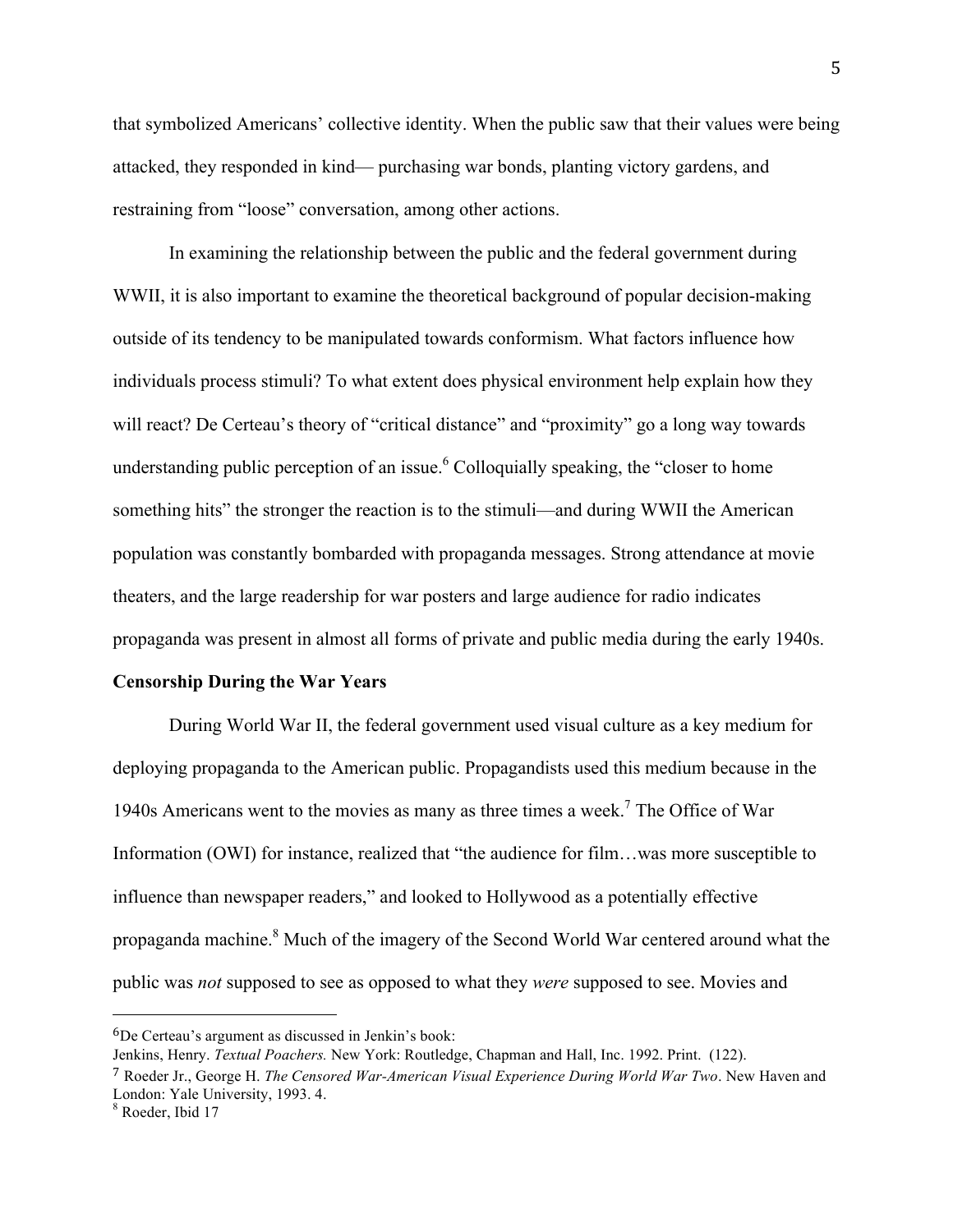cartoons physically caricatured the enemy while showing the population examples of ideal American soldiers such as *Sahara's* Sergeant Gunn or *The Purple Heart's* Captain Ross, or even Popeye. Pictures, however, were often censored to prohibit the American public from seeing parts of the war that might damage morale, such as American soldiers dying or engaging in lewd behavior.<sup>9</sup>

Censorship was prevalent during both World Wars; it was in effect for the entirety of World War I and for nearly two years after the Second World War began.<sup>10</sup> *Life* magazine was an important medium for chronicling the war visually—pictures were taken in the field, sent back in diplomatic pouches to the Pentagon, and developed under the supervision of censorship officials. Even the captions were closely monitored—both on their own and then in the photo layout.<sup>11</sup> Federal officials recognized the role of visual imagery in influencing public opinion, and wielded the medium accordingly. Just as posters with positive messages had been carefully constructed to shape public perception, photographs with explicitly 'negative' messages were deliberately withheld from the public.<sup>12</sup> Roeder describes the image selection process as the "psychic impact" of the War—or federal officials' attempts to shape how the public perceived and conceptualized what was happening overseas. The Roosevelt administration wanted to idealize the struggle in order to keep public attention on the moral aspect of the fight.<sup>13</sup>

However, beginning in September1943, the fear that "heightened optimism about the war might lead to complacency" prompted leaders such as Elmer Davis of the OWI to press for less restrictive censorship over photographs taken from both the European and Pacific theaters.<sup>14</sup> A

<sup>&</sup>lt;sup>9</sup> Ibid 3<br><sup>10</sup> Censorship defined here by Roeder as the prohibition of images showing dead Americans in battle (8)<br><sup>11</sup> Ibid 1<br><sup>12</sup> Here I reference positive messages as those that advocate *for* action, such as the purc

growth of victory gardens the use of discretion, etc.

 $^{13}$  Later defined by the author as the "struggle between good and evil"  $^{14}$  Ibid 11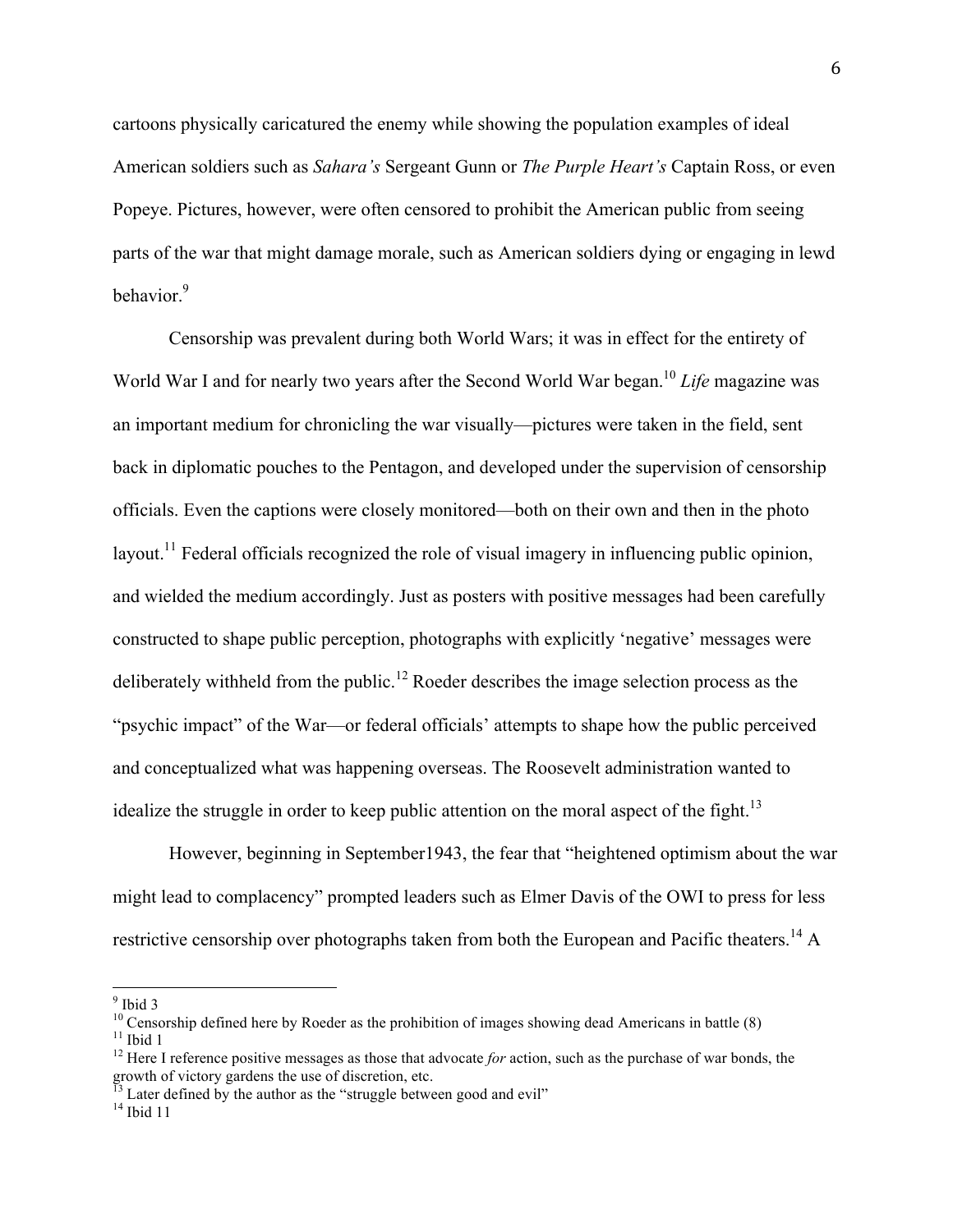pragmatist, Davis wanted to pursue a "strategy of truth" and argued that "telling the truth, not deceiving or manipulating, would build the strongest public support for the war effort."<sup>15</sup> As the head of the OWI, Davis believed that showing the war as it actually was—including the human cost—would be more effective in mobilizing public support. His battles with the War Department and the Department of the Navy illustrate the struggle over the question of whether government propaganda should expose the vulnerability of American soldiers. Naval officials' initial embarrassment after the attack on Pearl Harbor fueled their opposition to any changes in censorship. The U.S. had been militarily weakened, and officials did not want to release any pictures that might corroborate American military ineptitude.16 The War Department's censorship policies were congruent with that of the Navy—the imagery released to the public presented the war as a conflict "between good and evil" they restricted publications that would contradict this idea, such as portrayals of G.I.s engaged in racial violence, recuperating from shell-shock, etc.<sup>17</sup> These and other such images were kept in a vault at the Pentagon aptly named the "Chamber of Horrors."<sup>18</sup> Davis threatened to resign if President Roosevelt did not instruct the Departments of War and the Navy to "cooperate" with the OWI. Davis argued that less censored pictures would better emphasize human cost and make "a distant war seem real."19 Military leaders' earlier "fear that victory would lead to overconfidence" was mitigated when events in late 1943 signaled a positive turn in the Allied war effort; the success of Operation Torch in North Africa, the neutralization of the threat from German U-boats, and the impending Italian surrender contributed to the success of Davis' plea to the executive branch for a wider range of

- <sup>15</sup> Ibid 2<br><sup>16</sup> Ibid 3<br><sup>17</sup> Ibid 3<br><sup>18</sup> Ibid 1<br><sup>19</sup> Ibid 1
- 
- 

<sup>7</sup>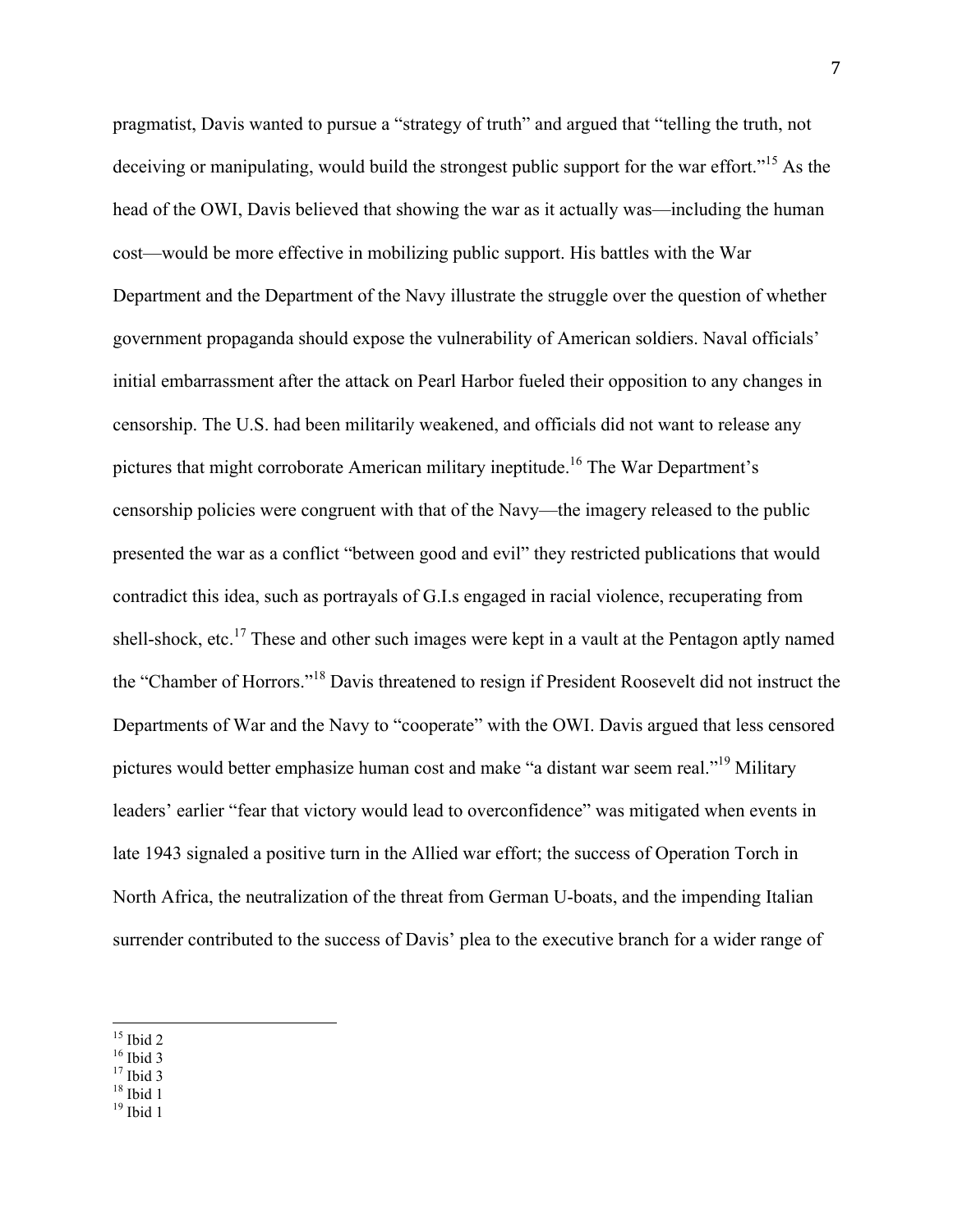releasable images.20 In light of the military successes of 1943, the War Department's Bureau of Public Relations along with FDR and Secretary of War Henry L. Stimson released over 200 pictures from the archives at the Pentagon.<sup>21</sup> The results were immediate: an OWI survey conducted in October 1943 found that 75% of their sample population (war plant workers) thought that one of the pictures released (of American casualties in Italy) would be effective if used as a visual to aid the selling of war bonds. $^{22}$ 

Ironically, the early restriction of wartime visual information appears to have backfired on the OWI. Whereas the Office had initially censored pictures in order to preserve American morale, their censorship practices ultimately threatened to give the American public a false sense of the human cost of the war. Davis' action to reduce visual censorship perhaps stemmed from the pervasive worry that censored propaganda that painted the war in a positive light might increase "public skepticism." Historian George Roeder cites surveys from July 1942 and June 1943 that respectively showed 28% and 39% of the public thought the government was making "the situation look better than it was."<sup>23</sup> Public mobilization was important, but leaders felt support would stagnate unless the population was continually stimulated visually. The 1943 turn of events in censorship demonstrated the government's careful control of the information to which the public was exposed, and the survey information from the OWI shows that the population sampled had begun to resist earlier forms of visual propaganda—that is they began to question the authenticity of the material they witnessed. The relationship displayed here between the federal government and the American population is clearly not one-dimensional. As people responded to stimuli, the government material evolved to align with the expectations and

- 
- 

 $\frac{20}{21}$  Ibid 10-11<br>  $\frac{21}{22}$  Ibid 14<br>  $\frac{22}{21}$  Ibid 14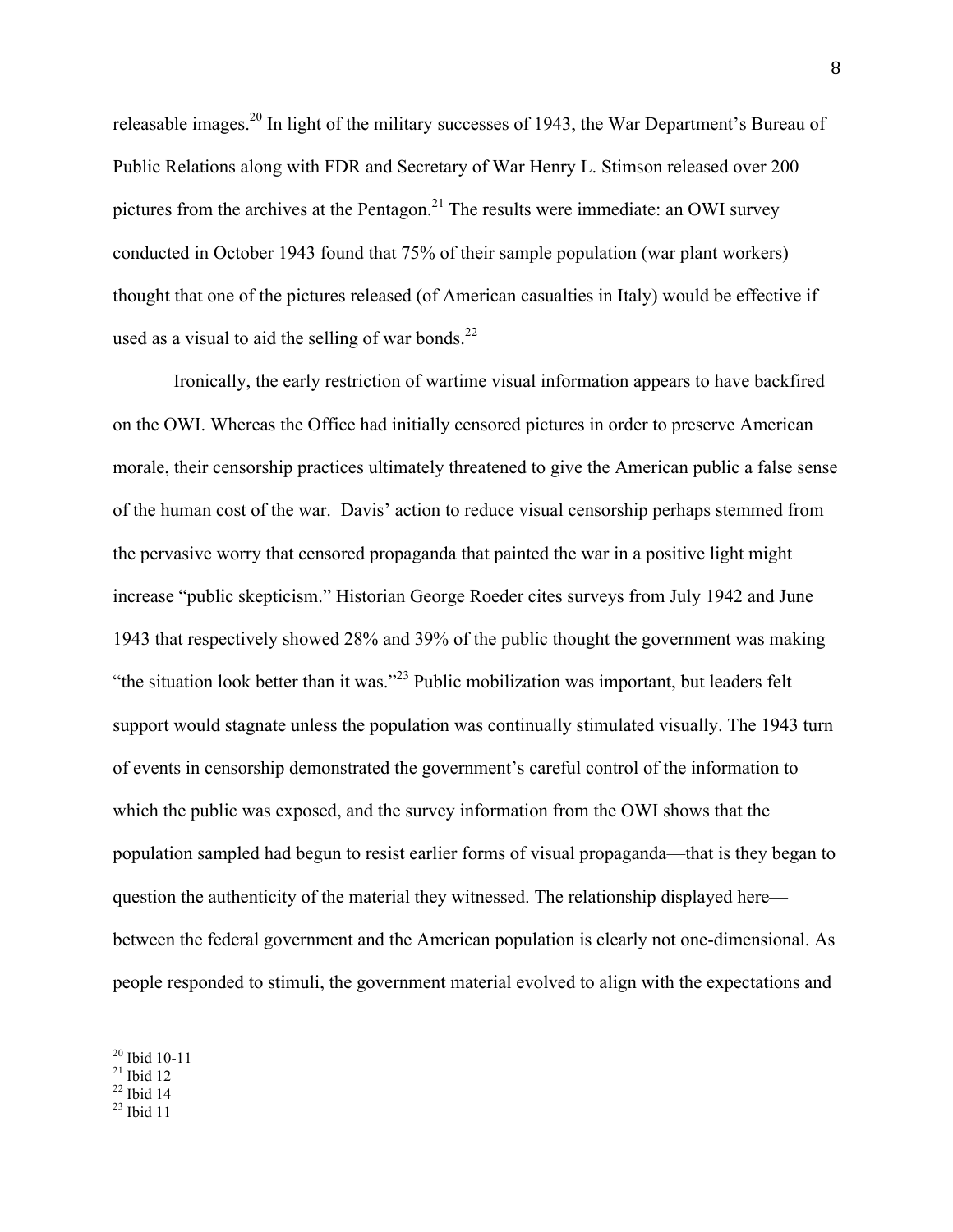perceptions of the public. In this way, the propagandistic aspect of visual imagery—and the forces that shaped it—was fluid.

#### **Propaganda Through Radio—Roosevelt's Fireside Chats**

During the Second World War, radio was the most common—and effective means of mass communication. According to scholar Gerd Horten, "90% of American families owned at least one radio set and listened to an average of three to four hours of broadcasting a day."<sup>24</sup> The number of national news commentators increased during the war as well—from six to over sixty. Public opinion polls taken in 1939 and again in 1945 are evidence of both radio's mass appeal and the importance of its place in the American household—when asked "from which one source do you get most of your news of what is going on—the newspaper or the radio?" 25% of the population named radio as their source in 1939; in 1945 that number jumped to  $61\%$ <sup>25</sup> President Roosevelt's Fireside Chats facilitated the evolution of radio as it became "the number one news medium" during WWII.<sup>26</sup> Historian Geoffrey Storm argues that Roosevelt's use of radio had a "profound impact" on Americans' "perception" of themselves and the world in which they lived, and was one of the main sources of information for individuals in making "political decisions."<sup>27</sup>

The Fireside Chats are useful in examining both President Roosevelt's foreign policy and radio propaganda during the Second World War. For the purposes of this project, I analyze Roosevelt's Fireside Chats as the primary examples of top-down radio propaganda during the war. Beginning in May 1933 and continuing until his death in 1945, FDR's thirty-one Fireside Chats helped initiate a new relationship between the president and the American people.<sup>28</sup>

<sup>&</sup>lt;sup>24</sup> Horten, Gerd. *Radio Goes to War: The Cultural Politics of Propaganda During World War II*. University of California Press, 2003. Print. (2).<br><sup>25</sup> Ibid 14.<br><sup>26</sup> Ibid 13-14.<br><sup>27</sup> Storm, Geoffrey. "FDR and WGY: The Origins of the Fireside Chats." *New York History*, 88.2 (Spring 2007):

<sup>196. 28</sup> Buhite, Russell D. and David W. Levy. *FDR's Fireside Chats.* University of Oklahoma Press, 1992. xv.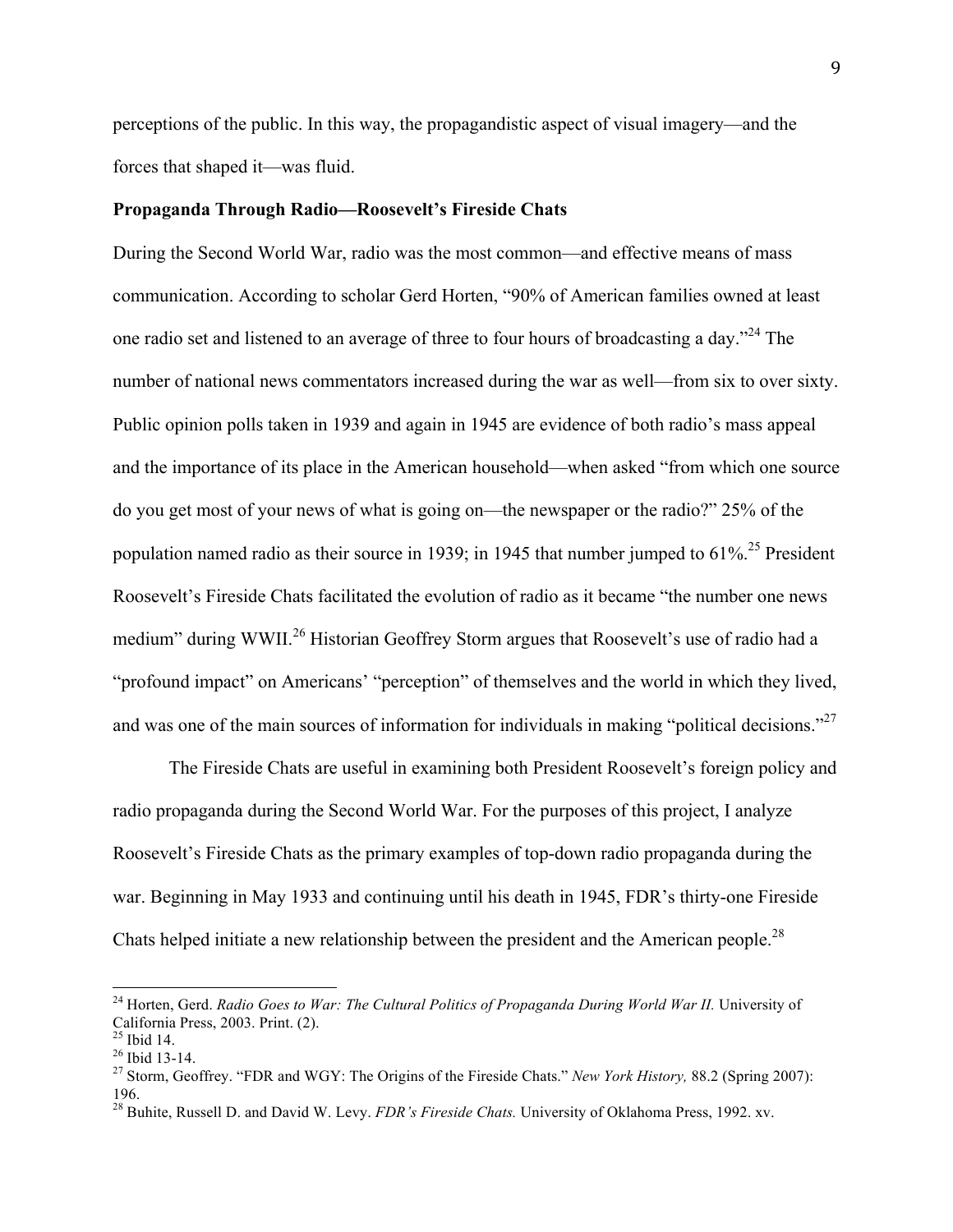William Leuchtenburg contends that this relationship was characterized by Americans' "unprecedented familiarity" with the President and federal government. The federal government moved from "neutral arbiter," to "protector" personified by the figure of Franklin Roosevelt.<sup>29</sup> This shift in Americans' attitudes towards the presidency was important because it solidified a foundation of trust between the public and the federal government. Leuchtenburg argues that this closer relationship was fostered by the particular way Roosevelt addressed the American people—he "talked like a father discussing public affairs with his family in the living room."30 "There was a real dialogue between Franklin and the people," Eleanor Roosevelt remembered when asked about her husband's radio legacy.<sup>31</sup> Historians Russel Buhite and David Levy characterize this dialogue as "relaxed…informal conversation."32 This "conversation" was an important medium of propaganda in a time when the majority of American families owned a radio, and relied on it for world news. Examining four of FDR's Fireside Chats at different moments of American involvement during the war demonstrates how he helped formulate—and propagate—particular definitions of American identity.

Roosevelt's "chats" mobilized Americans to support the war effort in part because they highlighted for listeners the specific ways in which their identity as Americans was being attacked. Roosevelt's December 1940 "talk" titled "The Arsenal of Democracy" was delivered one year before the United States entered the war, and before the Lend-Lease Act was passed or implemented.<sup>33</sup> At the time, the Battle of Britain was depleting the forces of the Royal Air Force

 29Perkins, Frances, *The Roosevelt I Knew.* New York: 1946. 72. And Asbell, Bernard, *When F.D.R. Died.* New York: 1961. 161. As quoted in Leuchtenburg (Leuchtenburg, William Edward. *Franklin D. Roosevelt and the New Deal, 1932-1940.* New York: Harper & Row, 1963. 331).<br><sup>30</sup> Ibid 330.<br><sup>31</sup> Ibid 331.<br><sup>32</sup> Buhite and Levy xv. <sup>33</sup> The Lend-Lease Act was devised by the Roosevelt administration as a solution to aid Britain as it was resis

Nazi aggression. The Act did not sell the British the military tools to fight the Germans (which would have violated the Neutrality laws passed in the 1930s, but rather "leant" them to the British (Ibid 163-164).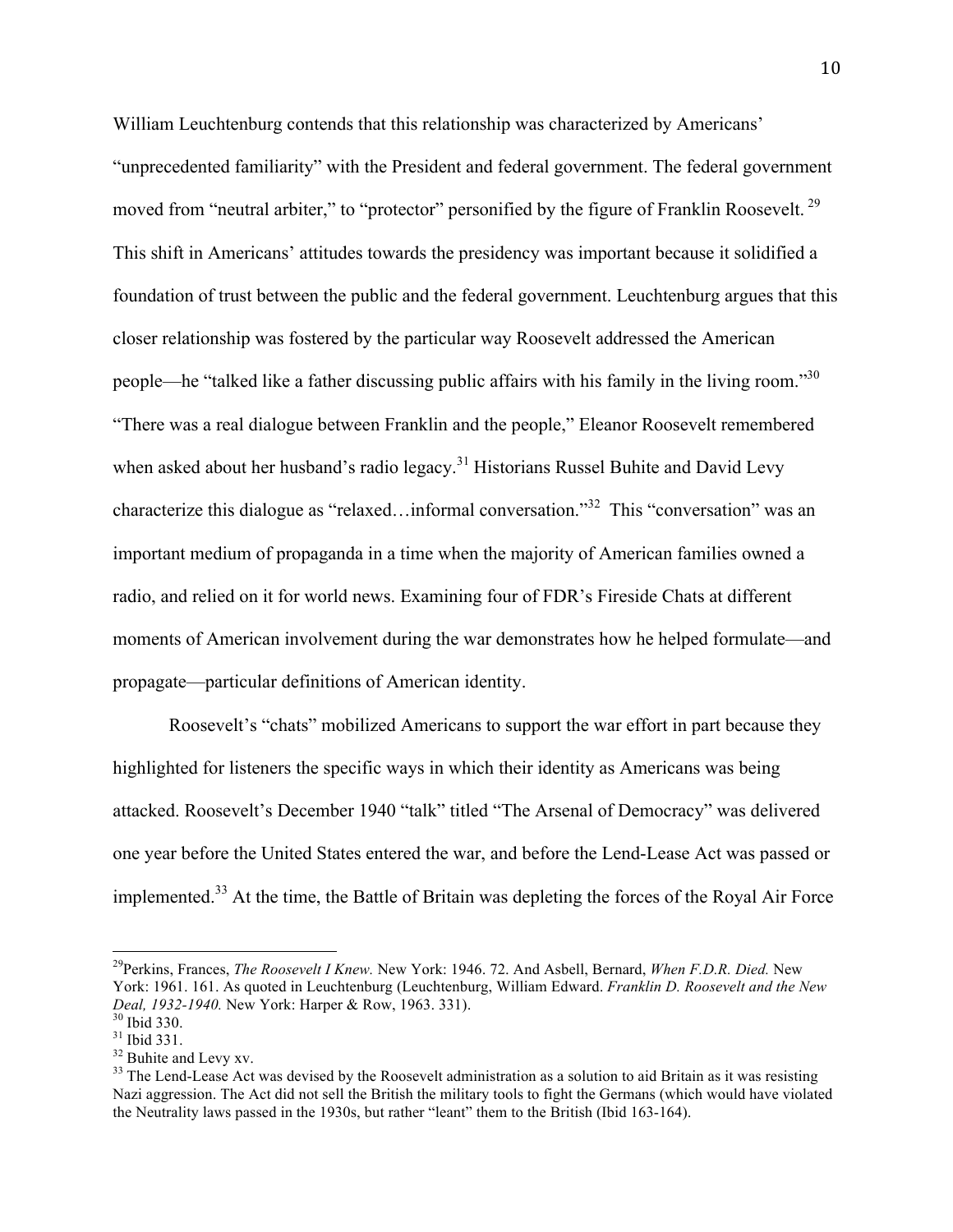(RAF) as Nazi Germany's Luftwaffe bombarded English cities and towns in the hope of draining civilian resolve and military resources.<sup>34</sup> Roosevelt was faced with the difficult task of easing a country still in the throes of an economic depression from an isolationist mentality to one that might accept (albeit grudgingly) more explicit involvement in the conflict.<sup>35</sup>

This early offering reveals some of Roosevelt's initial attempts to shape American identity. He begins his comments with a warning—"Never before since Jamestown and Plymouth Rock has our American civilization been in such danger as now"—and in doing so establishes that there is an *American civilization* that not only exists, but also is in danger.<sup>36</sup> It is not hard to imagine that this phrasing catches the population's attention—even before the United States had any direct involvement in the armed conflict the people are alert to the fact that they are threatened. According to Adorno's theory of narcissism, proximity of this issue to individuals' understanding of themselves would immediately put it at the forefront of popular opinion. FDR continues his warnings by specifically naming the aggressors—the Axis powers and he cautions that the Axis government and that of the United States could never be reconciled: "in other words, the Axis not merely admits, but the Axis *proclaims*, that there can be no ultimate peace between their philosophy, their philosophy of government, and our philosophy of government."<sup>37</sup> The Axis powers that Roosevelt references in his "chat" were "…three powerful nations, two in Europe and one in Asia" or Germany, Italy, and Japan.<sup>38</sup> Roosevelt warns that the Axis powers have " a program aimed at world control," and his conversation instills a sense of fear in his audience.<sup>39</sup> In the first few minutes of conversation, FDR has primed

<sup>&</sup>lt;sup>34</sup> Ibid 163.<br><sup>35</sup> Buhite and Levy 163.<br><sup>36</sup> Ibid 165.<br><sup>37</sup> Ibid 165.<br><sup>39</sup> Ibid 165.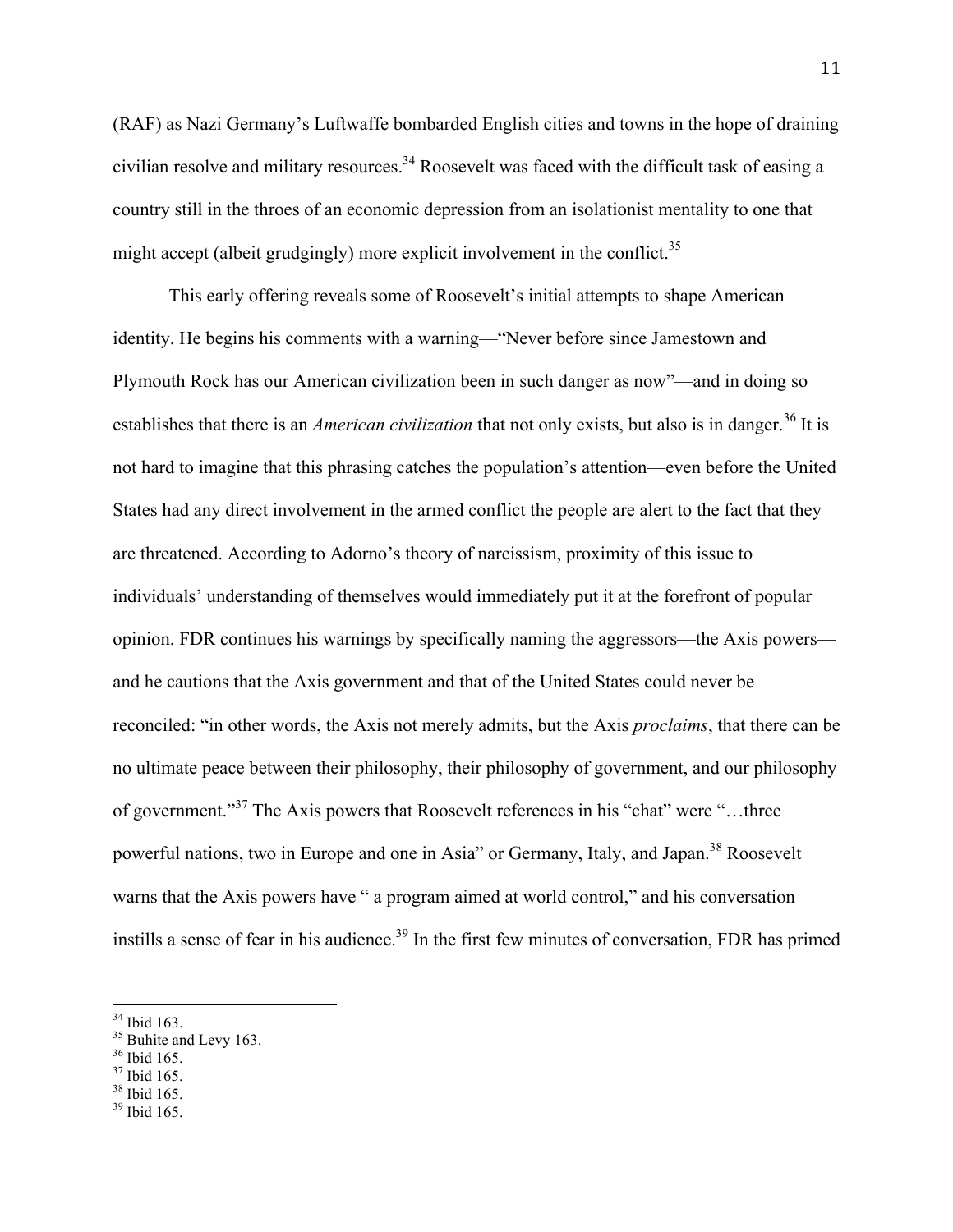his audience to heed his warnings. By explicitly stating that the Axis powers posed a threat to the "American way of life" and that the Axis "way of life" will "never align with ours," he seeks to convince the public that war is the only possible response. FDR further mobilizes the public by chastising them as a parent would a recalcitrant child, "…crawling into bed and pulling the covers over our heads" will not make the problem go away—"no man can tame a tiger into a kitten by stroking it."<sup>40</sup> He then relates examples of other states that had fallen to the Nazis and been "thrown into modern slavery" noting that "the fate of these nations tells us what it means to live at the point of a Nazi gun."<sup>41</sup> His warnings about other states are meant to instill a sense of fear and urgency in Americans—if they are not prepared for the Nazi threat they too will suffer as their European counterparts have.

The second part of the broadcast focuses on a more implicit presentation of the American civilization invoked by Roosevelt earlier in the "conversation". He details the "new order" that the Nazis propose for their conquered territories, saying,

…what they have in mind is only a revival of the oldest and the worst tyranny. In that there is no liberty, no religion, no hope, the proposed 'new order' is the very opposite of a United States of Europe or a United States of Asia. It is not a government based upon the consent of the governed. It is not a union of ordinary, self-respecting men and women to protect themselves and their freedom and their dignity form oppression, it is an unholy alliance of power and self to dominate and enslave the human race.<sup> $42$ </sup>

In speaking as he does here, FDR creates the contrast—the proverbial "us versus them" that establishes what the United States has (liberty, religion, hope) through a warning about what will be taken away if the enemy prevails. The "ordinary, self-respecting men and women" of whom he speaks are Americans—and their identity (as he defines it) is based upon the values the Nazis lack. "We have no excuse for defeatism" FDR says—"we have every good reason for hope—

 $^{40}$  Ibid 167-169.<br>  $^{41}$  Ibid 167-169.<br>  $^{42}$  Ibid 169.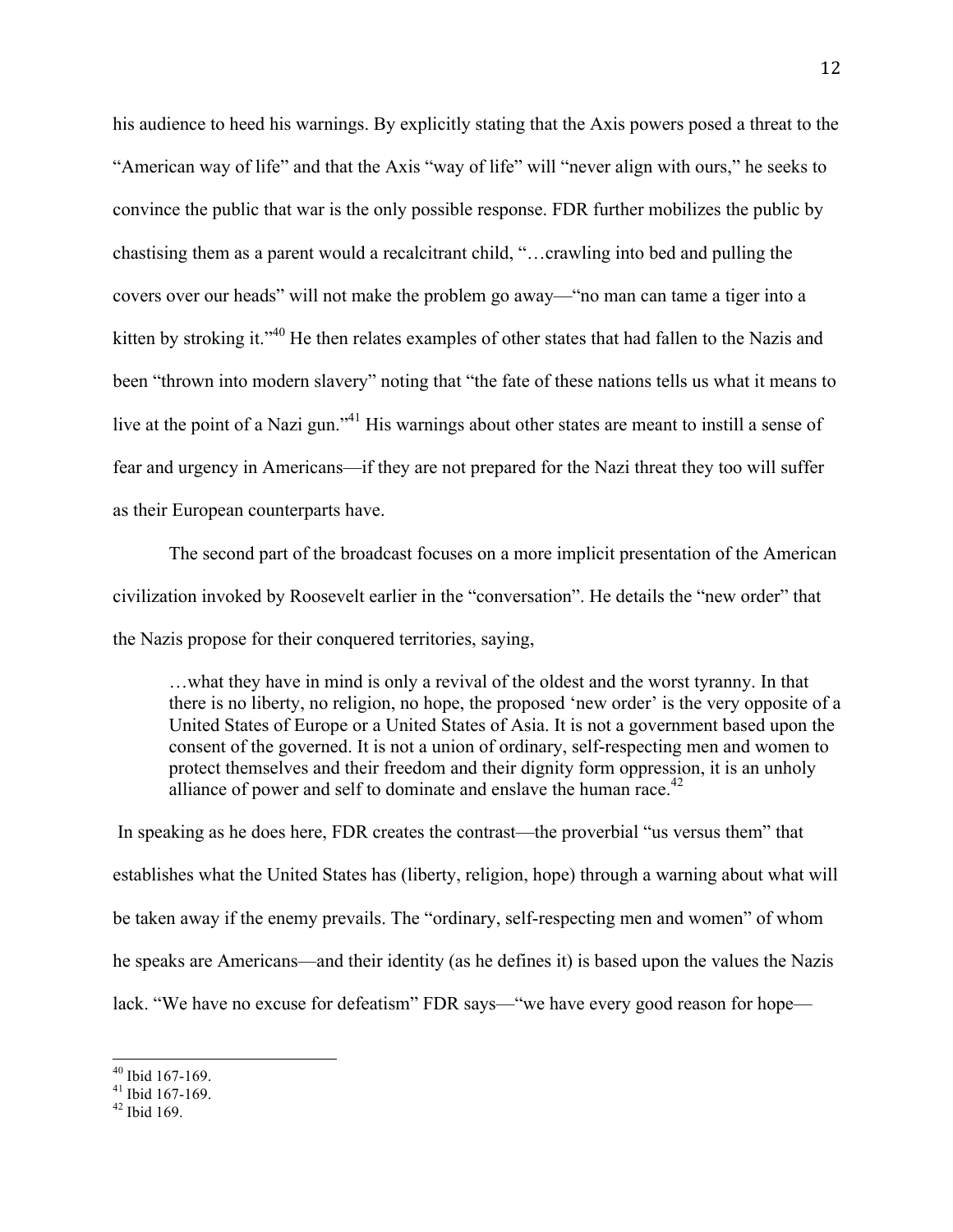hope for peace, yes, and hope for the defense of our civilization and for the building of a better civilization in the future."<sup>43</sup> He rallies the population when he calls for the "defense" of the "American civilization"—the proximity of this warning was such that the American population would identify with, and respond to, FDR's warnings.

President Roosevelt's May 27 1941 broadcast on "Pan American Unity" shows his move to more fully prepare the public for a potential military confrontation and continue to shape the identity of America populace in contrast to its European enemies.<sup>44</sup> Roosevelt begins his address by saying citizens must "face cold hard facts" that what had begun as a war in Europe was now a "war for world domination."<sup>45</sup> He explains how he has advocated for the appeals of the "arms" embargo" and the "traditions" of the "old neutrality laws" and notes that the U.S. has built up its navy and its manpower in an effort to protect against "Hitlerism."<sup>46</sup> In explaining the current situation in these terms, Roosevelt not only legitimizes the military buildup of a neutral country (as the U.S. had not yet entered the war yet) but also labels the threat as drawing closer to American shores, the "shadow over the world" that had previously seemed far away.<sup>47</sup> This initial portion of the broadcast appears informational—Roosevelt discusses the history of the passage of the Lend-Lease Bill, and argues that the U.S. must send aid to Europe because "Every dollar we send keeps the dictators away from our own hemisphere." In other words, by sending

 <sup>43</sup> Ibid 173. <sup>44</sup> Roosevelt, Franklin "Pan American Unity" *Fireside Chat*. 5 May 1941. *Internet Archive*. Internet Archive, Audio Archive, Radio Programs, Old Time Radio.10 Mar. 2001. Web. 28 Jan. 2013.

<sup>\</sup>ttp://archive.org/details/WWII\_News\_1941>.

<sup>&</sup>lt;sup>46</sup> Ibid.<br><sup>47</sup> The "arms embargo" and "traditions" of the "old neutrality laws" to which President Roosevelt were referring in his chat were a number of Congressional laws passed between 1935 and 1937 that prohibited the sale of arms to "belligerent" countries, thereby contributing to the United States' "neutral" stance towards the war (Ibid 142).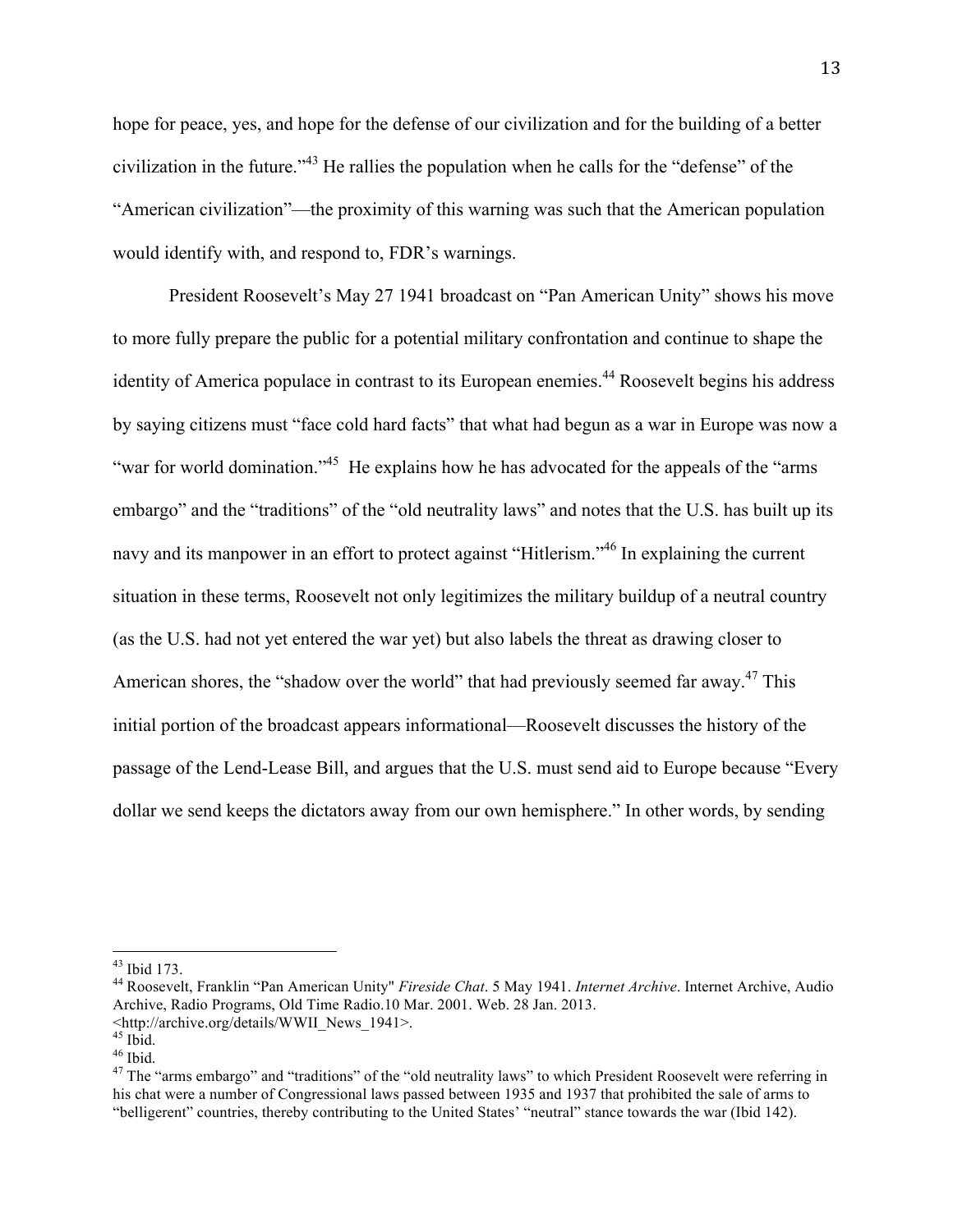provisions to Europe, the U.S. is inherently protecting itself. "The supply of these tools will not fail," he promises.<sup>48</sup>

The second portion of the broadcast offers details of the possible consequences if Americans do not look outward. "Your government knows what terms Hitler if victorious, would impose," Roosevelt warns—"Germany would parcel out the world, hoisting the swastika itself over the entire world and setting up puppet governments under a conqueror.<sup>49</sup> The president's statement is powerful—he advocates the need for constant vigilance, as the American population would become "enslaved" if Hitler and his Nazis were to overpower the U.S. These "enemies" would place the U.S. in an "economic stranglehold" and even "whistling would be found to be subversion."50 Roosevelt touches on two points here: American capitalism and American freedom. His statements are not explicit, he does not say that American freedom will be compromised (although that is certainly his point), but he *shows* that American freedom will be compromised when something as simple as whistling is prohibited in the "Nazi book of world conquest." His statements take on a greater sense of urgency, as he warns that "trade unions", collective bargaining", "farm income," and "public housing" would all be lost under Hitler, and the "whole fabric of working life…would be mangled and crippled under such a system [of slave labor]." He claims, "Even right of worship would be threatened," as the "Nazi world only recognizes Hitler as god."51 These warnings are important because they create an identity hat includes industrial and agrarian labor and the rights to housing and freedom of worship as all aspects of *America*. By telling the population what Hitler will *take away*, he is really telling us *what we have* and *what we are.* The relevance of his comments is twofold in the sense that he is

 $\frac{48}{49}$  Ibid.<br> $\frac{50}{10}$  Ibid.<br> $\frac{51}{10}$  Ibid.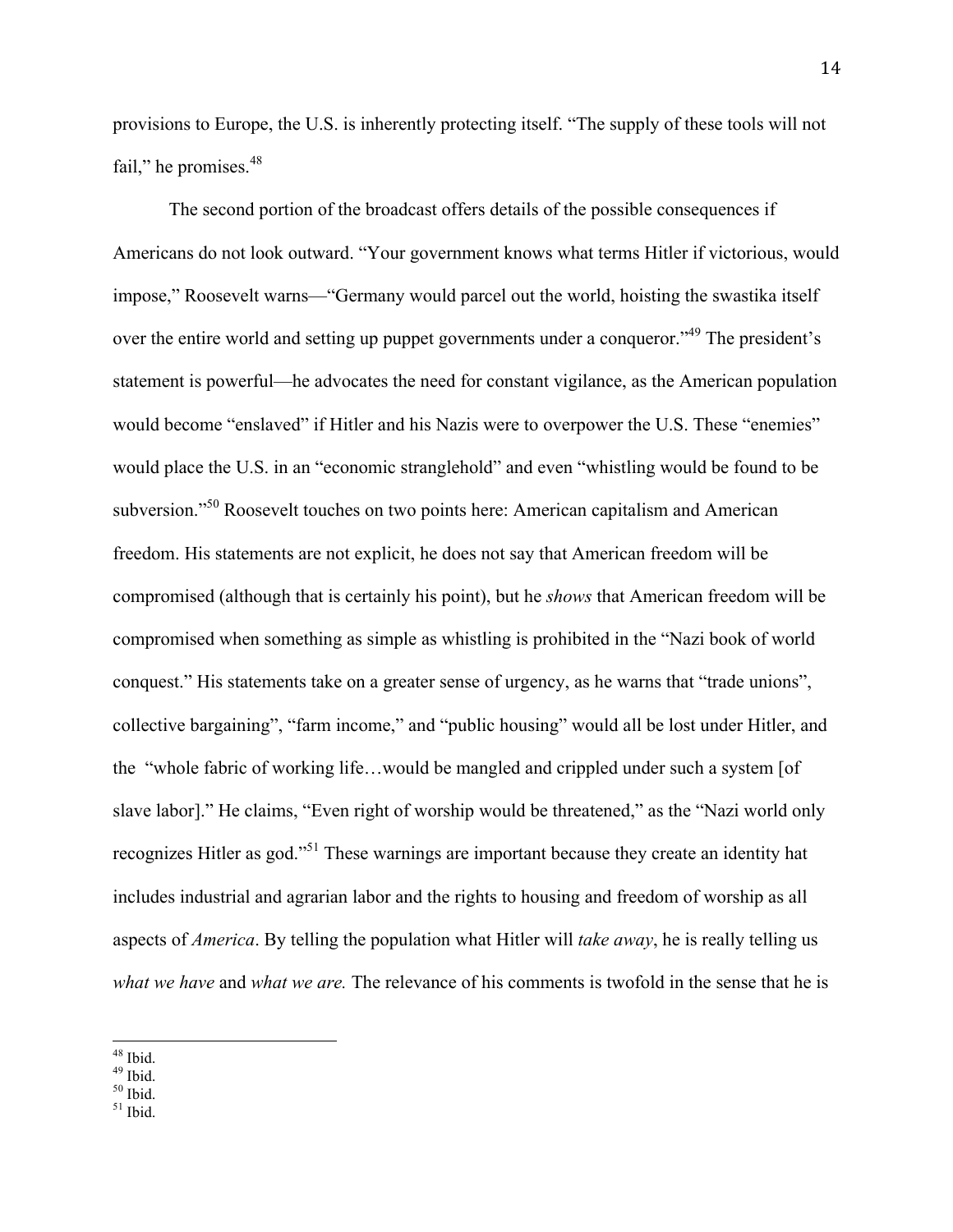explaining what America is about (the identity that we possess) and mobilizing the people to act immediately in order to guard against the advance of Hitlerism. He rhetorically asks the audience about "our children," in "a world where moral standards are measured by treachery and bribery." The country is standing on a precipice, and the people must be ready to act in order to protect the sanctity of the American values he outlines for future generations.<sup>52</sup>

Roosevelt's "chat" also focused on another issue over which the United States was divided—military action in the war. Although the America had not entered the fighting, Roosevelt is clearly trying to introduce military values, and the extent to which they are tied with American identify—to his audience. He believes that such values must be protected, and he thereby mobilizes the people to support his views. Arguing that "the war is approaching the brink of the western hemisphere itself—it is coming every close to home" Roosevelt hopes to instill a sense of resolve into the public.<sup>53</sup> This portion of his "chat" centers around the need to protect "the freedom of the seas." He claims that "all American history has been inevitably tied up with those words 'freedom of the seas,'" and holds that we must "reassert" this "ancient" American doctrine.<sup>54</sup> Roosevelt's explicit connection between naval superiority and integrity to American safety and security makes naval power an important American value. He advises "we must limit them to a land war" so that "their cruel forces of occupation will be unable to keep their heel on the necks of the millions of innocent oppressed peoples on the continent of Europe," which serves as an explicit statement of the future if the U.S. fails in its mission to limit Nazi expansion across the ocean. He goes on to discuss how the U.S. can prepare the Navy for such an endeavor, the global extent to which it must be prepared to fight ("from the North Pole to the Arctic"), and the role of the American people in working to preserve "integrity and

 $\frac{52}{53}$  Ibid.<br> $\frac{53}{54}$  Ibid.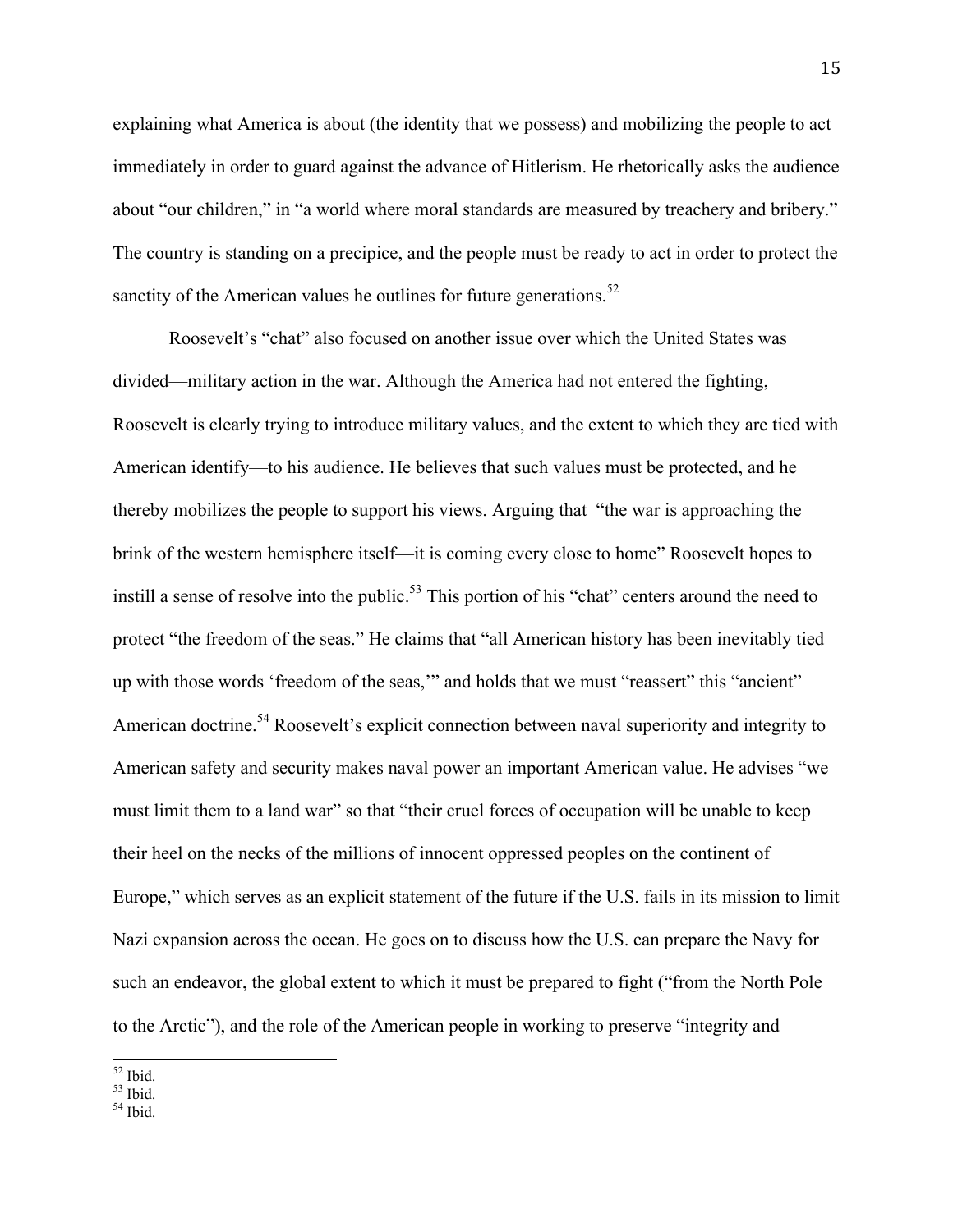independence," by engaging in military readiness at all levels. He warns, "You'll never know what hit you" "if you wait to shoot until you see the whites of their eyes."<sup>55</sup> Here, Roosevelt rallies this audience to support the coming war by changing the angle of the conflict: the U.S. is "mustering its men and its resources" for defense purposes, not for a preemptive strike, "modern warfare is fast," he warns, and "we have to be ready." Roosevelt puts American minds at ease by noting, "If we believe in the independences and integrity of the Americas, we must be ready to fight."56 In other words, by explaining the American military buildup with what he calls "old fashioned common sense" he tells the public that military readiness is inherently connected to the protection of American values. His parting words, "we reassert our abiding faith in the vitality of our constitutional republic as a perpetual home of freedom, of tolerance, and of devotion to the word of God" tells the audience exactly what the U.S. is about, and what it is fighting to protect, and he challenges the public, saying "the nation will expect all individuals and all groups to play their full part…without selfishness, and without doubt, that our democracy will triumphantly survive."<sup>57</sup>

President Roosevelt's "War With Japan" speech, delivered via radio on December 9, 1941 is one of the starkest examples of radio propaganda during the Second World War. Declaring war on Japan after the attack on Pearl Harbor (the United States had not entered into war with Germany at the time of the broadcast) FDR called the American population to arms, reminding them what they were fighting for and what was at stake if they lost.<sup>58</sup> "We are now in this war," FDR states simply. "We are all in it—all the way. Every single man, woman, and child

 $<sup>55</sup>$  Ibid.<br> $<sup>56</sup>$  Ibid.<br> $<sup>57</sup>$  Ibid.<br> $<sup>58</sup>$  Buhite and Levy 198.</sup></sup></sup></sup>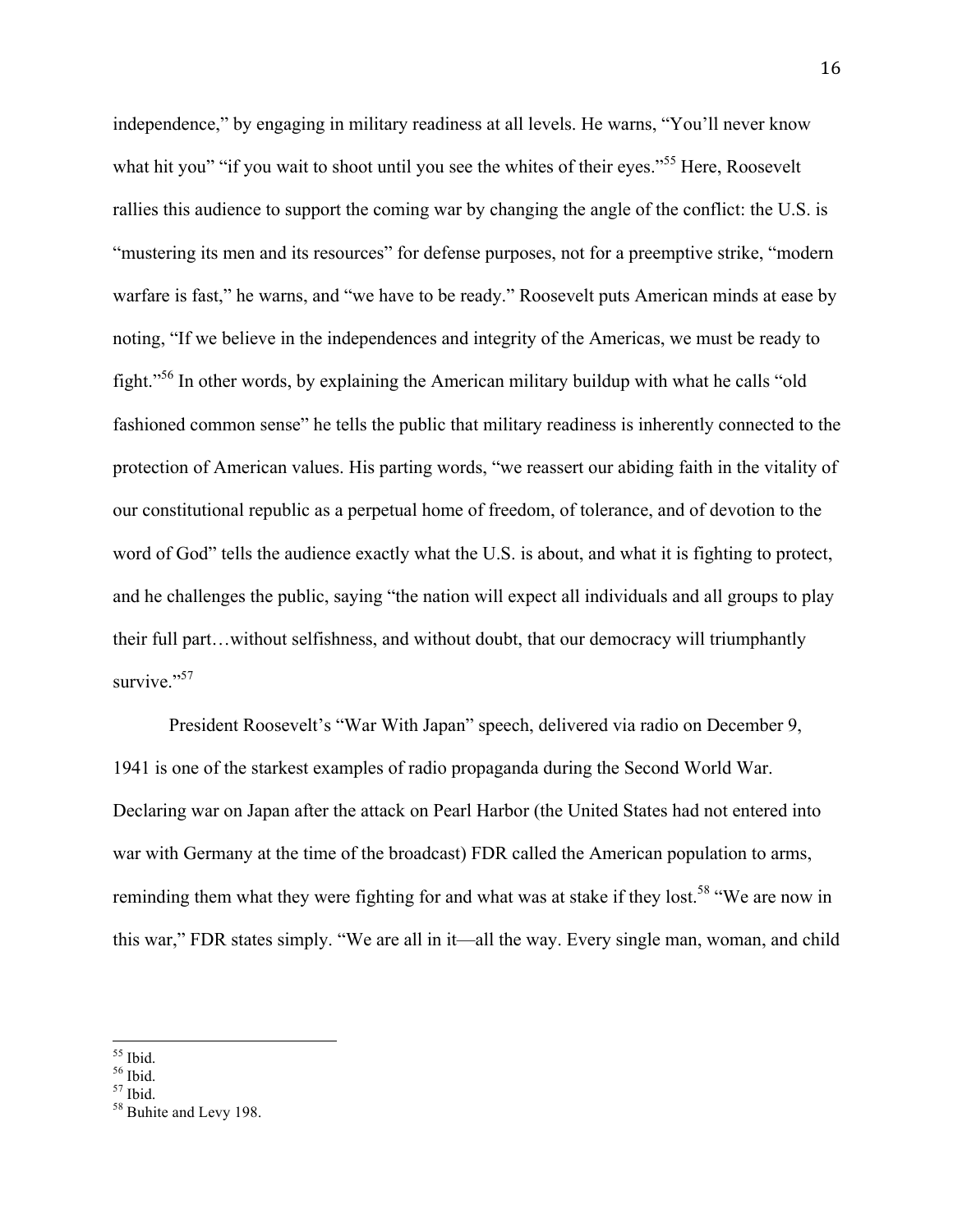is a partner in the most tremendous undertaking of our American history."<sup>59</sup> His choice of words—"our American history"—is telling. He calls for unity, for identity, for strength drawn from past struggles for freedom. "We Americans are not destroyers—we are builders" FDR goes on to say—"the true goal we seek is far above and beyond the ugly field of battle."60 He addresses the population as *one,* calling on their shared identity as "builders" to illustrate the difference between them and their enemies; Americans do not destroy, they fight for a higher cause. He does not say what the people build, or what the "true" goal is, but he draws the parameters of an imaginary shape (or identity) and lets the listening audience 'fill in' their ideas of what they build, what they fight for, etc. In doing so, he establishes the boundaries of the American identity, and allows the population the freedom to add in what they personally hold sacred.

In this "conversation FDR lays out the relationship between the private and public sector—the "consumers" and "distributors" of propaganda during the Second World War. The tone of the broadcast shifts as FDR turns to the pressing matters at hand—the fighting. "So far, the news has all been bad," he states honestly, citing the battles (and American losses) in Hawaii, Guam, the Philippines, etc.<sup>61</sup> These losses in question were early examples of Japanese naval superiority in the Pacific—they had managed to hold their captured territory, leading American military leaders to order evacuations from the islands.<sup>62</sup> The candidness with which he speaks of American strategic losses in the Pacific sets the tone for his the next part of his speech, when he states only information that has been "definitely and officially confirmed" and "will not prove

 $\frac{59}{60}$  Ibid 199.<br> $\frac{60}{61}$  Ibid 205.<br> $\frac{61}{61}$  Ibid 199.

<sup>62</sup> The Smithsonian Museum of American History, Behring Center. *The Price of Freedom: Americans at War*. National Museum of American History, Smithsonian Institution. Accessed April 15, 2013. http://amhistory.si.edu/militaryhistory/.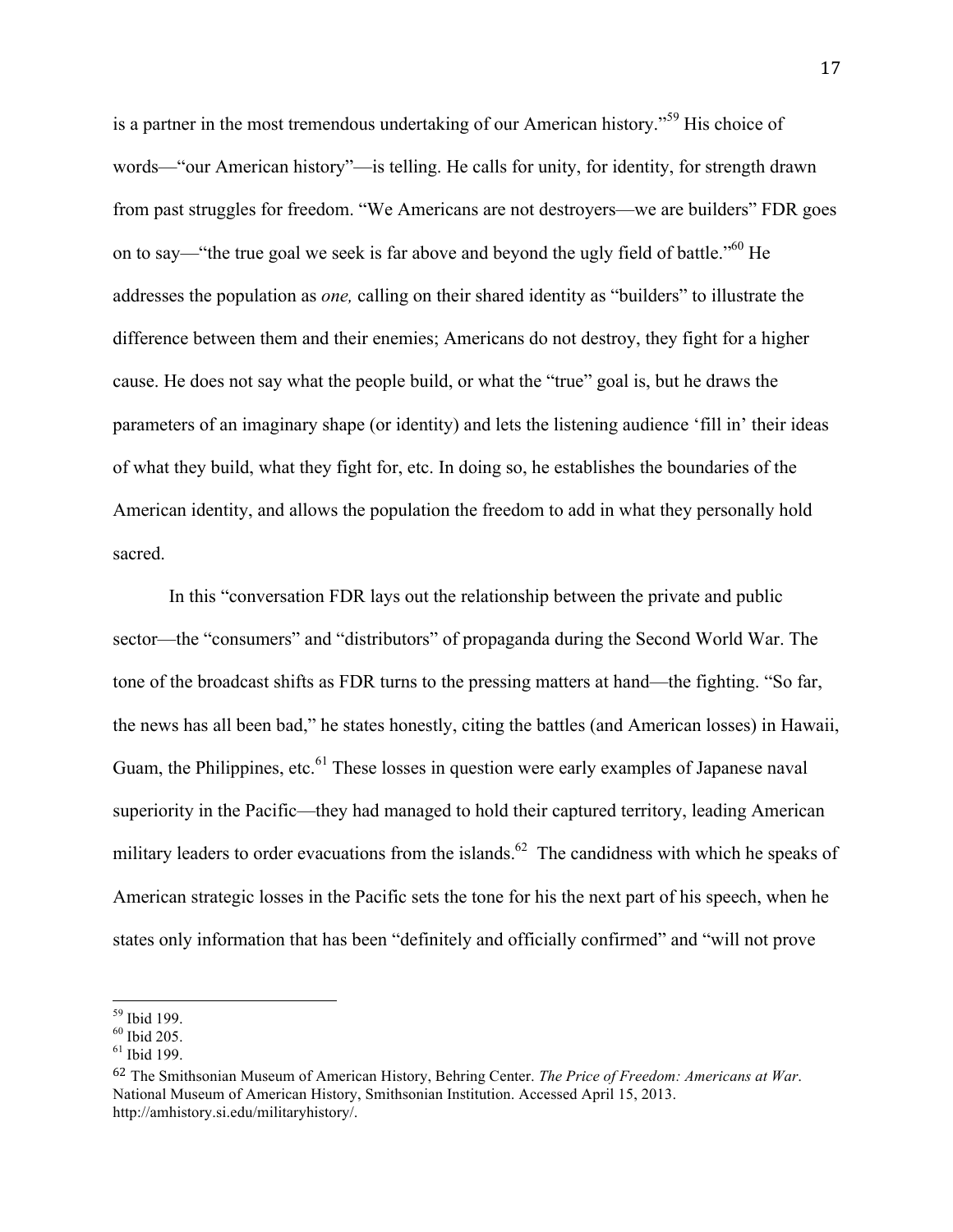valuable to the enemy directly or indirectly" will be made public.<sup>63</sup> FDR also addresses "all newspapers and radio stations—all those who reach the eyes and ears of the American people..." saying "if you feel that your government is not disclosing enough of the truth, you have every right to say so. But—in the absence of all the facts, as revealed by official sources—you have no right in the ethics of patriotism, to deal out unconfirmed reports in such a way as to make people believe that they are gospel truth."<sup>64</sup> FDR acknowledges the power of the "all those who reach the eyes and ears of the American people" including the private sector (albeit influenced by the government during this time) when he says that they have the right to question the truth of what the government is saying. This is what illustrates the relationship—FDR does not expect that he can control media outlets, but his attempts to limit their "unconfirmed reports" is an indication that he is wary of or seek to influence their power in forming public opinion.

The ways in which FDR tailored his Fireside Chats (and the propaganda inherent in them) to acknowledge and address popular expectations and attitudes of the media and the population is initially evident in this speech, but is more apparent in later speeches, such as his "Fighting Defeatism" Fireside Chat, delivered in February 1942. When FDR delivered his "Fighting Defeatism" speech, the United States had been at war for a little over two months. During 1942 the overall mood of the population shifted from initial support for the war, to ambivalence, and even discontent. Gerd Horten argues that "…in the spring of 1942, many Americans felt confused about the war-and the officials in the Office of Facts and Figures [OFF] knew it as well. The monthly surveys of American public o pinion undertaken by the Intelligence Bureau of the OFF from February through July 1942 chronicled an increasing dissatisfaction with the course of the war coupled with a resurgence of disunity and isolationist sentiments," and

 $^{63}$  Ibid 200.<br> $^{64}$  Ibid 201.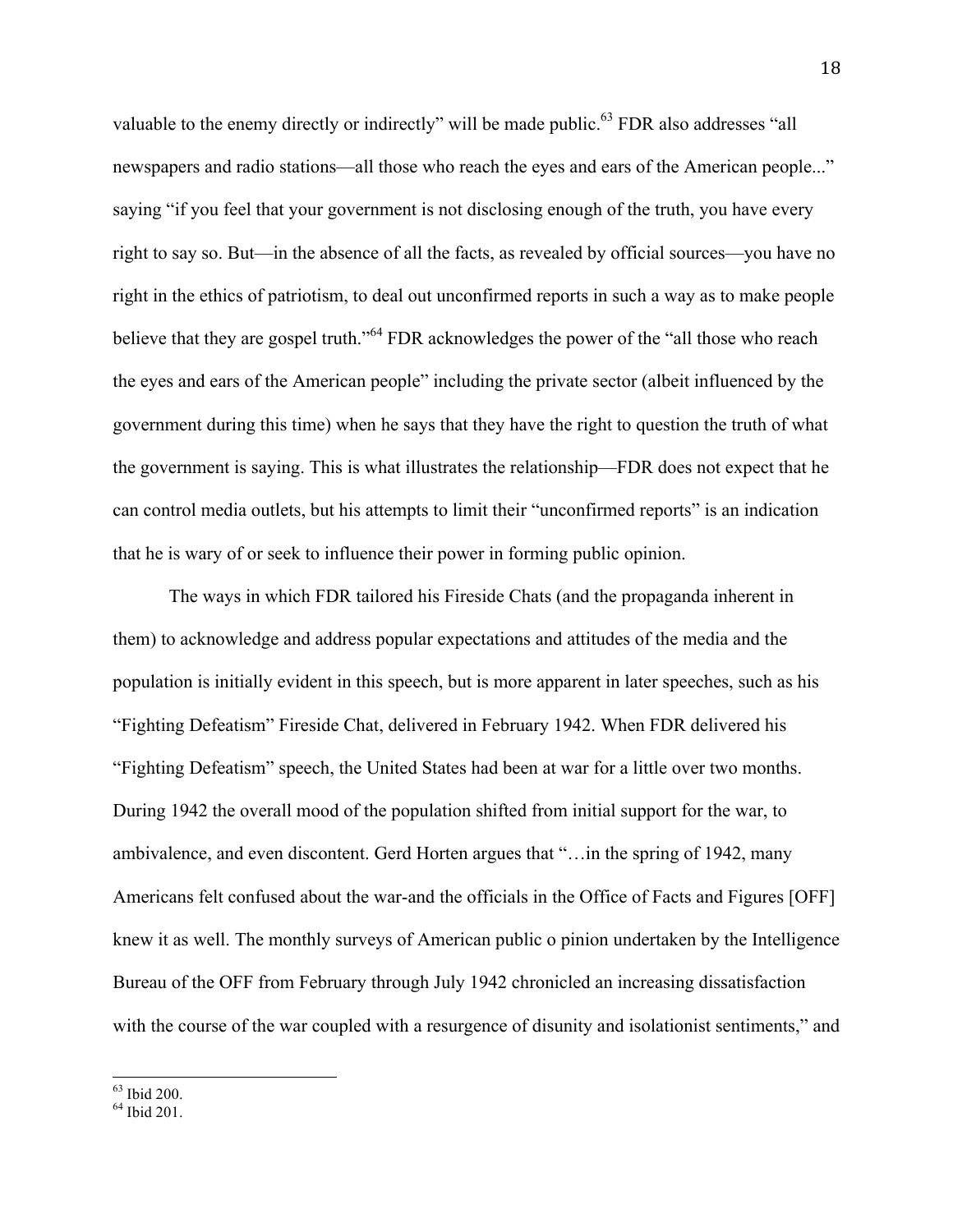that a full 30% of the American population surveyed would "enter into a peace agreement with Germany."<sup>65</sup> If one third of the population was returning to "isolationist sentiments," then public support for the war was clearly waning. FDR's "Fighting Defeatism" conversation addressed these changing attitudes and signified that there was a dialogue of sorts between the federal government and the people. The President felt he needed to change his message to adapt to the changes in public opinion as the war progressed.

FDR begins by discussing General George Washington as a "model of moral stamina" during the American struggle for freedom during the Revolutionary War—"throughout the thirteen states there existed fifth columnists—the selfish men, jealous me, fearful men, who proclaimed Washington's cause was hopeless, and that he should as for a negotiated peace." <sup>66</sup> Immediately, he sets the tone for the broadcast—there were "fifth columnists" during the earliest years of the Republic, and suggesting the might exist in 1942 as well. He proclaims "you [the listeners] and I have the utmost contempt for Americans…" and cites examples of these Americans: those that "suggested slyly that the government has withheld the truth about casualties," those that "served the enemy propagandists," and those that believed that the government was not telling the truth about the number of casualties at Pearl Harbor, believing there to be "11,000 or 12,000 killed..."<sup>67</sup> Clearly, FDR is talking about the skeptics—those who doubted the veracity and integrity of his administration during the conflict. A key aspect of his talk, however, is that he is *addressing* the American public that was not included in Horten's "30%." By speaking to the people who are not "inherently disbelieving", he is attempting to pull them away from the skeptics, and influence their opinion. Clearly, the President feels threatened enough to do so. He both placates and admonishes the public, stating "your government has

<sup>&</sup>lt;sup>65</sup> Horten 48.<br><sup>66</sup> Buhite and Levy 207.<br><sup>67</sup>Ibid 212-213.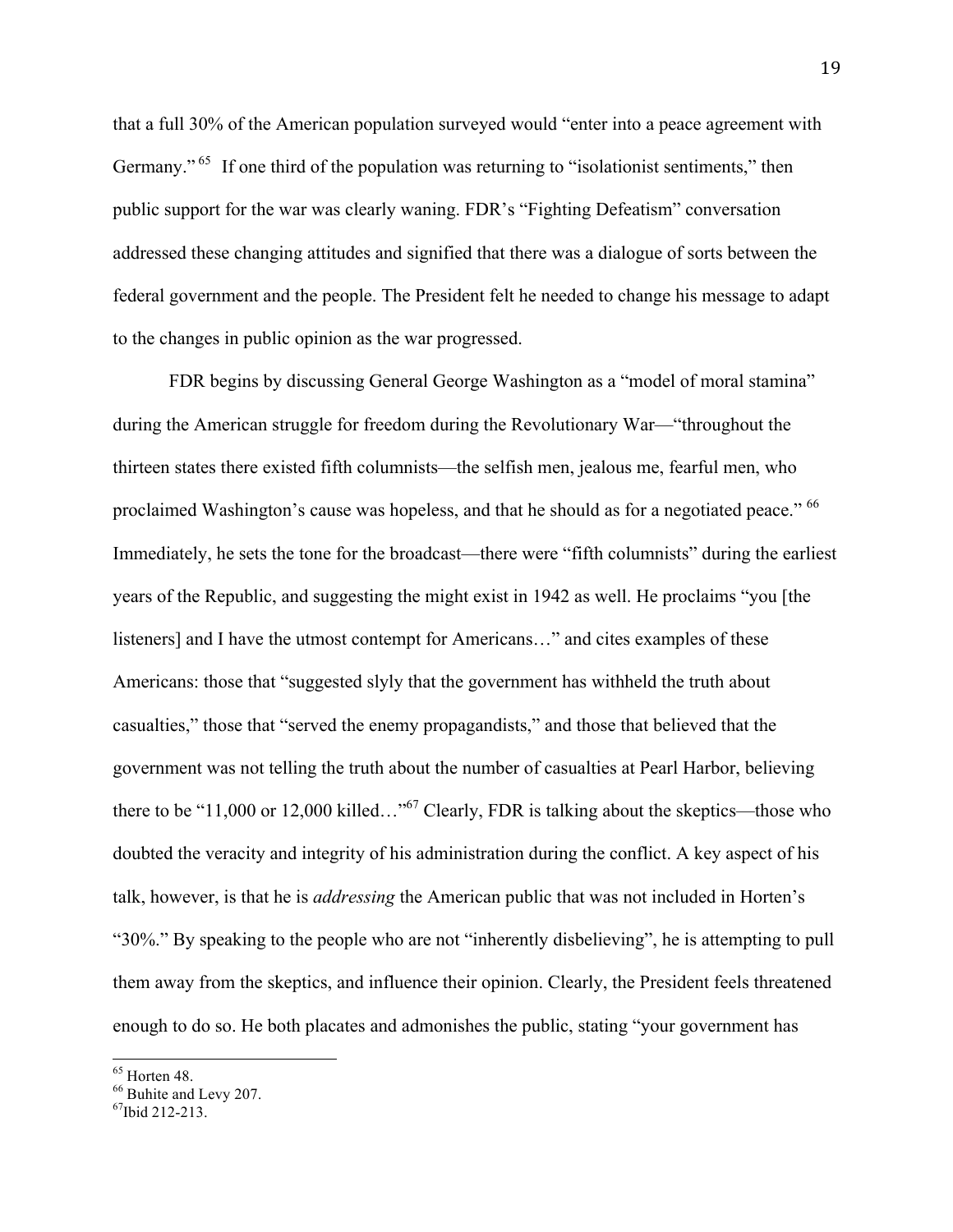unmistakable confidence in your ability to hear the worst, without flinching or losing heart. You must, in turn, have complete confidence that your government is keeping nothing from you except information that will help the enemy in his attempt to destroy us.<sup>568</sup> By acknowledging the fears of the public, he reassures them that the government is not hiding anything from them, but rather that FDR and his administration would censor only information that might "help the enemy." He legitimizes the actions of the government and in doing so clarifies the "push and pull" or interdependent relationship between the federal government (elites) and the American population. In such a relationship, one side cannot simply alter the opinions and actions of the other side, they must explain their ideas and methods to convince the other side that it is in their best interests to agree. This speech, like the previous three examined here, shows us how FDR understood the American public during the war. By having a "conversation" with the people via radio, he explained the importance of war, and the threat to *their* civilization. As popular attitudes shifted in 1942, Roosevelt's comments reacted to these popular changes and focused on the need for people to trust in their government. Analyzing FDR's Fireside Chats make visible the relationship between the people and the government—propaganda might have been top down in its creation but was definitely influenced by the "bottom up" pulsing of a restless public.

#### **Propaganda in Film**

A second significant source of propaganda during World War II was that conveyed through film. The Office of War Information (OWI) was instituted in 1942 to monitor the release of information (specifically visual imagery) of the war. The OWI was meant to replace the Committee on Public Information, which had been headed by George Creel during World War I.<sup>69</sup> According to Elmer Davis, head of the OWI during the Second World War, "the easiest way

 $^{68}$  Ibid 213.<br> $^{69}$  Roeder 9.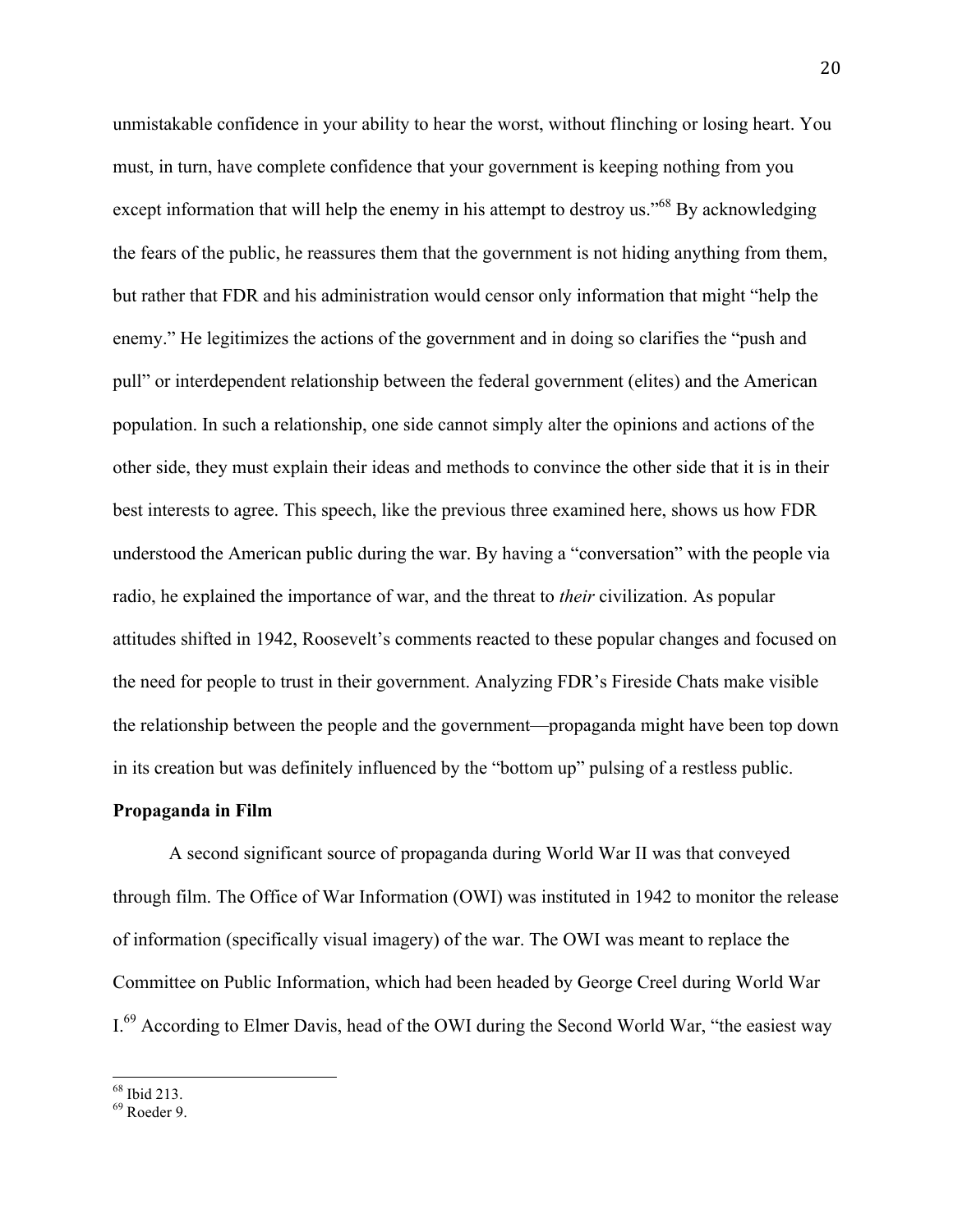to inject a propaganda idea into most people's minds is to let it go through the medium of an entertainment picture when they do not realize that they are being propagandized."<sup>70</sup>

Scholar Robert Fyne estimates that 300 movie propaganda films were made during the war years.<sup>71</sup> Unlike radios, televisions were not household staples during the 1940s, but Americans did frequent movie theaters—and "the War saw record attendance despite a large federal tax increase on theater admissions."72 Audiences sat through a variety of films depicting action in both the Pacific and European theaters, and were constantly exposed to messages of varying explicitness as to the nature of the enemy, the Allied forces, and the conflict at large. Common themes were "military strength, Home Front sacrifices, ethnic harmony, underground resistance, individual heroism, and Allied cooperation," all of which "attested to the total victory motif."<sup>73</sup> Examining a cross-section of these films released at different times during the war illuminates the role they played in the formulation of an American identity.

The values that American heroes (be they military or civilian) portrayed on screen, and the antithesis of those values (portrayed by the Nazi and Japanese enemies) presented a not-sosubtle glimpse of how the OWI through Hollywood wanted American viewers to think of themselves and the American war effort. Fyne argues, "Hollywood, of course, reduced the War to simplistic terms because the industry understood the components of film propaganda.<sup>74</sup> Historians Clayton Koppes and Gregory Black contend that there was a direct relationship between the OWI and Hollywood, to the extent that

Officials of the Office of War Information…issued a constantly updated manual instructing the studios in how to assist the war effort, sat in on story conferences with

<sup>&</sup>lt;sup>70</sup> Koppes, Clayton R and Gregory D. Black. *When Hollywood Goes to War*. New York: The Free Press, 1987. 64.<br><sup>71</sup> Fyne 9<br><sup>72</sup> Ibid 13.<br><sup>73</sup> Ibid 10.<br><sup>74</sup> Fyne, Robert. *The Hollywood Propaganda of World War II*. Metuche

Inc. 1994.156.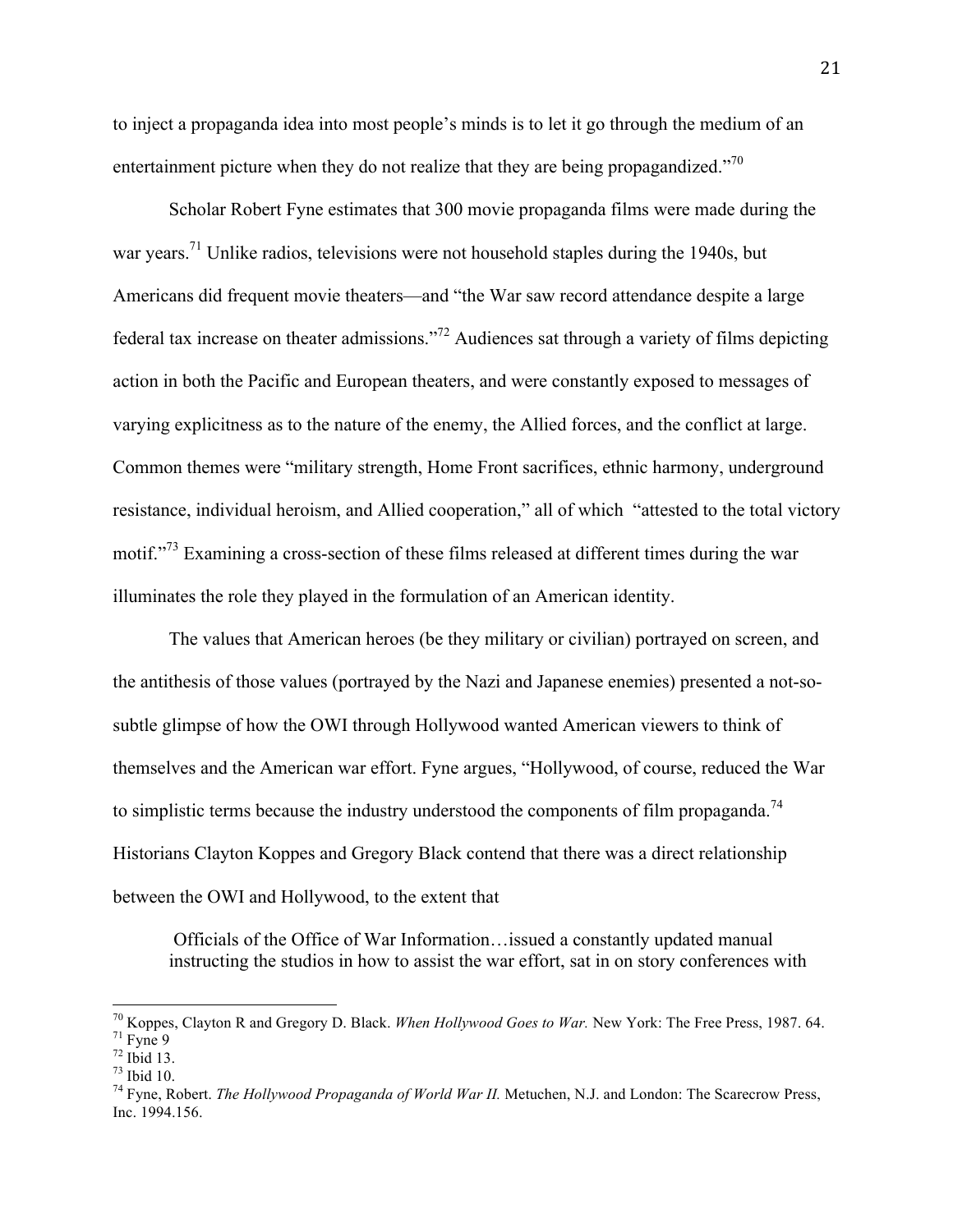Hollywood's top brass, reviewed the screenplays of every major studio (except the recalcitrant Paramount), pressured the movie makers to change scripts and even scrap pictures when they found questionable material, and sometimes wrote dialogue for key speeches.<sup>75</sup>

This relationship—between the OWI's Domestic Branch (through the movie liaison office) and Hollywood filmmakers makes visible the ways in which the federal government directly influenced movie propaganda.<sup>76</sup> As Koppes and Black further argue, an "idealized portrait of America was fine with OWI, which wanted to project a picture of a prosperous, wholesome, democratic America," after all "the war is not just for high-sounding ideals but for a better life, reminiscent of the Four Freedoms."77 Analyzing films produced during the war make clear the "picture" the OWI wanted to paint—and sell to the public.

Director William Wyler's 1942 film *Mrs. Miniver* stands as one of the earliest, and most important, examples of the Hollywood propaganda that pervaded the private sector during the war—it "glamorized the quiet heroism of the British people…" exemplifying the bravery of the average citizen in the face of conflict. <sup>78</sup> Set in rural England in 1939, the story follows a middleclass English family as they navigate the through the fear, loss, and shifting of values in their community during the first years of British involvement in WWII. Although focused ont eh British experience the film has several similarities to other examples of Hollywood propaganda, most namely on its propagation of values such as bravery, resolution, and endurance in the face of what is depicted as a war to preserve civilization. The film enjoyed widespread popularity in the United States at the time of its release—an American poll in 1942 ranked *Mrs. Miniver* as one of the top two best movies of the year—demonstrates its relevance as an example of

<sup>&</sup>lt;sup>75</sup> Koppes and Black vii.<br><sup>76</sup> Ibid 58.<br><sup>77</sup> Ibid 143, 168.<br><sup>78</sup> Fyne 94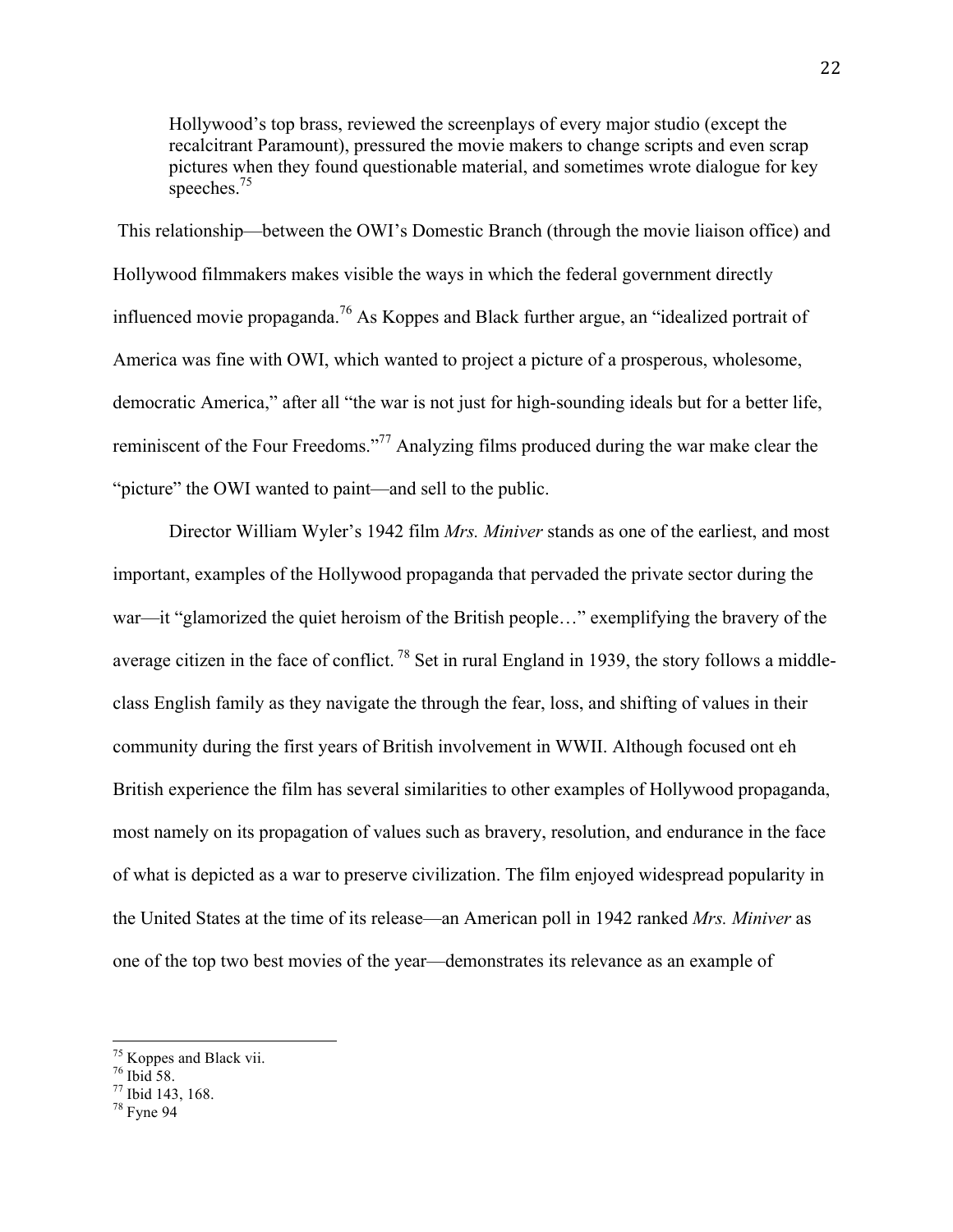American produced propaganda.<sup>79</sup> In many ways, the film represents the triumph of the average citizen in the face of adversity and threat. Mrs. Miniver calls herself "frivolous" and "extravagant" but is a self-proclaimed middle-class citizen; her husband Clem heroically embarks on a rescue of the British soldiers at Dunkirk—in a small civilian boat.<sup>80</sup> The film continues as the Miniver family endures the bombings, (during one their home is destroyed), fear as Vin and his father Clem are sent to join the war (Vin in the RAF and Clem as a volunteer to rescue the stranded soldiers at Dunkirk), and even the enemy as Mrs. Miniver bravely confronts a stranded German pilot that lands in her yard.<sup>81</sup> Throughout the film, the audience watches the family endure trial after trial as they repeatedly rally to keep faith in the war effort.<sup>82</sup> Their local vicar reminds them at church that they [the parish] must "defend again" the "freedom that we now enjoy." 83

Belief in god is a recurring theme in the movie, as the inhabitants of the Miniver's village turn to the perceived contrasts between their faith and that of the Nazis. This focus on faith not only reinforces an "us versus them" framework for understanding the war, but also suggests a common identity to which all the inhabitants can relate. Mr. Ballard, the local bellman, explains to Mrs. Miniver "you can't beat the Bible when it comes to deep feelings" and that "no one that's thrown that  $[the Bible]$  over is going to win this war.<sup>34</sup> Such confidence and religious faith characterizes the protagonists in the film—they are God-fearing, loyal, and love freedom—and as such will triumph over those who have "abandoned" God.

 <sup>79</sup> Koppes and Black 222.

<sup>80</sup> *Mrs. Miniver*. Directed by William Wyler. Produced by Sidney A. Franklin. By Arthur Wimperis, George Froeschel, James Hilton, and Claudine West. Performed by Greer Garson, Walter Pidgeon, Teresa Wright, and May Whitty. United States: Metro-Goldwyn-Mayer, 1942. DVD.<br><sup>81</sup> Ibid 82 The two major events that the Miniver family witness are the Battle of Britain (also known as "the blitz") during

which time the German Luftwaffe bombed several English cities (and targeted civilians) in order to break the morale of the civilian population (Buhite and Levy 163).<br><sup>83</sup> Ibid <sup>84</sup> Ibid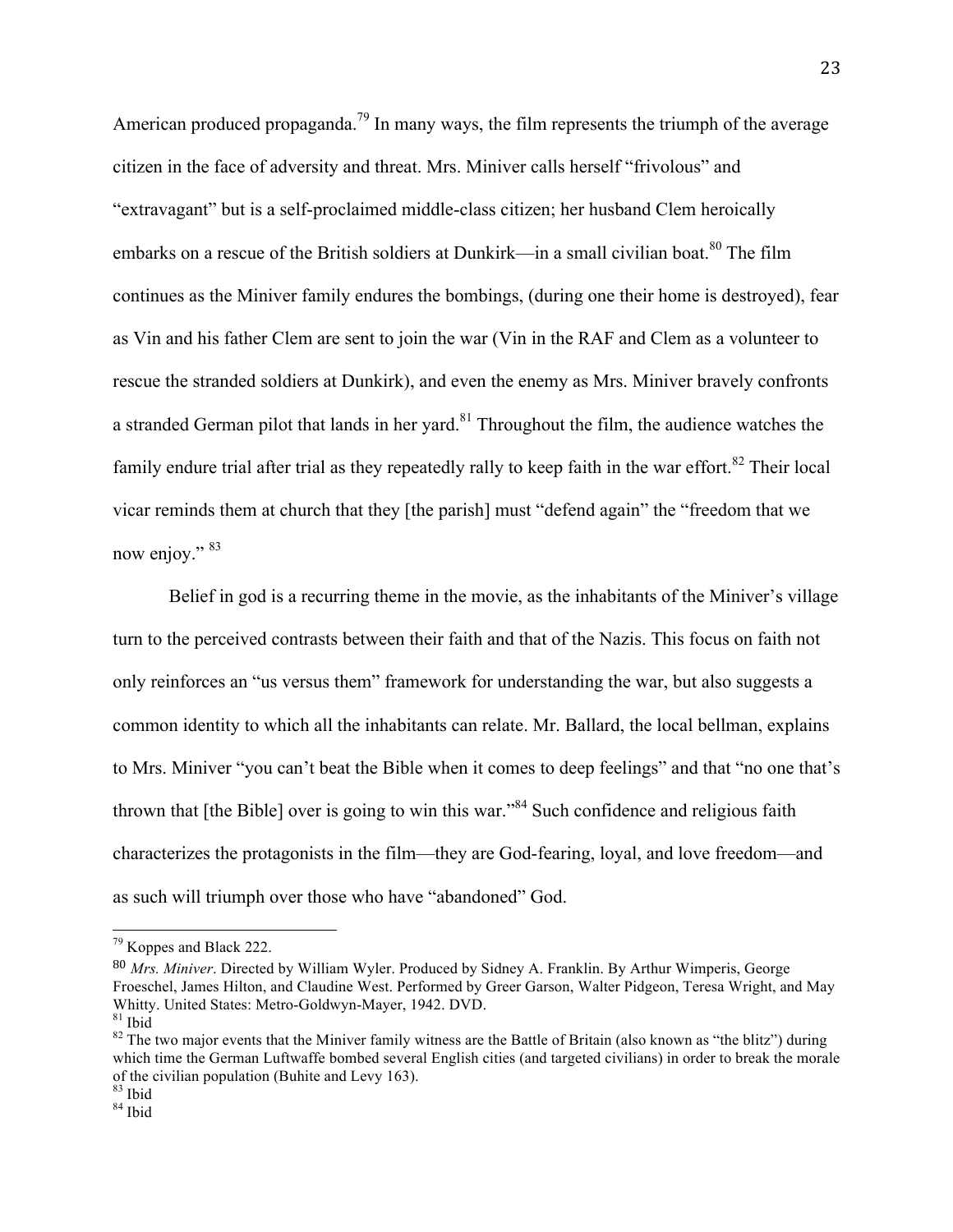During the early months of the war the Miniver family's struggles to keep their faith and retain some semblance of normalcy in their daily lives routine point to the steadfastness of their conviction to endure. As the family hides in their bomb shelter during an air raid, Mr. Miniver drinks coffee, Mrs. Miniver knits, and they read *Alice in Wonderland* to their children. The family remains tranquil, as set in their routine as in their religious beliefs, and one grasps that the people in the story are truly unbreakable by war.<sup>85</sup> At the end of the film, the vicar addresses his congregation one last time, and his words reinforce the underlying themes discussed above— (belief in God, the triumph of the righteous, freedom, etc.). He states "this is not a war of soldiers in uniform, it is a war of the people…of all the people" and that "every man, woman, and child who loves freedom…will inspire us with an unbreakable determination to free ourselves and those who come after us from the tyranny and terror that threatened to strike us down." "This is the peoples war!" he cries passionately "we are the fighters—fight it then! And may God defend the right!"<sup>86</sup> The vicar's words echo those of Lt. Davidson's in *So Proudly We Hail!* The idea that the war was not just for soldiers, but also for the entire population was a strong motivating force to mobilize film viewers to action.

*So Proudly We Hail!* was directed by Mark Sandrich and released in 1943, and stands as one of the best examples of anti-Japanese propaganda during the height of the war in the Pacific. The movie not only depicts the Japanese as cruel, but also champions the role of the heroic American soldier in times of crisis. The movie's importance as a source of propaganda lies not only in what it tries to tell the viewers about the strength and resilience of the American forces, but also in what it relates about the destructiveness of the Japanese.<sup>87</sup> The story surrounds eight

<sup>&</sup>lt;sup>85</sup> Ibid<br><sup>86</sup> Ibid<br><sup>87</sup> Fyne states that in the film, "immediately, the cruelty of the Nipponese invaders was delineated and their wanton disregard for civilization became an ominous warning." (Ibid 36).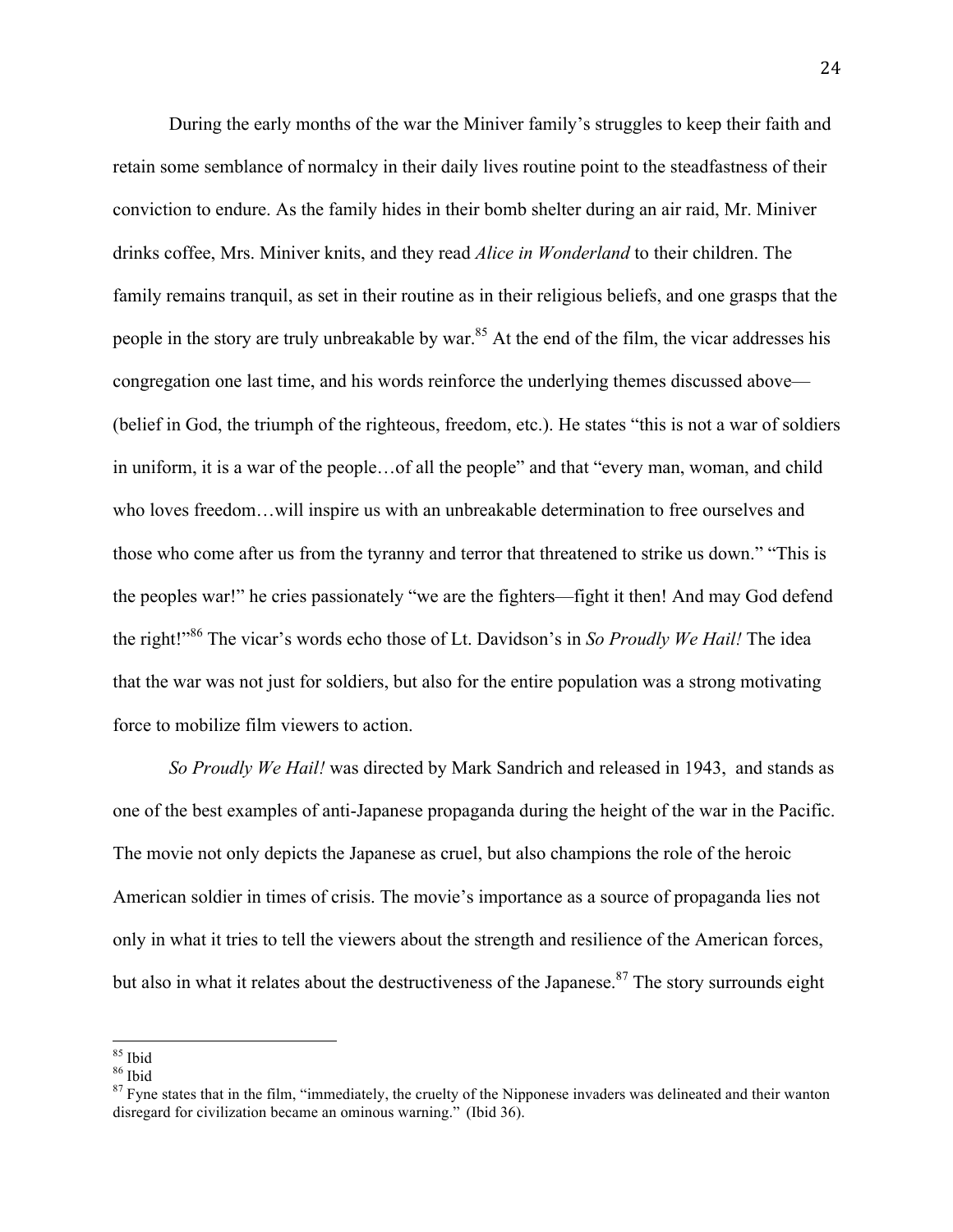American nurses who emerge as heroines from the "black sorrow and tragedy of Bataan and Corregidor," which, as the audience will later see, means the loss of life and resources that result from Japanese bombing of American hospitals and jungle camp sites as the nurses are evacuated.88 The film opens as the nurses are delivered to Melbourne, Australia following a forced evacuation from Corregidor, Philippines. Their story is told in flashback, as the nurses' new commanding officer asks for an explanation of their experience in the war thus far. The nurses were originally to be stationed in Hawaii in December 1941, and began their military careers on a convoy headed to Pearl Harbor; the Japanese attack rerouted them to Bataan farther east. Aboard ship, they cared for survivors of torpedo attacks, socialized with their male counterparts, and learned about the importance of their mission. At a Christmas party, the chaplain delivered a moving speech meant to inspire the soldiers—and the viewers—about the strength of America's armed forces: "we" are "a sentimental people," "tough about the things we believe in" and "we will fight to the death to make those tender and sentimental beliefs like Christmas a reality forever."89 Evidence of the commitment of the nurses is illustrated through the care the nurses take of their patients, and of each other.

The protagonist and leader of the group, Lieutenant Janet Davidson ("Davy"), counsels a younger nurse, Olivia, through her rage and sorrow as she struggles to cope with the loss of a fiancé who died at Pearl Harbor. Olivia wants to give in to her feelings and "kill Japs" in revenge, believing that she is just a nurse, and is not bound to be anything higher. "There's more than that now that we're at war," Davy gently reminds her, and the audience sees the sense of

 

<sup>88</sup> *So Proudly We Hail!* Directed by Mark Sandrich. Produced by Mark Sandrich. By Allan Scott. Performed by Claudette Colbert, Paulette Goddard, Veronica Lake, George Reeves, and Barbara Britton. United States: Paramount, 1943. DVD.

 $^{89}$  Ibid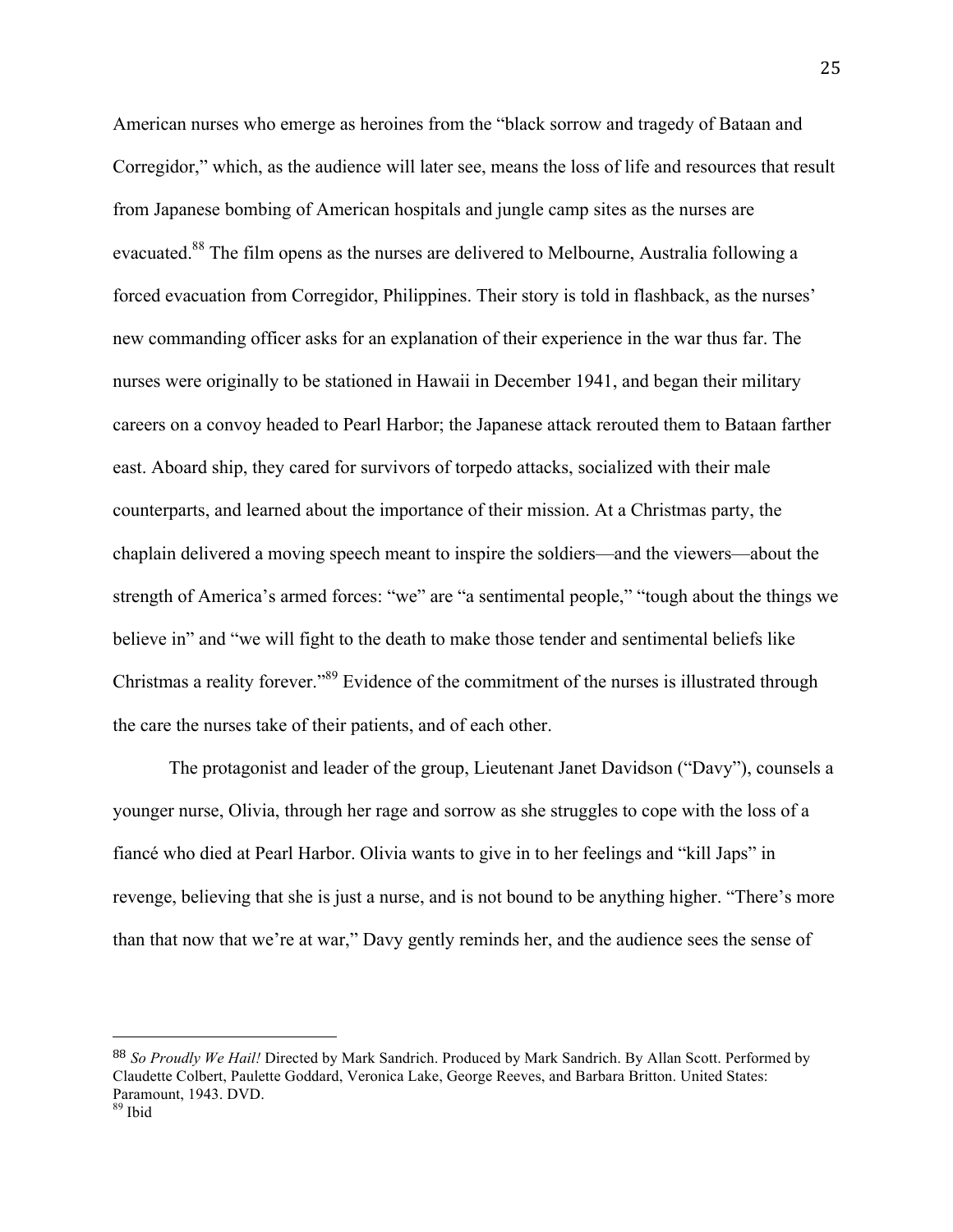American restraint and rationality in the face of pain and  $loss<sup>90</sup>$  On Bataan, the nurses face food and medicinal shortages, but continue to work to save their patients, even as their situation worsens. Lt. John Summers confides to Davy that they are extremely "outnumbered" as the Japanese "keep pouring in." "They don't give quarter and they don't ask for it," he says bitterly, reflecting on the presumed Japanese resolved to fight to the death. The character of the Japanese army is again referenced as the nurses grow increasingly concerned for what would happen to them if they were left behind and the Japanese advanced—specifically sexual assault. "They fought over a woman like dogs!" one of the nurses cries fearfully, referencing her time in Nanking.<sup>91</sup> The nurses all react fearfully as they recall the brutal Japanese invasion of Nanking, China in 1937.<sup>92</sup> Despite the constant threat, the nurses continue their work, even as they become the self-titled "Battling Orphans of Bataan." Abandoned by General MacArthur and without reinforcements, the nurses face crippling malaria and are constantly moved from one jungle hospital to another. Japanese brutality again surfaces as the nurses finish furnishing what is to be their final hospital on Bataan. They display a Red Cross symbol on the ground outside the main tent—large enough so that it can be seen from the air and clearly a mark of a hospital. "She [Davy] gave them the benefit of the doubt, though even she didn't doubt" Lt. Joan O'Doul narrates ominously.<sup>93</sup> Her fears are confirmed as the Japanese begin to bomb the hospital. Nurses and doctors mobilize immediately and try desperately to save their wounded charges. Airplanes machine-gun the tents killing doctors, nurses, and soldiers alike—the audience is to understand the horror and desperation of these American heroes and heroines and the lack of decency and honor of the Japanese who indiscriminately kill the incapacitated. The nurses strengthen their

 $\frac{90}{91}$  Ibid.<br> $\frac{92}{93}$  Smithsonian, Ibid.<br> $\frac{93}{93}$  Ibid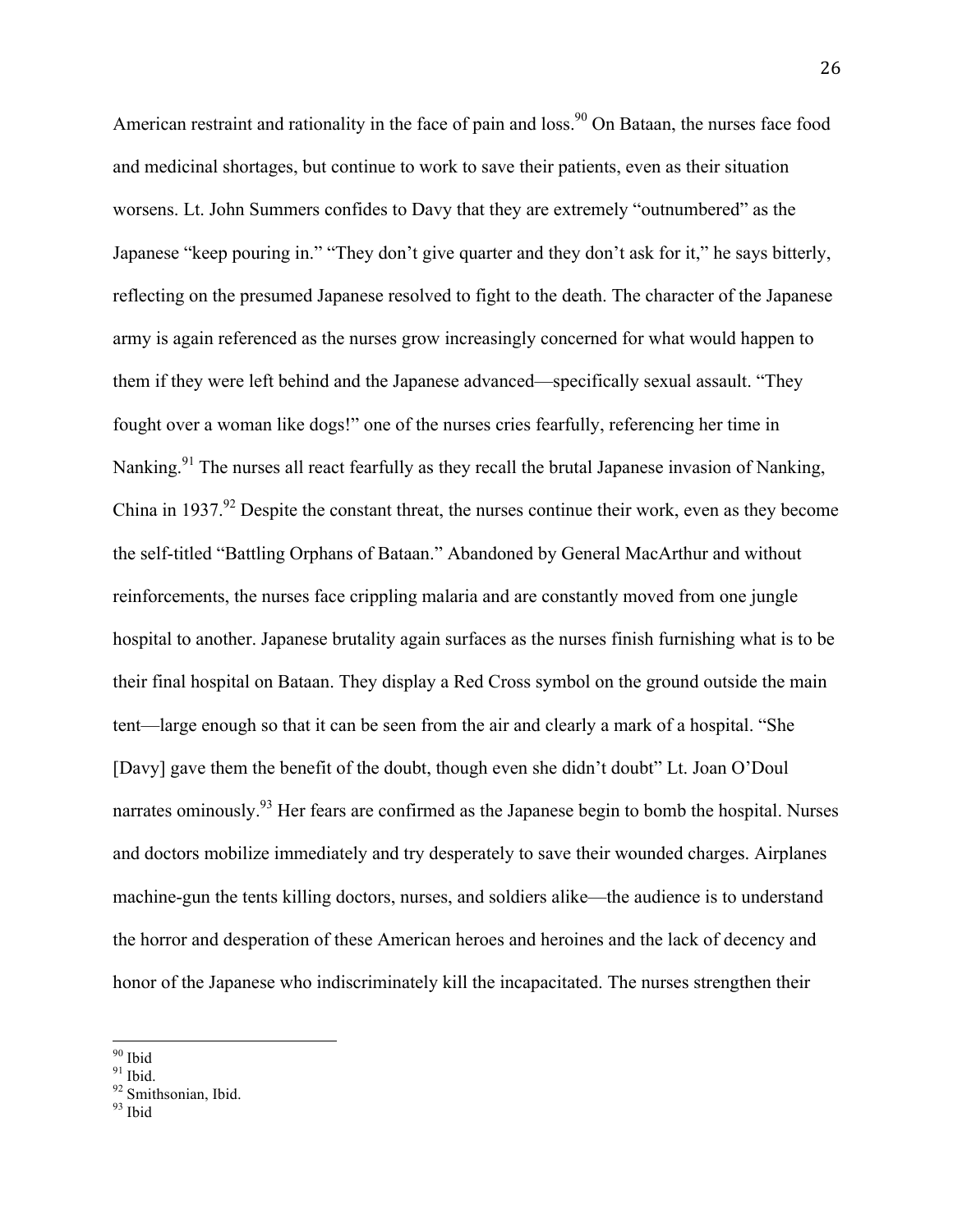resolve and evacuate Bataan for Corregidor, where they are "bombed and shelled without mercy."94

From the film, it is evident that America (or at least the War Department) had not come to terms with the American retreat at Bataan. "Imagine [the surrender at Bataan] happening to us…Americans!" O'Doul's lover Kansas exclaims to O'Doul as he laments the arrival and subsequent evacuation of the Marine reinforcements. "It's not the end of the fight," she rebuts.<sup>95</sup> Scenes like these reaffirm American military pride and strength, and reassure the audience that the marines were *ordered* off Bataan, and that they did not leave due to a lack of resolve. "Remember Valley Forge? That was no strawberry festival!" O'Doul says cheerfully as she and Kansas aid the evacuation.<sup>96</sup> By evoking images from a trying time in American history, the audience is meant to associate the struggle on Bataan with the near-futile attempts to secure liberty during the Revolutionary War.

Corregidor proves to be a "prison" for the nurses, and the strain takes its toll as the Japanese continue to bombard the island. Davy's subsequent soliloquy is revealing—and useful for analyzing the role the film played in boosting civilian morale—and resolve—to continue the fight on the home front. Davy surprises those around her by saying that what was happening in the Pacific was their own fault. When the group starts protesting, she explains herself: "We believed we were the world, that the United States of America was the whole world."<sup>97</sup> This is a key part of the film because it is indicative of the relationship between consumers and producers of information during the war, and signals that government officials needed to alter war propaganda. By making a movie about the perceived defeat of the Marines at Bataan, (a contrast

<sup>94</sup> Ibid<br><sup>95</sup> Ibid<br><sup>96</sup> Ibid<br><sup>97</sup> Ibid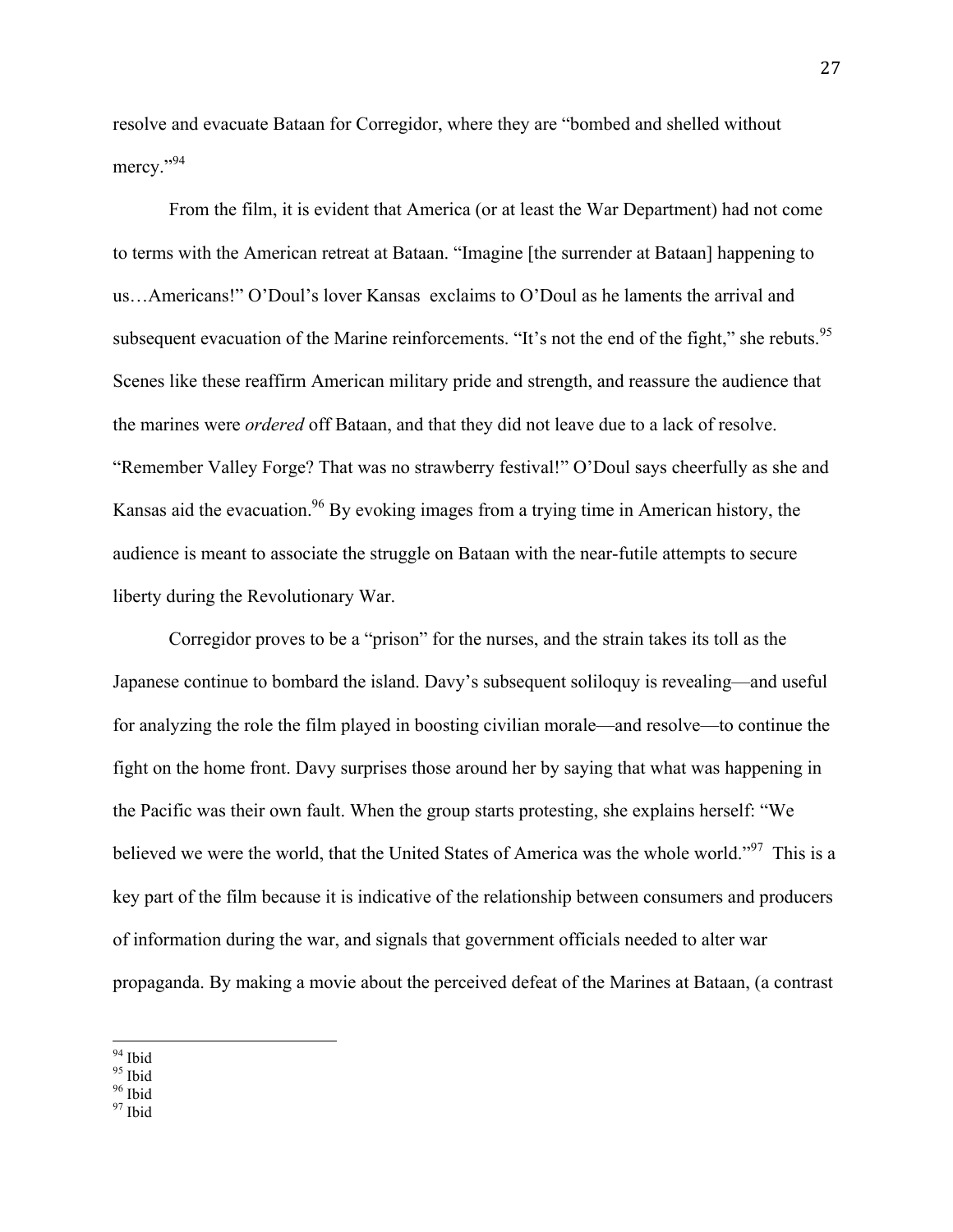between the previously illustrated invincibility of American troops during the war) officials were shifting some of the responsibility for success onto the civilian population. "I hope to God the people back home aren't losing it for us" Davy says fretfully.<sup>98</sup> Upon analysis of Davy's speech at this point in the movie, it is possible to draw links between the crisis in visual culture and censorship that characterized the OWI in 1943, and the shift in public attitudes towards the war in 1942. The poll that Roeder cited in June 1943 showed that 39% of the public thought the government was making "the situation look better than it was."<sup>99</sup> FDR delivered his "Fighting Defeatism" speech in the midst of a change in how the public perceived the government's portrayal of the war. Even OWI head Elmer Davis had voiced his fears about the changing public sentiments, saying in August 1942 that he felt "we could lose this war" in August 1942.<sup>100</sup> Historians Koppes and Black posit that "…the tendency to avoid the ideological aspect of the war, to sugarcoat unpleasant realities, and to package wartime issues as although they were soap and soft drinks" during this period "could only mean a further dilution of public understanding."<sup>101</sup> Significant portions of the public believed that censorship had covered up too much of the realities of war and the lines of the actors in *So Proudly We Hail!* appear to be addressing these fears. When Davy speaks of "the people back home" she implicitly calls on them (the audience) to keep faith, and keep fighting.

Davy and the other nurses are eventually evacuated from Corregidor, as the Marines are unable to hold the island against the Japanese. The guilt the nurses feel as they leave the wounded behind is assuaged by a letter that arrives in Melbourne from Lt. Summers, who writes about the war and its lasting legacy. "[There is] something new in this war, something

<sup>&</sup>lt;sup>98</sup> Ibid<br><sup>99</sup> Roeder 4.<br><sup>100</sup> Koppes, and Black 82.<br><sup>101</sup> Ibid 135.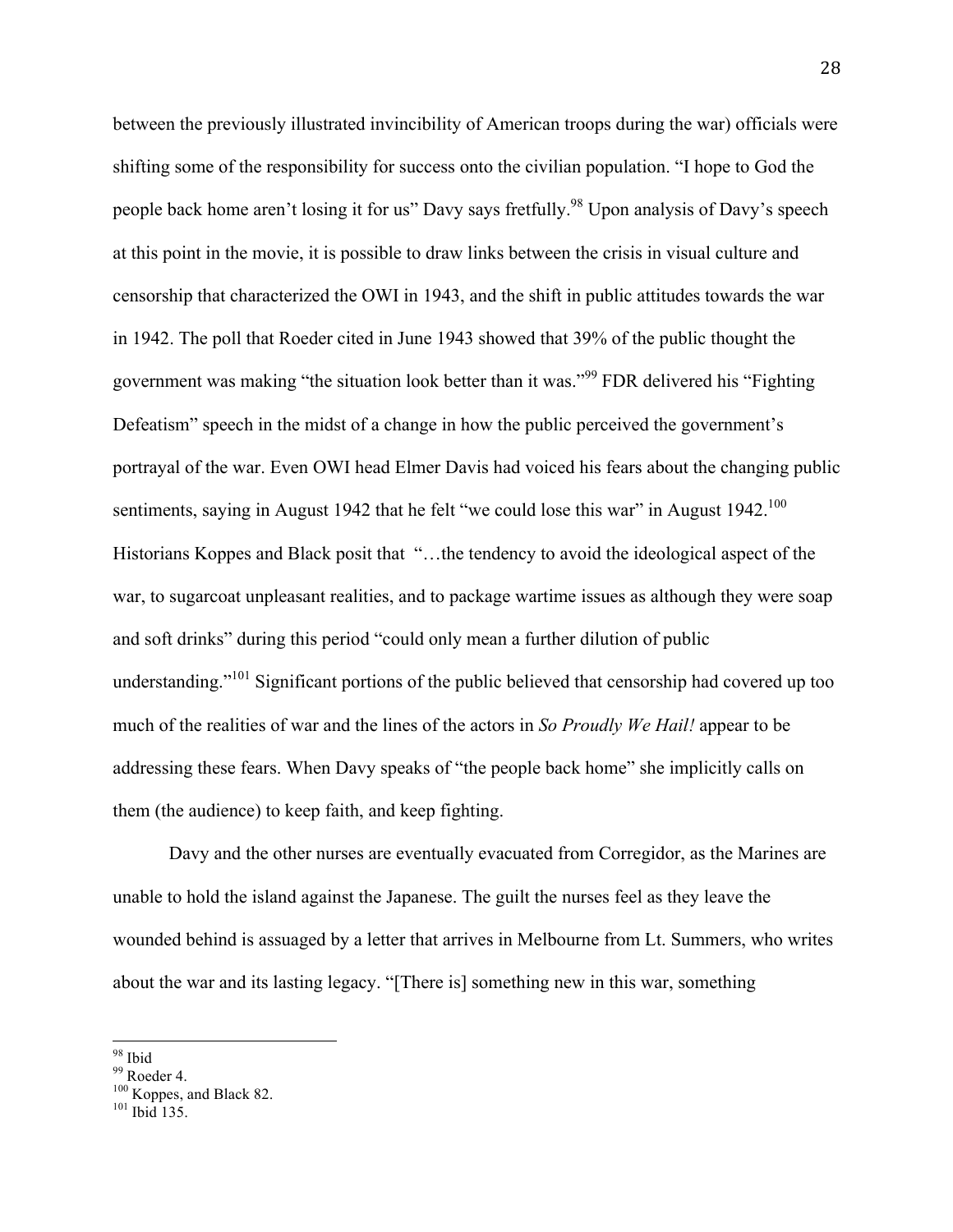good…this is a people's war because they have taken it over now and they are going to win it…and end it with a purpose…to live like men with dignity and freedom."102 Summer's last letter offers viewers a sense of purpose and challenges home front residents to recognize their role and the importance of the war—their "dignity and freedom" is what is at stake.

Director Zoltan Korda's *Sahara* (1943) emerges from its historical context as an example of American courage and bravery in a situation in which the soldiers have a "100 to 1 shot" of surviving the outcome.<sup>103</sup> The setting for the film is based on the North Africa campaign, specifically Operation Torch, when the Allied forces attempted to oust the Nazis from the continent. Humphrey Bogart's Sergeant Joe Gunn is the leader of the IV Armored Corps during the North Africa campaign early in the war. The characterization of Gunn communicates to the viewer the importance of the leadership and resolve of American soldiers. It is June 1942, and Gunn and his tank crew come across Captain Halliday and his small group of stranded British Eighth Army soldiers (British and French) while retreating from enemy fire. Gunn immediately asserts his authority over an impertinent British soldier when the soldier asks him why the Americans are leaving and that he will not be riding in that "metal hearse" (Gunn's tank). It is not clear in the film if Gunn technically outranks Halliday, but Gunn's immediate assertion of authority over his British counterpart is meant to inform the audience that the United States, while allied with other countries, remains militarily superior. "First, we're not running away, we're obeyin' orders" Gunn says gruffly, and "when I go into Berlin I'm going to be ridin' that tank."<sup>104</sup> Gunn is confident in ultimate American victory, and he makes it clear that the Army

<sup>102</sup> Ibid

<sup>103</sup>*Sahara* Directed by Zoltan Korda. Produced by Harry Joe Brown. By John Howard Lawson, Zoltan Korda, James O'Hanlon, and Philip MacDonald. Performed by Humphrey Bogart, Bruce Bennet, Lloyd Bridges, Bruce Bennet, J. Naish, and Dan Duryea. United States: Columbia, 1943. DVD.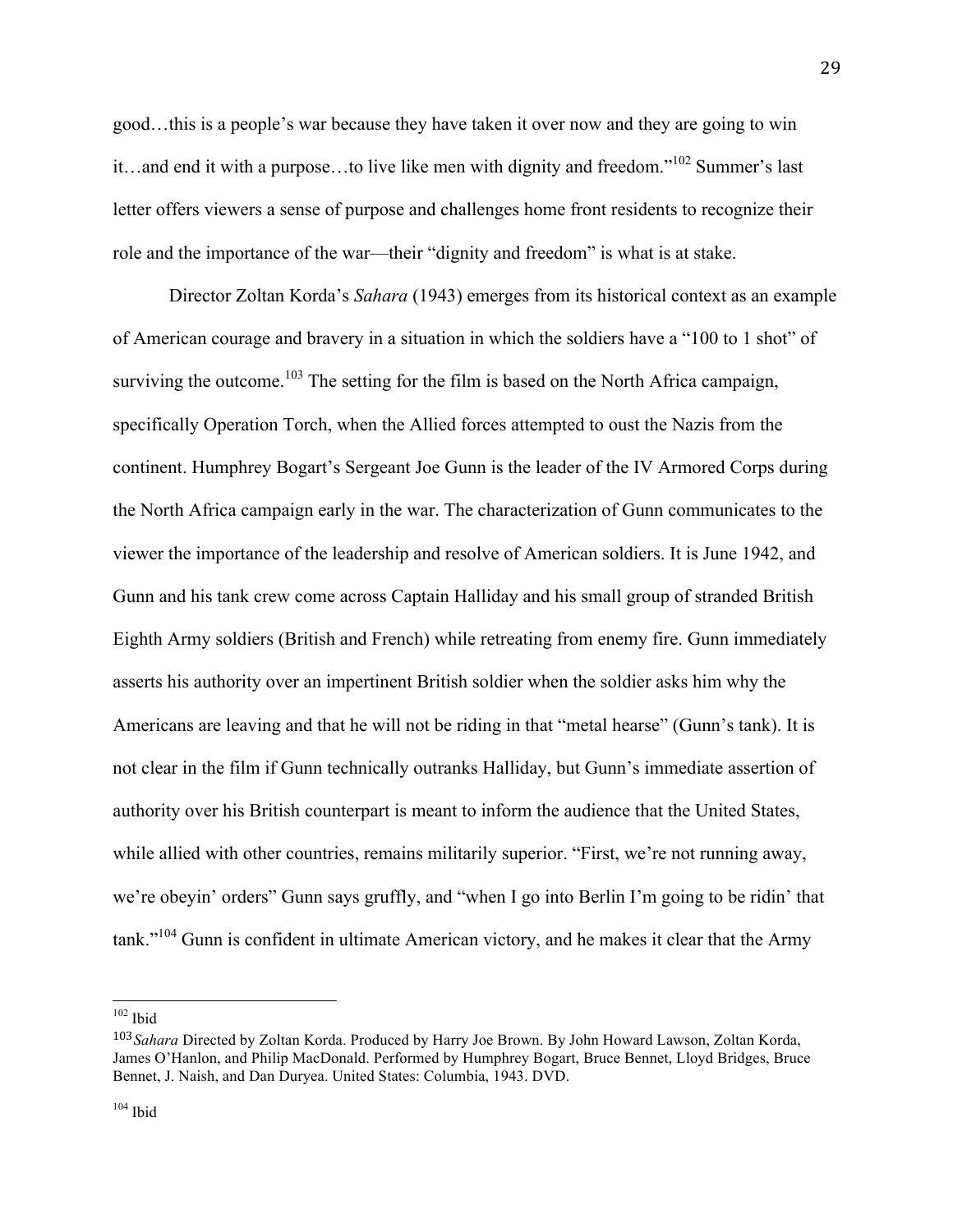does not run from a position, they only abandon a fight if they are told to do so. In a move symbolic of American military leadership over its European allies, Halliday gives up his "immediate authority" and assumes a position under Gunn. Together, the Americans, the British, and the French advance across the Sahara desert in search of water.<sup>105</sup> Gunn's leadership is tested again when the group finds a Sudanese soldier and an Italian prisoner. The Italian begs to be taken on the tank, but Gunn, the forward-thinking leader, knows the group will not survive if they have another thirsty body (and an enemy) on board, and agrees to take only the Sudanese soldier. Amidst protestations from his European counterparts, Gunn remains stalwart and orders the tank to leave. When he later shows mercy and allows the tank to go back for the Italian, it is *his* decision; he is swayed only by his conscience and not by the perspectives of other soldiers and officers.<sup>106</sup> The ease with which the American tank crew attracts representatives from each country to work under their command highlights the superiority of the American military and its leadership.

The soldiers' first encounter with the enemy occurs when they shoot down a German fighter plane over the desert. The Nazi they capture is blonde, pale, well built, and sneers at his captors as he refuses to cooperate—a caricatured representative of the German enemy. The Nazi refuses to be searched for weapons by any man of "an inferior race," and his disdain for others is clear.<sup>107</sup> Gunn, exercising control over his men's passion and wish for revenge, orders that the German be spared. "You got a lot to learn Frenchie" Gunn says as he chastises the French soldier for initiating the idea.<sup>108</sup> The American soldier is self-controlled and clings to his sense of duty; he does not let emotion (clearly present in the Europeans) sway his decision to not kill a prisoner

 $\frac{105}{106}$  Ibid  $\frac{107}{107}$  Ibid  $\frac{108}{108}$  Ibid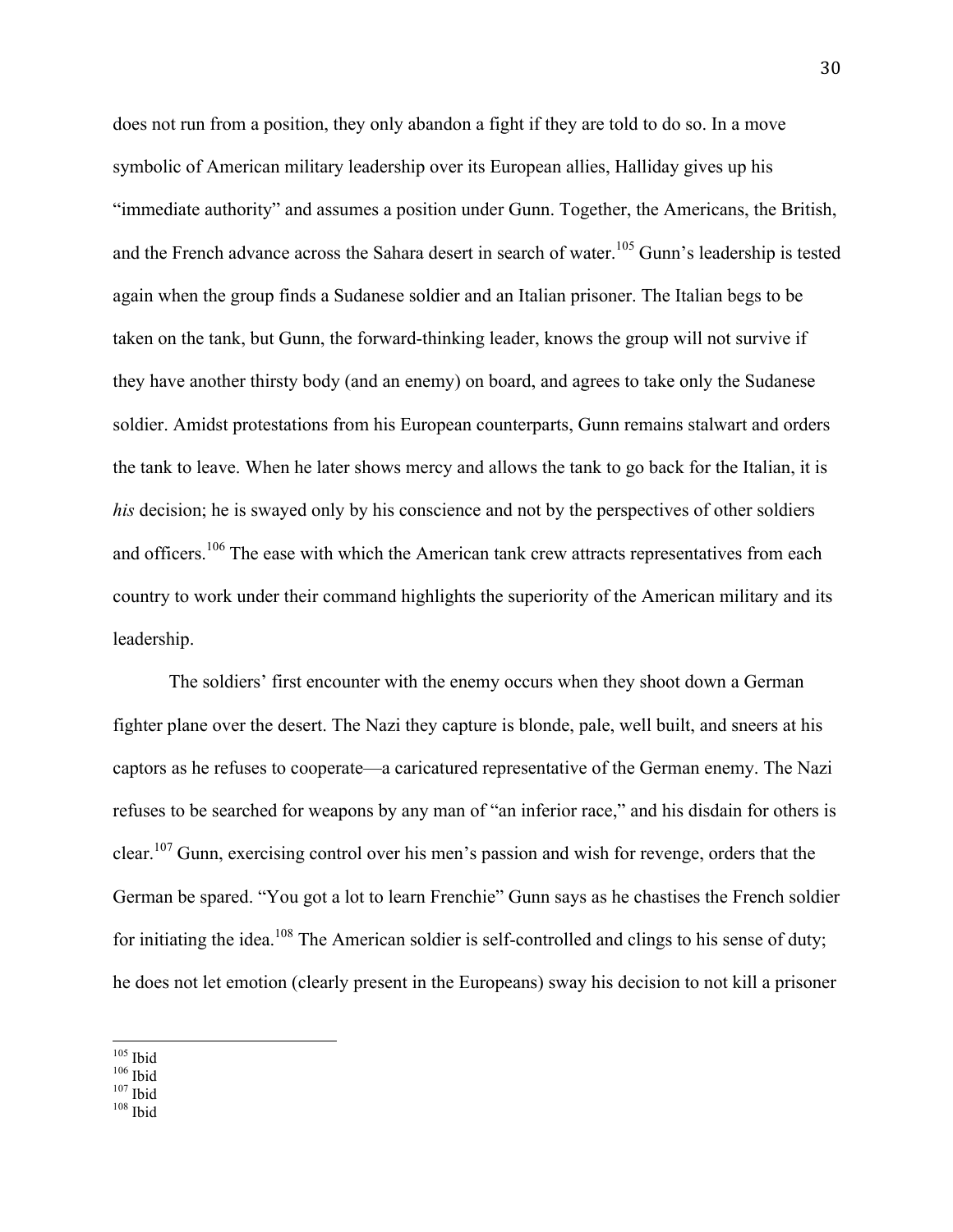of war.109Gunn's second encounter with the enemy, a scene in which he talks to the Italian prisoner, indicates the superiority not only of the American soldier but also of the American way of life. The Italian, Giuseppe, discusses the motto of Mussolini—"obey, believe, work" and how he is the "prophet" of Hitler's "god." A sense of camaraderie between the two men manifests as Gunn asks why Giuseppe could live in such a world dominated by the ideals of Mussolini.<sup>110</sup>

At the climax of the movie, Gunn and his men face the ultimate test as they discover that a force of over 500 hundred German soldiers from the Afrika Korps are on their way to the American position at Bir Acroma. Gunn, ever the ideal representative of the American way of life, discusses the situation with his men and gives them the chance to leave. He does not order that the stay and fight, but rather presents the situation to them democratically.<sup>111</sup> Film scholar Robert Fyne argues that "as a propaganda device, following the OWI's directives, the group vote was always an effective scene, reiterating every wholesome trait found in the Allied forces' credo. Democracy was not fascism, the OWI echoed, every man had his say."<sup>112</sup> "It's so much more than the line of duty," Gunn says, but he explains that their situation is not unique. "Why Corregidor?" "Why Bataan?" He asks, naming other American strategic losses that were accompanied by horrific treatment of American soldiers by the enemy—in this case the Japanese. The soldiers who perished might not have won the ground, but "they delayed the enemy." His speech inspires a sense of duty and purpose in his men, and all prepare for the inevitable confrontation.<sup>113</sup> The Germans descend, and offer terms of surrender to the badly outnumbered Allies. Gunn, given the chance to save the lives of himself and his men, steadfastly

 $109$ Gunn's decision earlier in the film to leave the Italian prisoner (to a sure death) was not the same as killing him outright as the Frenchman suggested.<br><sup>110</sup> Ibid

 $\frac{^{111}}{^{112}}$  Fyne, 97.<br> $\frac{^{113}}{^{113}}$  Sahara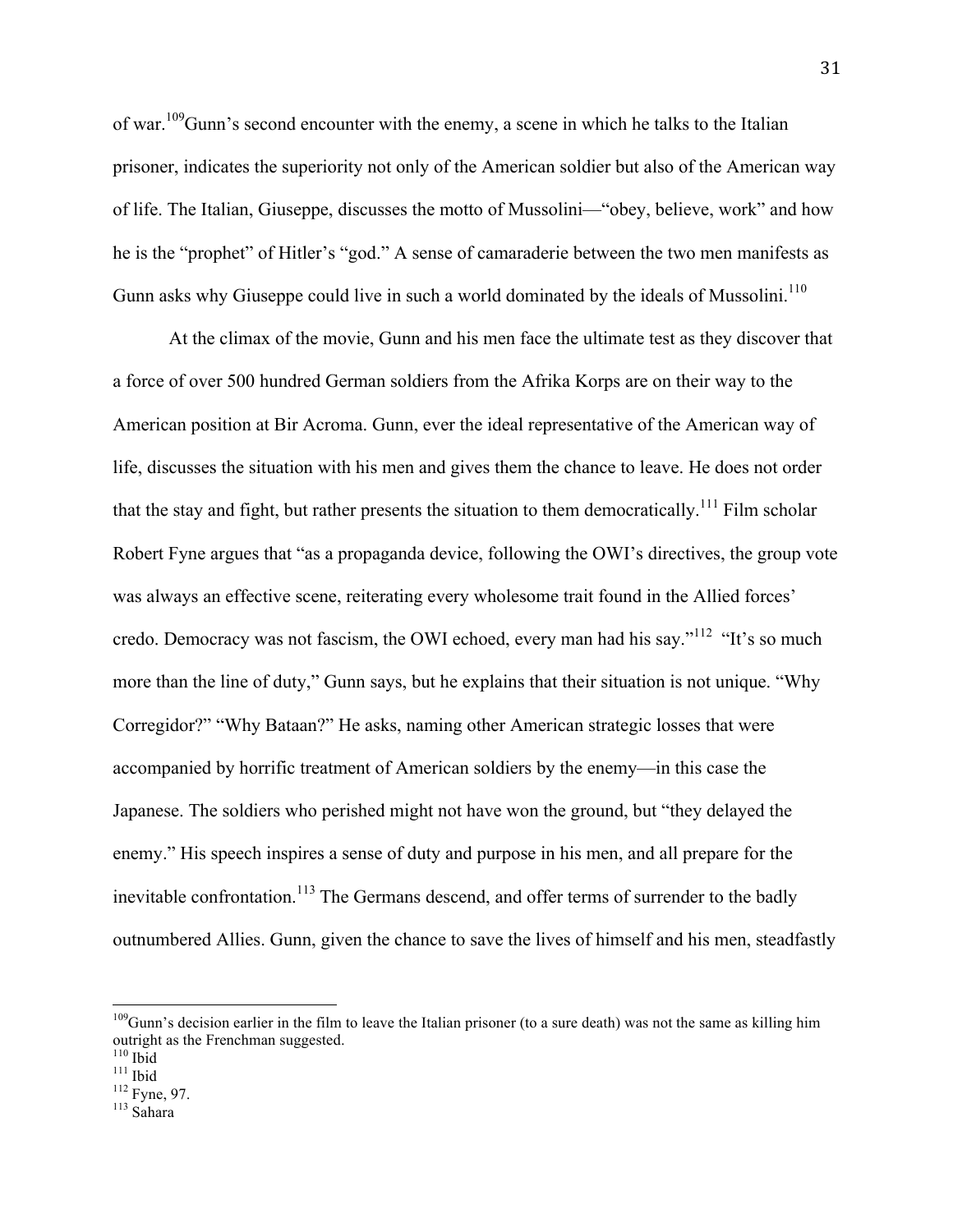refuses. "Water for guns" he says—the Germans gain access to Bir Acroma's water supply if they give up their weapons. The ensuing battle kills each of the allies, as one by one they die defending their position against the invading army. "It sounds impossible, but we gotta do it," says Gunn as his men lose their resolve, the fight is about "the dignity of freedom."<sup>114</sup> The outnumbered force was doomed from the beginning, but the most propagandistic message of the movie lies in its characterization of the American soldier or officer (personified in Gunn), the American resolve and cooperation (personified in the Allied force) and the American sense of duty and bravery in the face of nearly impossible odds. The glorious death of Gunn's division may have been but a small loss in the grand scheme of the war, but Gunn's character succeeds in instilling a sense of purpose in their deaths. American soldiers' commitment to duty is evident throughout the film, and is successful in the sense that turns an American defeat into a glorious last stand rooted in dedication for the American cause.

Finally, Director Lewis Milestone's 20<sup>th</sup> Century Fox Film *The Purple Heart* is, as Fyne argues, "the best propaganda film of the war" because "probably no other motion picture stoked up such hatred towards the Oriental enemy; the storyline—from start to finish—emphasized the savagery of life under Japanese captivity."<sup>115</sup> The film opens in a Japanese courtroom as the defendants (an eight man team from a botched bombing raid) are led in. The fact that the soldiers do not have proper legal representation is an immediate distinction between the American and Japanese judicial systems, and even though the Americans and various foreign news correspondents protest the fact that the civil court unjustly claims jurisdiction over a case

 $\frac{114}{115}$  Ibid 63-64.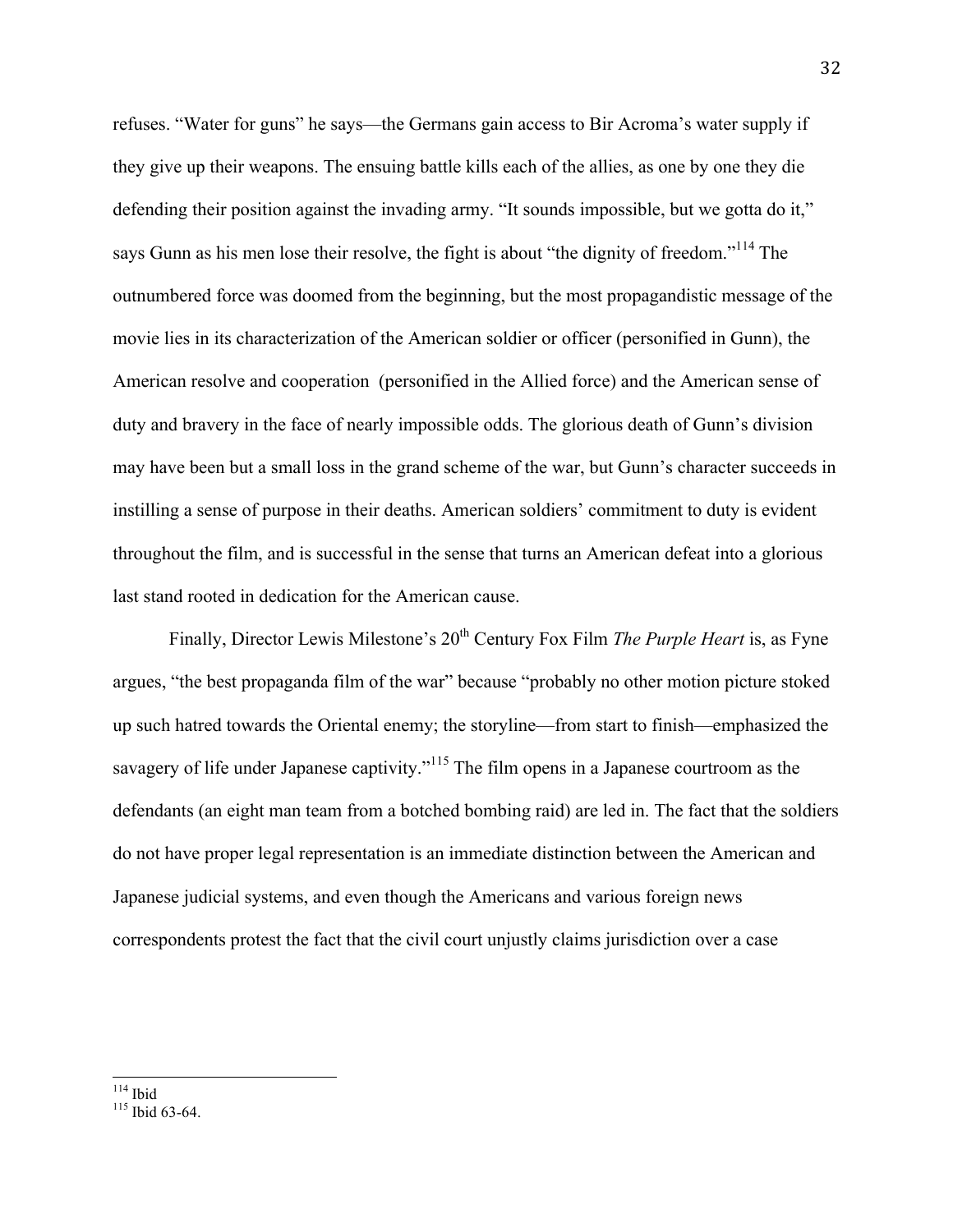involving prisoners of war, but the trial proceeds.<sup>116</sup> It is clear in the film that the trial is unlawful on the grounds of the Geneva Convention.<sup>117</sup> The maniacal General Ito Mitsubi—played by Richard Loo—mirrors the Japanese caricature reflected in war posters during the time. His protruding ears, large front teeth and squinty eyes call to mind popular images of the "hated Jap" that was so prevalent during the war.<sup>118</sup> General Mitsubi tortures each of the men, but no one offers information about the origins (or objective) of the raid. Mistubi chastises Captain Ross for failing to reveal information, stating that the Japanese are "united in hate for foreigners" and as such will inevitably win the war.<sup>119</sup> Captain Ross never wavers in his allegiance to the United States and his faith in American total victory. It is his confidence that leads the men through their final hours as they are given the choice between "talking" and execution. The stalwart Ross adheres to the democratic ideals of his country, allowing his men to vote on their collective answer. When the group decides that they would rather die than betray their country Captain Ross delivers a final soliloquy in which he echoes the resolve of the men "in this moment of pain, agony, and pride" and leaves with a parting threat to the Japanese—though they may defeat his bombing crew, others will come for the Empire of Japan and the United States *will* have total victory.120 General Mitsubi shoots himself in defeat after failing to break the soldiers' resolve, and the soldiers walk triumphantly to their deaths as the Battle Hymn of the Republic plays. In

 

<sup>116</sup> *The Purple Heart.* Directed by Lewis Milestone. Produced by Daryl F. Zanuck. By Jerome Cady and Darryl F. Zanuck. Performed by Dana Andrews, Richard Conte, Farley Granger, Kevin O'Shea, Don 'Red' Barry, and Trudy Marshall. United States:  $20^{th}$  Century Fox, 1944. DVD.

 $117$  According to the Geneva Convention Relative to the Treatment of Prisoners of War (July 1929), "Prisoners of war shall not be subjected by the military authorities or the tribunals of the detaining Power to penalties other than those which are prescribed for similar acts by members of the national forces" (Geneva). The soldiers are not read their rights, they do not have adequate judicial representation, and they do not know (or are able to explain) the circumstances of their "crimes" and arrest. Switzerland. International Committee of the Red Cross. *Convention Relative to the Treatment of Prisoners of War*. Geneva, 1929. Accessed April 15, 2013. http://www.icrc.org/ihl.nsf/full/305?opendocument.

 $\frac{119}{120}$  Ibid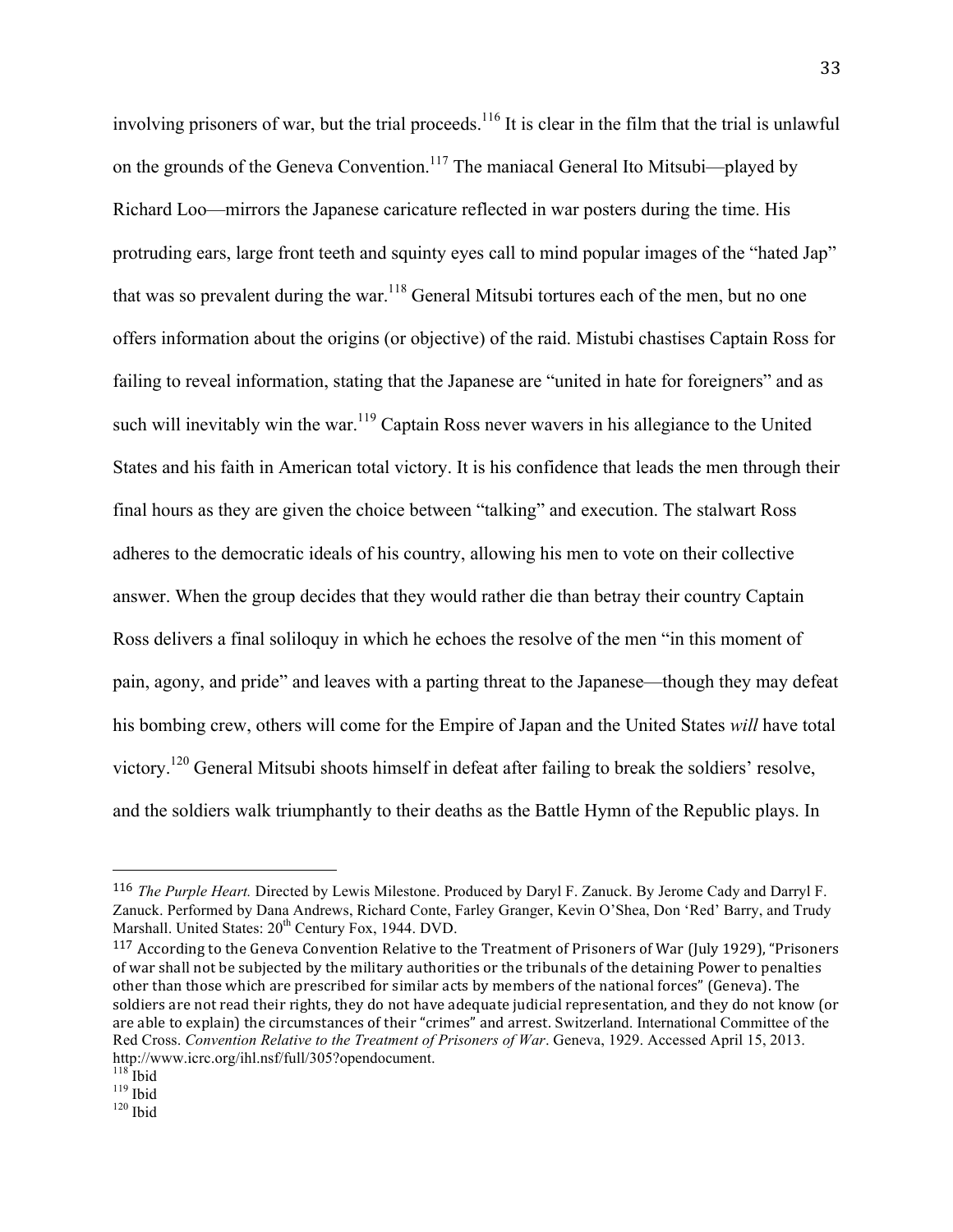less than two hours, the audience has seen that the Japanese are lawless, cruel, and immoral, while the American soldiers are unswerving in their dedication and morality. The final message—that the American cause *will* win over the message of hatred spread by the Japanese is hard to miss. The film is not subtle, but it is important because it maintains the identity that I argue was constructed for Americans during the war. As Fyne concludes, "no other motion picture so graphically depicted the wantonness of the Japanese brutality as *The Purple Heart,* no other title conjured up a more determined call for revenge and retribution."<sup>121</sup>

#### **Animated Propaganda**

Feature-length films played a critical role in the federal government's efforts to create a collective identity for the American population and constructed an "us" mentality that stood in contrast to a "them" identity of the "enemy." While movies showed the American population how "they" looked and acted, animated propaganda cartoons often depicted enemy "faults" even more explicitly and humorously. These propaganda messages were very unsophisticated, because they were conveyed through simple imagery—even the youngest of the American population could understand how the enemy was portrayed. Japanese figures were often portrayed as weak—through caricature of their squinted eyes, protruding teeth, thin frames and cowardice under fire—all of which were congruent with cartoon portrayals of the Japanese military as inept and ineffectual. The Germans, on the other hand, were shown as large, muscular, and strong in conquest against "the weak." Their anger was often translated into "godlessness," which led to their eventual downfall.

<sup>&</sup>lt;sup>121</sup> Fyne 67.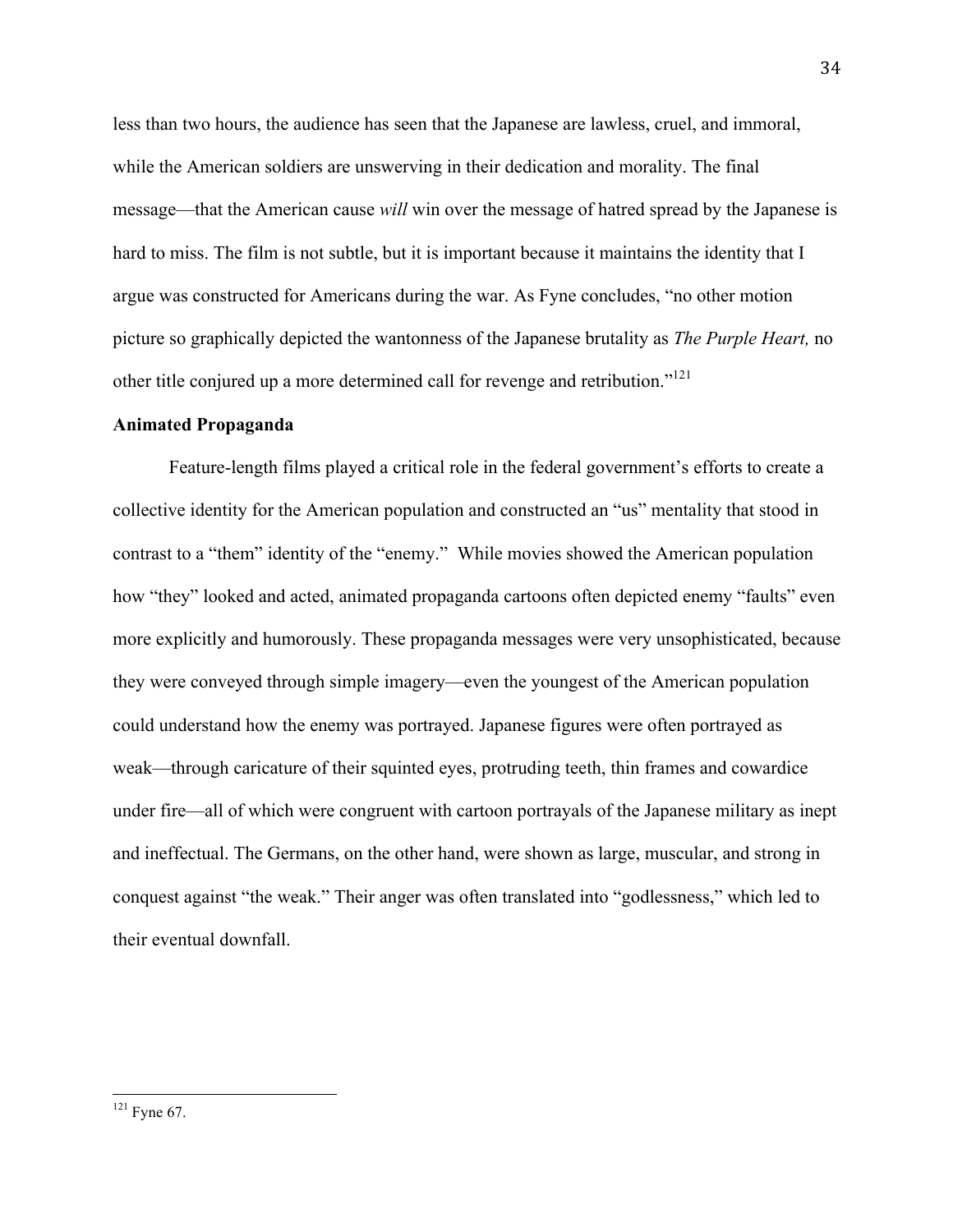In 1942, "You're a Sap Mr. Jap," featuring Popeye, is propaganda in its simplest form.<sup>122</sup> It is the proverbial "good guy" versus "bad guy" that children, ignorant of the intricacies of war, could understand. In short, Popeye is in the navy. The Japanese sailors that appear on the sea are cartoon caricatures of themselves. They have eyeglasses, squinted eyes, large front teeth, and protruding ears. They speak in broken English and stealthily slink about their ship. They show Popeye a peace treaty, and the unassuming Popeye goes to sign it, saying, "I'm a peace lovin' guy meself!" The Japanese, however, put an explosive in Popeye's shoes when his back is turned as he signs the treaty.<sup>123</sup> This is a powerful image, and illuminates the betrayal many Americans felt in the immediate aftermath of the surprise attack on Pearl Harbor. The Japanese, unable to face Popeye in an honorable battle, must resort to trickery to defeat their foes. Popeye, undeterred, consumes spinach (his bicep aptly spells "V" for victory) and prepares for a naval battle. The Japanese are relentless as they continuously assault Popeye, who exclaims, "So ya wants to tangle with us Americans huh?" and gallantly crawls onto the enemy ship under fire as Yankee Doodle plays in the background. "Double-crossin Japansies!" Popeye mutters as he works his way to the ship's commander.<sup>124</sup> In the end, the Japanese leader swallows gasoline and bullets and attempts to "save face" by blowing his face off. The last thing the viewer sees is the Japanese flag sinking into the ocean accompanied by the sound of a toilet flushing.<sup>125</sup> The cartoon shows the dichotomy between the strong, honorable American, who wins by his brawn and bravery, and the "sneaky" Japanese who ultimately resort to suicide, as their dishonorable efforts to best the Americans are honorably defeated.

 <sup>122</sup> Fleischer, Max. Paramount Pictures. "You're A Sap, Mr. Jap." Cartoon. *Internet Archive*. Internet Archive, Moving Image Archive, Animation and Cartoons, Animation Shorts, World War II Propaganda Cartoons. 10 Mar. 2001. Web. 25 Feb. 2013. <http://archive.org/details/WorldWarIiPropagandaCartoons>. 123 Ibid. 124 Ibid. 125 Ibid.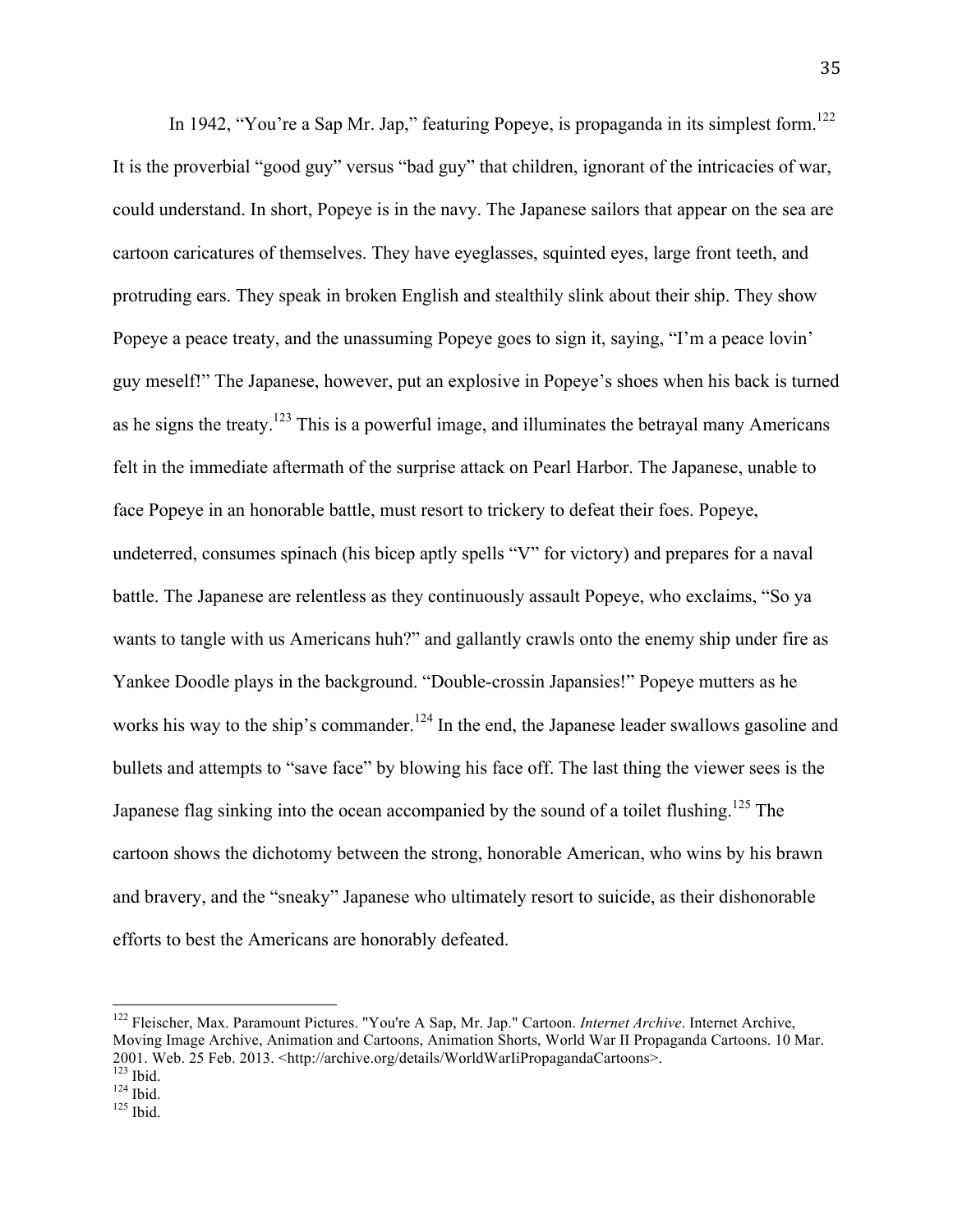"Tokio Jokio" is another short animation that was rife with propaganda messages.

Looney Tunes' 1943 cartoon was a satirical news clip titled "nipponews of the week" and took a different angle than that of "You're a Sap Mr. Jap."<sup>126</sup> Popeye's cartoon depicts the Japanese as sneaky, dishonorable, and as only being able to gain military advantage by resorting to trickery. "Tokio Jokio," on the other hand, characterizes the enemy as inept and incapable. The first cartoon was released in 1942, soon after the attack on Pearl Harbor, when the memory of the Japanese attack was still fresh in American minds. By 1943, the U.S. had defeated the Japanese Navy at the Battle of Midway, which helped the American public gain confidence in the military. "Tokio Jokio" is representative of this military confidence. In the short, the Japanese are portrayed in the usual racist/stereotyped way—they have glasses, big teeth, and are altogether caricatured. The cartoon trivializes different aspects of the Japanese war machine; it shows their "most advanced air raid siren" (a Japanese man yelling as another kicks him), their "airplane spotters" (a man painting dots on an airplane), and their "fire-prevention headquarters" (which have clearly failed as the camera pans to a set of charred buildings).<sup>127</sup>

The animation grows more explicit as it progresses showing a scene where a Japanese man is blown up after trying to roast a hotdog over an incendiary bomb. Most importantly, the cartoon satirizes other angles of the Japanese military besides their strategic ineptitude. In "Kitchen Hints" a Japanese man attempts to make a meat sandwich—by placing a meat-rationing card between two bread-rationing cards. "Nippon-Nifties Syle How" shows a "Japanese victory suit"—a Japanese man in a diaper. Both of these segments critique the Japanese readiness for war and show the audience (children) that America's enemy should be laughed at.<sup>128</sup> The second

 <sup>126</sup> Warner Brothers. "Tokio Jokio." Cartoon. *YouTube*. YouTube, 02 June 2007. Web. 25 Feb. 2013.

<sup>&</sup>lt;http://www.youtube.com/watch?v=pjLfyooJQEc>.

 $128$  Ibid.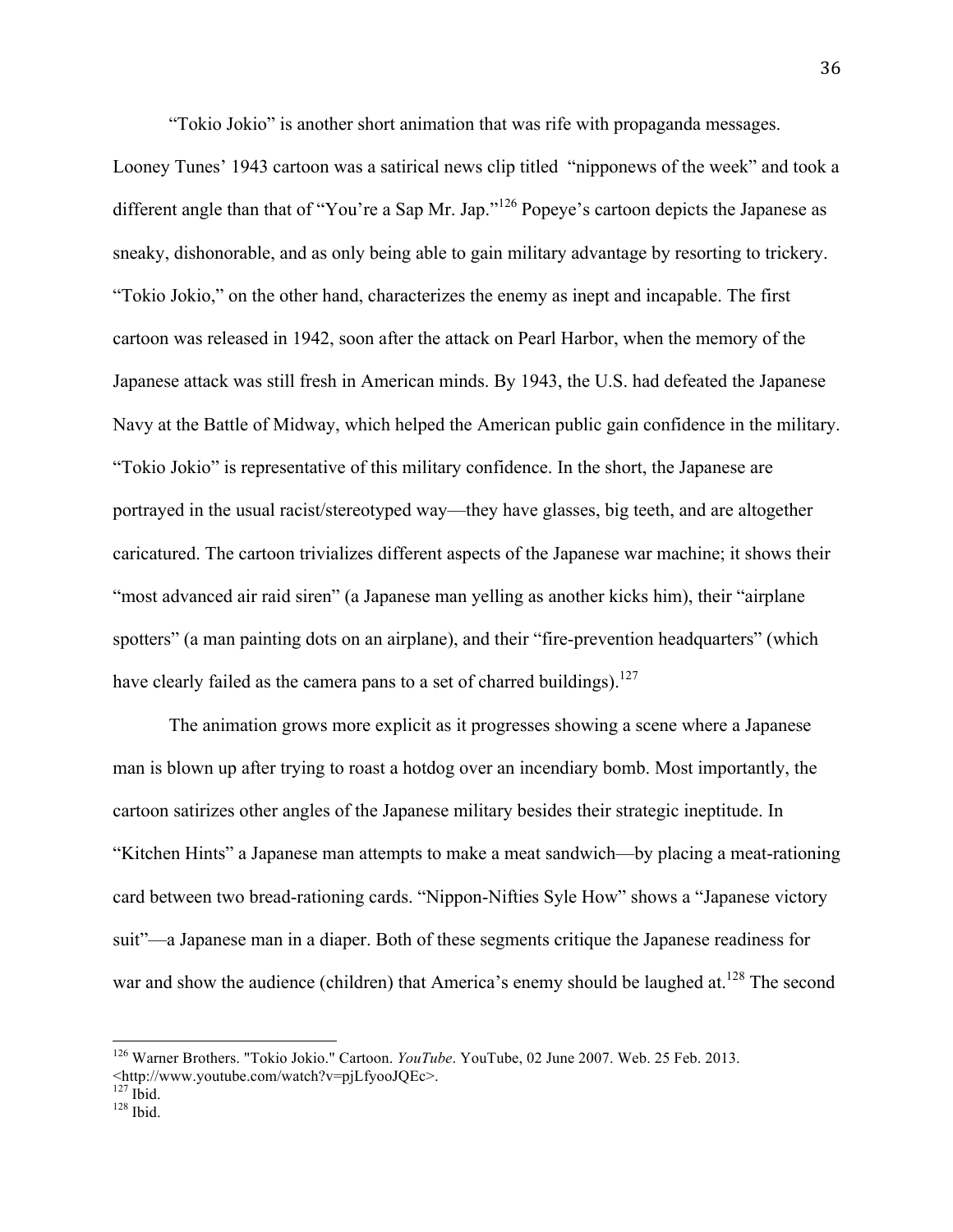part of the cartoon, "Headline Poisonalities" introduces the audience to Admiral Yamamoto, the military leader of the Japanese.<sup>129</sup> He appears imposing at first as he is at his desk—then it is revealed that he is standing on stilts, thus depicting him as of a slight stature and therefore less powerful as smallness is associated with weakness. In another stereotypic scene another Japanese general illustrates Japanese "resolve" under fire by running around frantically during an air raid eventually hiding fearfully in a log, which prompts the resident skunk to put on a gas mask.<sup>130</sup> The final segment of the carton shows the audience the "Japanese Navy all at sea," a halfconstructed submarine swimming through the ocean as "very very technical" sailors play inside on slot machines. Further along, the scene changes to a Mine Sweeper (a boat with a broom) and the "busiest aircraft carrier" (which is covered with the ruin of downed Japanese planes).131 The cartoon clearly depicts Japanese leaders as weak and ineffective and Japanese naval resources as inferior and not to be feared. The cartoon's lasting message is that the Japanese military is inept, ineffectual, and unprepared. Whereas the enemy might have been feared in the vulnerable months after the American defeat at Pearl Harbor, they were now a laughingstock, and should not be a source of intimidation.

Anti-Nazi cartoon propaganda was also prevalent during the Second World War, and focused less on stereotyping German bodies as weak instead highlighting the barbaric and undemocratic ways the Nazis treated their enemies. Walt Disney's "Der Fuehrer's Face," released in 1943, exemplifies this type of cartoon.<sup>132</sup> It centers on the Nazis, and gives the audience a powerful sense of what Americans have—and stand to lose—under Nazi rule. By the

<sup>&</sup>lt;sup>129</sup> Admiral Yamamoto was the chief military strategist behind the attack on Pearl Harbor, and as a result was targeted by American propagandists.<br><sup>130</sup> Ibid.

<sup>131</sup> Ibid.<br><sup>131</sup> Ibid. 132 Walt Disney Production, R.K.O Pictures, Inc. "Der Fuhrer's Face." Cartoon. *YouTube*. YouTube, 23 Nov. 2009. Web. 31 Mar. 2013. <http://www.youtube.com/watch?v=KA6HHgJC5BE>.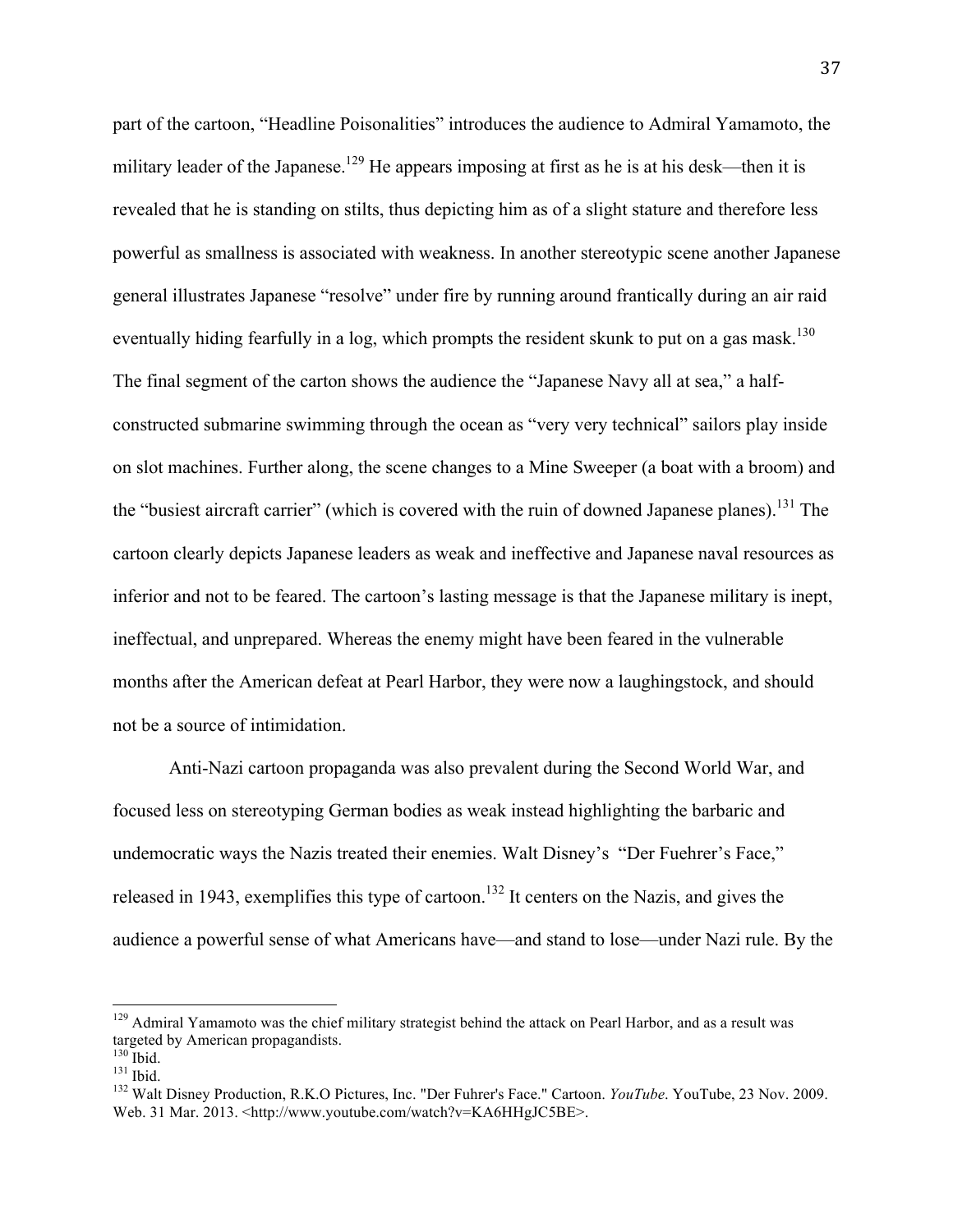end of the animation, the audience is left with a clear message of what it is to be American, and the values associated with this national identity. The cartoon opens with Nazi and Japanese soldiers marching around singing, "we bring the world new order" and "we is the master race!"<sup>133</sup> Donald Duck is sleeping in a house nearby—as he wakes up with a start he first "heils" the portraits of Hitler, Mussolini, and Emperor Hirohito that adorn his otherwise plain walls. Everything heils Hitler—the alarm clock, the rooster outside, and even the bird from the cuckoo clock.<sup>134</sup> Right away, the audience sees that Hitler pervades every aspect of life. After Donald puts on his uniform, he prepares breakfast, which consists of squirting perfume labeled "aroma de bacon and eggs" into his mouth, and using a saw to cut his bread.<sup>135</sup> Clearly, the enemy is running low on rations. Donald also must "improve the mind" by reading Mein Kampf over breakfast—yet another nod to the presumed German fascination with Hitler's work. After breakfast, Donald must report to work—and is escorted by German soldiers walking behind him, pointing bayonets in his back. The narrator explains that Donald and his fellow workers are "lucky" to "work 48 hours a day for the fuehrer."<sup>136</sup> As Donald feverishly tries to keep up with his work on the factory's conveyor belt, he must heil every picture of Hitler he sees. "Is this not wonderful? Is not the fuehrer glorious?"<sup>137</sup> the narrator exclaims. Donald clearly does not think so, as he is teetering on the edge of exhaustion. Just as he is about to collapse, his is given his "vacation with pay," and a landscape backdrop falls behind him. His "vacation" is cut short as he is informed that he has "been chosen to work overtime." Clearly, it is a privilege to work for the fuehrer. Donald struggles to keep up with the demand for shells, and eventually cracks from the

- <sup>133</sup>Ibid.<br><sup>134</sup>Ibid.<br><sup>135</sup>Ibid. <sup>135</sup>Ibid.<br><sup>136</sup>Ibid. <sup>137</sup>Ibid.
- 
-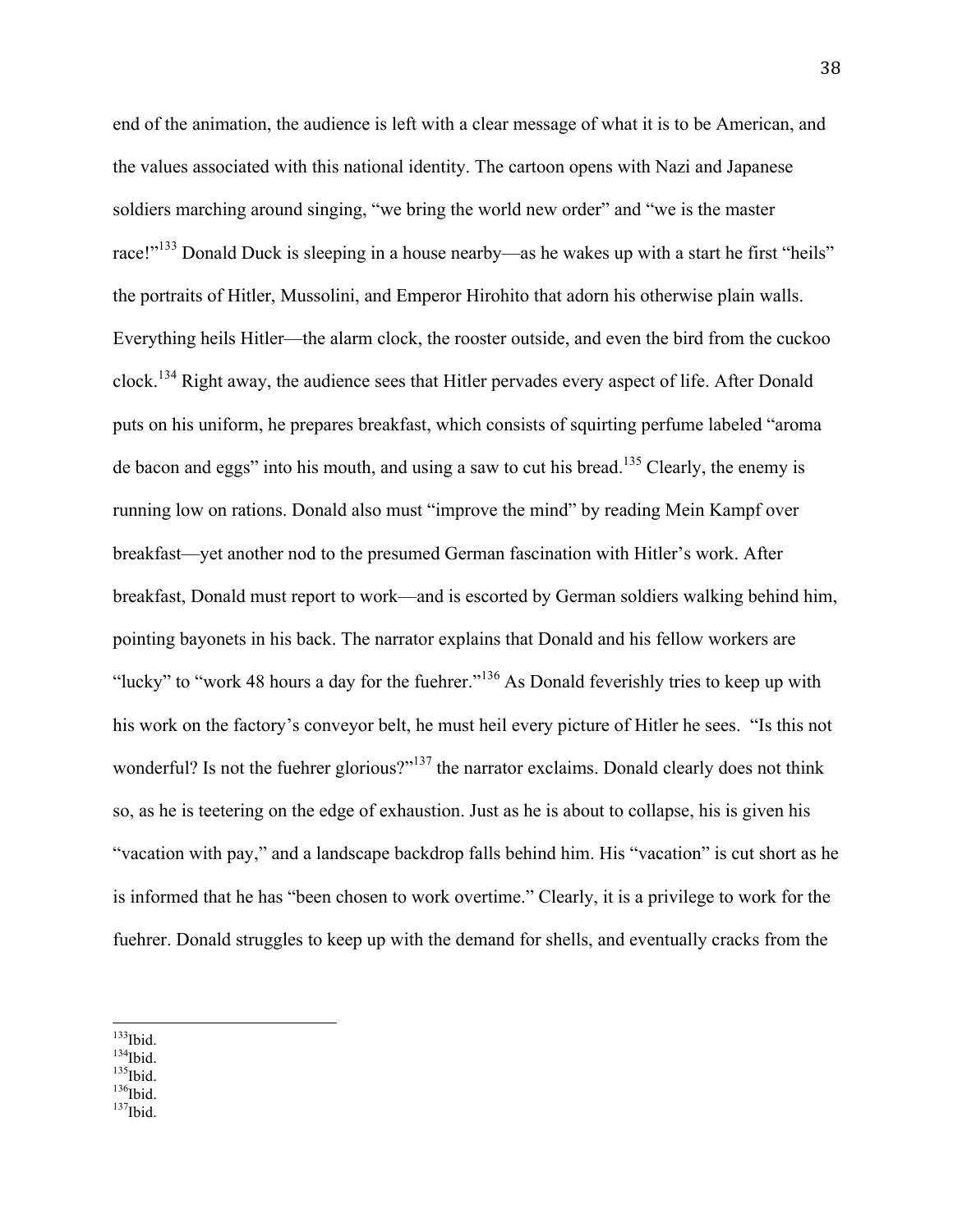pressure.138 Just as he is going mad, he wakes up from a dream—in American flag pajamas in his bed with a "home sweet home" sign above. "Am I glad to be a citizen of the United States of America!" he exclaims as runs to his window and hugs the statue of liberty.<sup>139</sup> The cartoon portrays the Nazis as fanatical, oppressive, and anti-democratic. "Der Fuehrer's Face" is unique in the sense that it illustrates how "lucky" Americans are to be Americans. It does not give the audience an explicit list of common values that Americans share, but through the dream life of Donald Duck, we see that we would have sub-par food, be forced to work copious hours, have no vacation time, and lose all sense of self amidst strict regulation. Viewers are left with a sense of what Americans have, without the cartoon specifically saying what those 'haves' are.

Walt Disney also released "Education for Death," in 1943.<sup>140</sup> The cartoon told the story about the "Making of the Nazi" by following the life of "one of 'Hitler's Children." "What makes a Nazi?" the narrator asks, "How does he get that way?"<sup>141</sup> The story is told as a narration, through the birth, education, adolescence, military conscription and eventual death of the main character, Hans. At the beginning of the story, Hans parents must present their son's birth certificate and family history to the German authorities—this is done, the narrator says, to show that they are "pure Aryan" and that their son's prospective name is not on the "verboten list." The camera pans to the couple's "hereditary passport" on which they will list Hans along with their future children. The passport has space for twelve children—which the narrator says is "a subtle hint Germany needs soldiers."<sup>142</sup> The piece is laden with references to German stereotypes—the couple receives a copy of "Germany's best seller" (Mein Kampf) after the birth

<sup>&</sup>lt;sup>138</sup>Ibid.<br><sup>139</sup>Ibid.<br><sup>140</sup> Walt Disney Production. R.K.O. Radio Pictures, Inc., "Education for Death." Cartoon. *YouTube*. YouTube, 05 June 2008. Web. 18 Mar. 2013. <http://www.youtube.com/watch?v=1i6ozLpNr3Q>. <sup>141</sup>Ibid. 142 Ibid.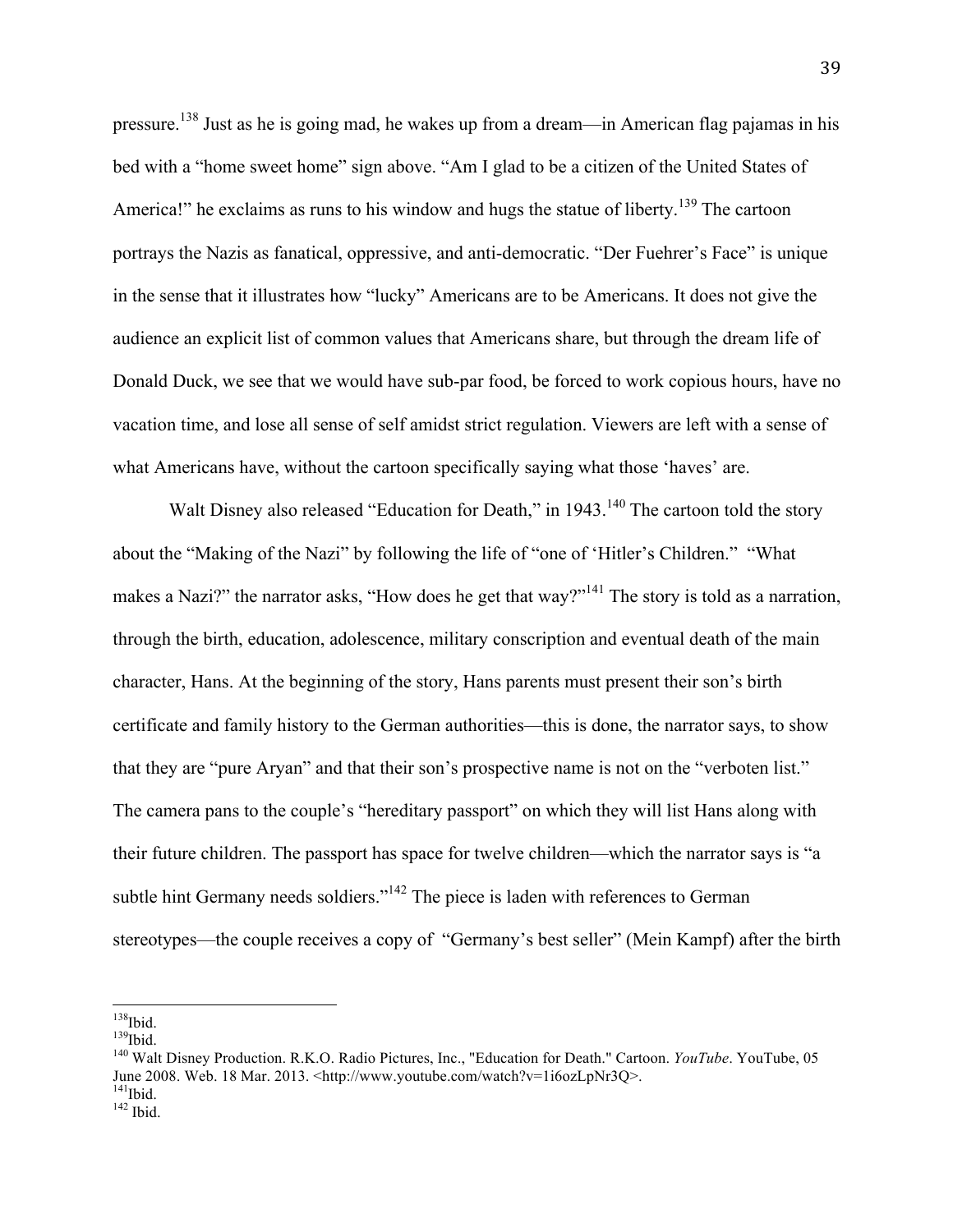of their son, alluding to a belief that all Germans share Hitler's ideology. The cartoon continues through Hans' childhood, or "molding the young Nazi mind."<sup>143</sup> From the earliest fairytales Hans learns at home to the official lessons he receives in school the contrast between Nazi and American ideology is highlighted. The Nazi version of the popular children's fairytale "Sleeping Beauty" pits Hitler (the "brave handsome knight") against democracy (the evil dragon that threatens Sleeping Beauty). Hitler is caricatured as a slight, thin man with a large nose and a loud, angry voice. His face turns red as he yells orders faster than he can breathe. Sleeping Beauty, whom he rescues, is portrayed as a German Princess, similarly caricatured with a large nose, and so large in girth that Hitler can barely lift her as he rides away into the sunset. As the story ends, the narrator says "the moral of this Nazi fairytale seems to be that Hitler got Germany on her feet, climbed into the saddle, and took her for a ride."144 This seemingly innocent fairy tale references Hitler's rise to power in Germany after the First World War—he "got Germany on her feet" after the destruction of the Treaty of Versailles that left Germany economically and physically stricken, and "climbed into the saddle," or rose to Chancellorship. By "taking her for a ride," the narrator is presumably talking about the path of military aggression and expansion on which Hitler set Germany. By associating all of Germany with Hitler (through the love of *Mein Kampf* and that of a "damsel in distress," the cartoon effectively characterizes all Germans as Nazis. As the story continues through Hans' life, examples of Nazi cruelty emerge. As a child, Hans is sick, but his mother is afraid to get treatment for him because the "unfit are taken away by the state and never heard of again." As the concerned mother worries over her child, an angry German soldier appears at the door. He is an imposing figure who towers over the family as he yells at the mother that "the state will have to step in and take over" if she does not stop

 $144$ Ibid. 144<br>Ibid.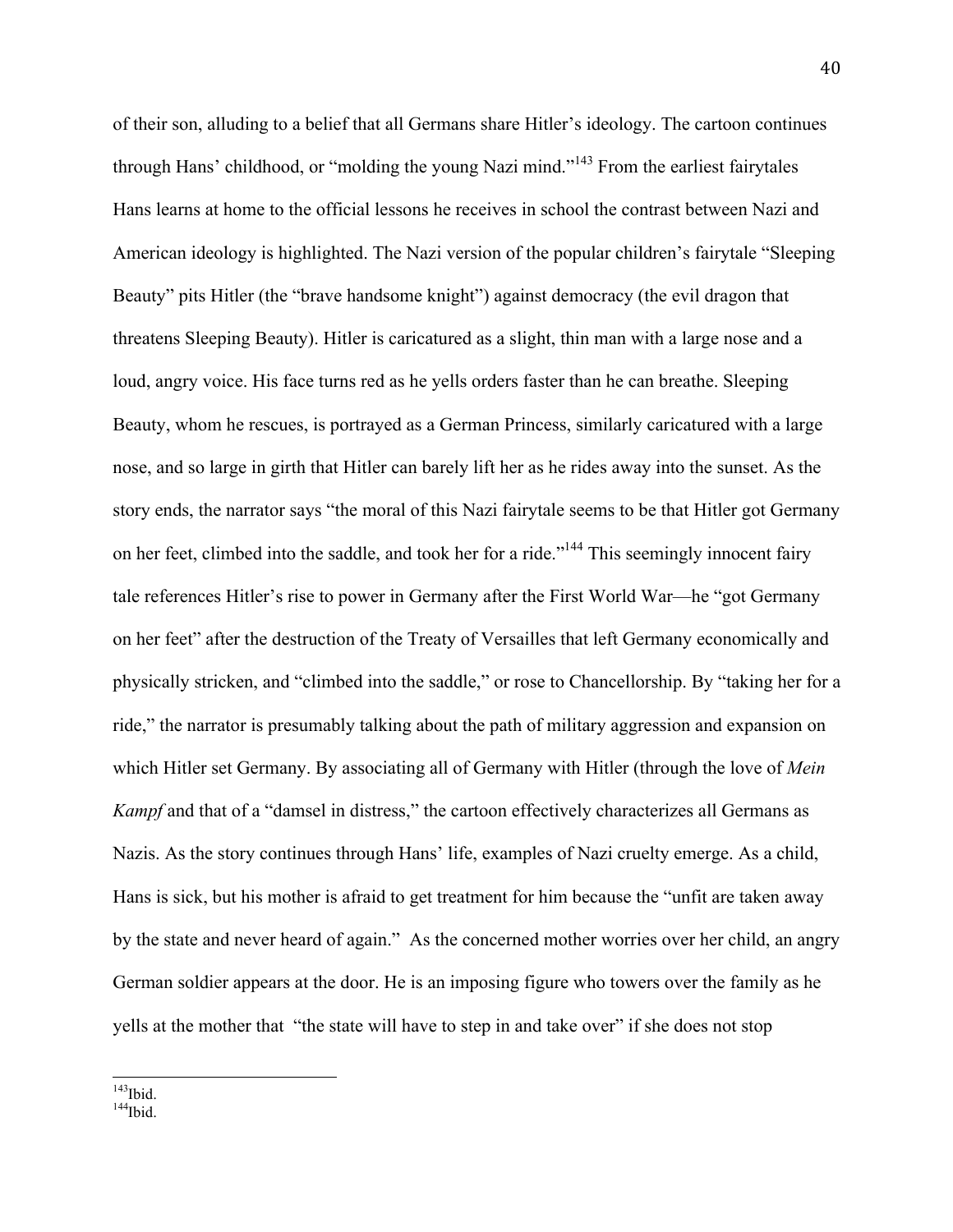"mollycoddling" her son. The audience is left with a clear idea of what "the state" in Germany is like—and how it is different from the United States. The Nazi soldier is caricatured similarly to Hitler—both indulge in uncontrollable fits of rage as the targets of their anger cower in fear.<sup>145</sup>

As Hans continues through school, he learns to not only accept this requirement of fear and adoration for Hitler, but to embrace it. Hitler is everywhere—even in Hans' primary school. There, Hans takes a "daily pledge to fight, obey, and die for his fuehrer," and portraits of Goering, and Goebbels adorn the walls. Both men's faces are twisted into sneers—their portraits make them look evil and demented. As the school lessons commence, the students learn a "lesson in natural history" about foxes chasing and devouring rabbits—a metaphor depicting the contours of the "natural" hierarchy for the strong and the weak. Hans' expression of pity for the rabbit is met with not only disdain from his fellow classmates but also punishment from his teacher—he is forced to sit in the corner in shame. The narrator comments on the correct answers Hans must learn: "The world belongs to the strong! And to the brutal! The rabbit is a coward and deserves to die." The audience could apply this metaphor to any of the European states already conquered by the Nazis in the late 1930s and early 1940s. The cartoon presents Nazi cruelty in the simplest of terms—as Hans learns "the correct Nazi way of thinking" so too does the audience learn how and why the Nazis think the way they do, and that "Germany will likewise destroy all weak and cowardly nations" as the narrator explains. Hans' teacher, after relieving Hans of his punishment, goes on a verbal tirade and red faced and passionate, he resembles the angry German soldier and Hitler as he shouts: "Germans are a super race! All others will be slaves! Germans are unconquerable! They fear no one!" the narrator translates.<sup>146</sup>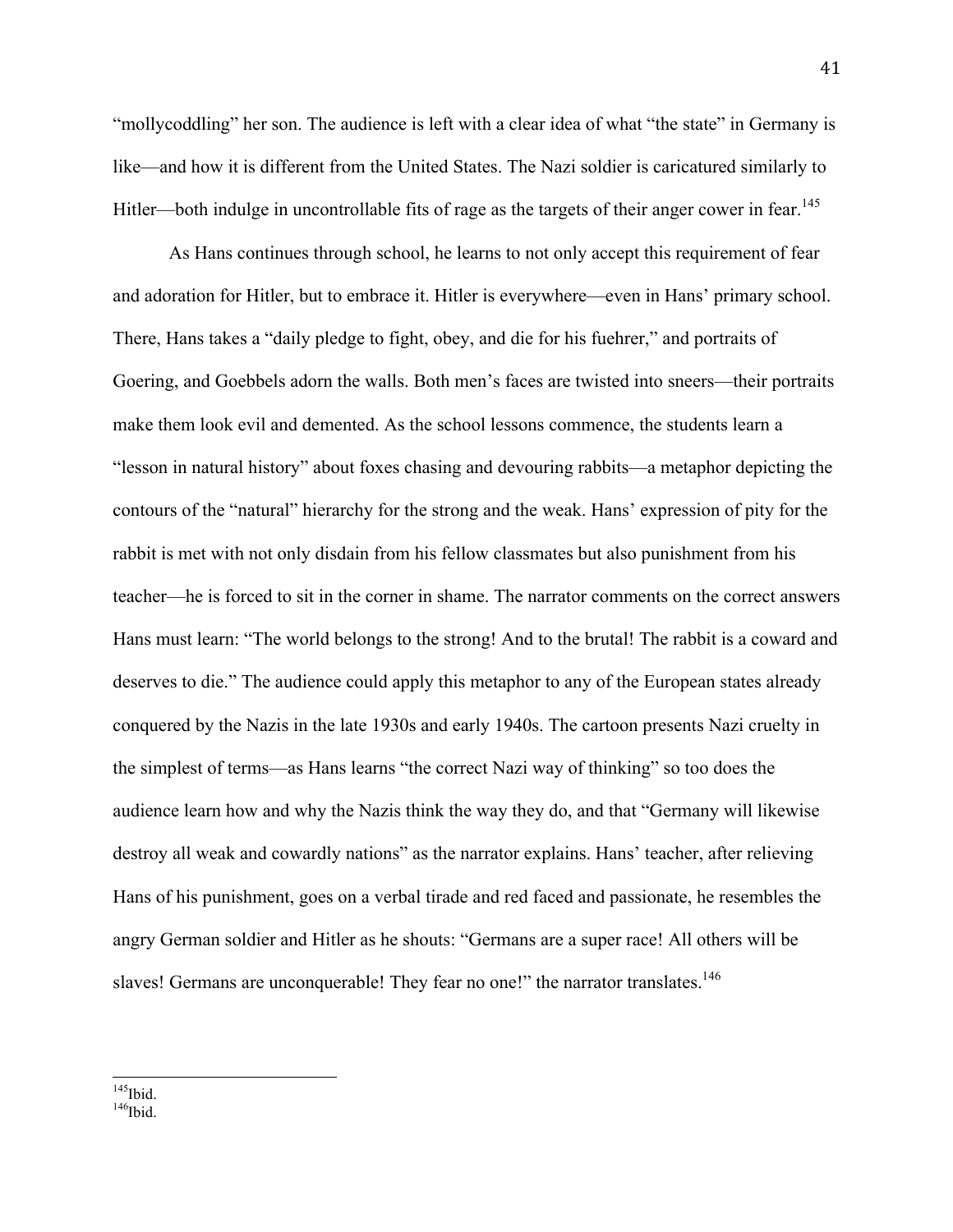The final segment of the animation is perhaps the most important, because it makes visible the main reason to hate and fear the Nazis—they disdain religion. The cartoon shows Nazi soldiers marching through a red and fiery background, looking almost like devils as they carry torches to burn books. The *Holy Bible* is replaced with *Mein Kampf,* the Crucifix changes into a Nazi sword with the Swastika in the middle, and the stained glass windows of a church are shattered as fire comes through.<sup>147</sup> This is powerful imagery, and clearly meant to strike fear in the audience. While earlier caricatures portray the Nazis as aggressive men that cannot control their rage, this segment shows that they are also godless demons. In a similar fashion to FDR's Fireside Chats that warned the American population what would happen if the Nazis were to gain power in the Western Hemisphere, this cartoon shows what would happen to something as foundational as religion under Nazi rule. The animation ends with Hans "hailing and marching" with "no seed of laughter, hope, tolerance, or mercy" as he and his fellow soldiers continue "trampling on the rights of others."148 The message of the cartoon is both explicit in the sense that the narrator tells the audience about Nazi ideology—they trample the weak, conquer weaker neighboring nations, burn religious items, and the utterly lack "laughter, hope, tolerance, or mercy," thus reminding the audience not only what they would lose under Nazi control but also what is important—what makes them different from the Nazis.

#### **Poster Propaganda**

As we have seen in examples of film and cartoon propaganda, the visual culture during the Second World War was important both for "selling" the war to the American public and for creating an American identity. Poster propaganda was the most classic—and simple—form of propaganda because it presented an image or a message (often one without the other). In

 $\prescript{147}{148}\mathrm{Ibid.}$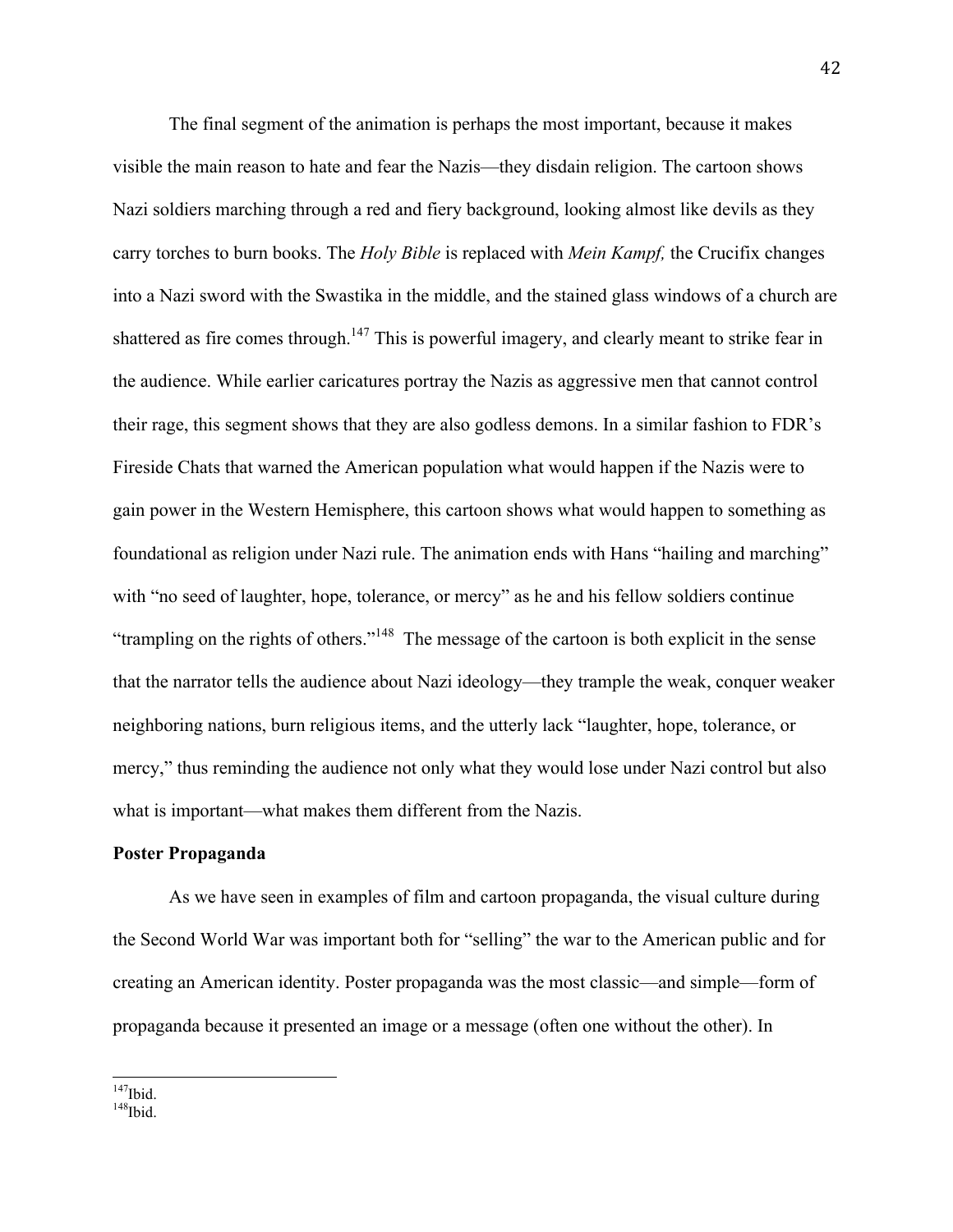examining examples of these posters it is possible to analyze the messages that emerge from them—and how those messages evolved over the course of the war to reflect changes in public attitudes. One of the most important examples of propaganda is depicted Norman Rockwell's "Four Freedoms" set of posters that were published in 1943 (Figure 1). When examined together, they give the viewers a clear perception of American identity—one that is centered around the freedoms *of* religion and speech, and freedoms *from* fear and want.<sup>149</sup> Similar to FDR's radio proclamations of what will be taken away from Americans if the Nazis and Japanese invade the United States, the posters convey the values that are important to Americans—and in doing so help shape the identity of the population.<sup>150</sup> In a similar visual fashion, the "Warning!" poster from 1942 (figure 2) presents an explicit illustration of the enemy that is reminiscent of portrayals in animated propaganda. The Japanese character is buck-toothed, blood thirsty, and menacing as he brandishes a knife over the United States; Hitler is similarly dark and frightening as he stares, gun in hand.<sup>151</sup> The message is clear—"Our Homes Are in Danger Now!" The poster creates a contrasting identity between the enemy and Americans—the foreign aggressors are dark, menacing, and threaten the United States with bloodstained weapons.

The final two posters, "Man the Guns" (figure 3) and "Miles of Hell to Tokyo (figure 4) are important for the context of the paper, because the differences between the two portrayals of the American soldier signify a shift in propaganda during the war years. McClelland Barclay painted the first poster, "Man the Guns," in 1942. The soldier is tanned, muscled, and wholesome. With a look of determination on his face, he easily lifts a shell as he participates in

 <sup>149</sup> United States. Government Printing Office for the Office of War Information. NARA Still Picture Branch. *Save Freedom of Speech*. By Norman Rockwell. N.p.: Curtis, 1943. *Powers of Persuasion*. The National Archives. Web. 26 Mar. 2013. http://www.archives.gov/exhibits/powers\_of\_persuasion/warning/warning.html 150Ibid "Save Freedom of Worship", "Ours…to fight for…Freedom from Want", Ours…to fight for…Freedom from

Fear".

<sup>151</sup> United States. General Motors Corporation. NARA Still Picture Branch. *WARNING! Our Homes Are in Danger Now!* N.p.: n.p., 1942. *Powers of Persuasion*. The National Archives. Web. 31 Mar. 2013. <http://www.archives.gov/exhibits/powers\_of\_persuasion/warning/warning.html>.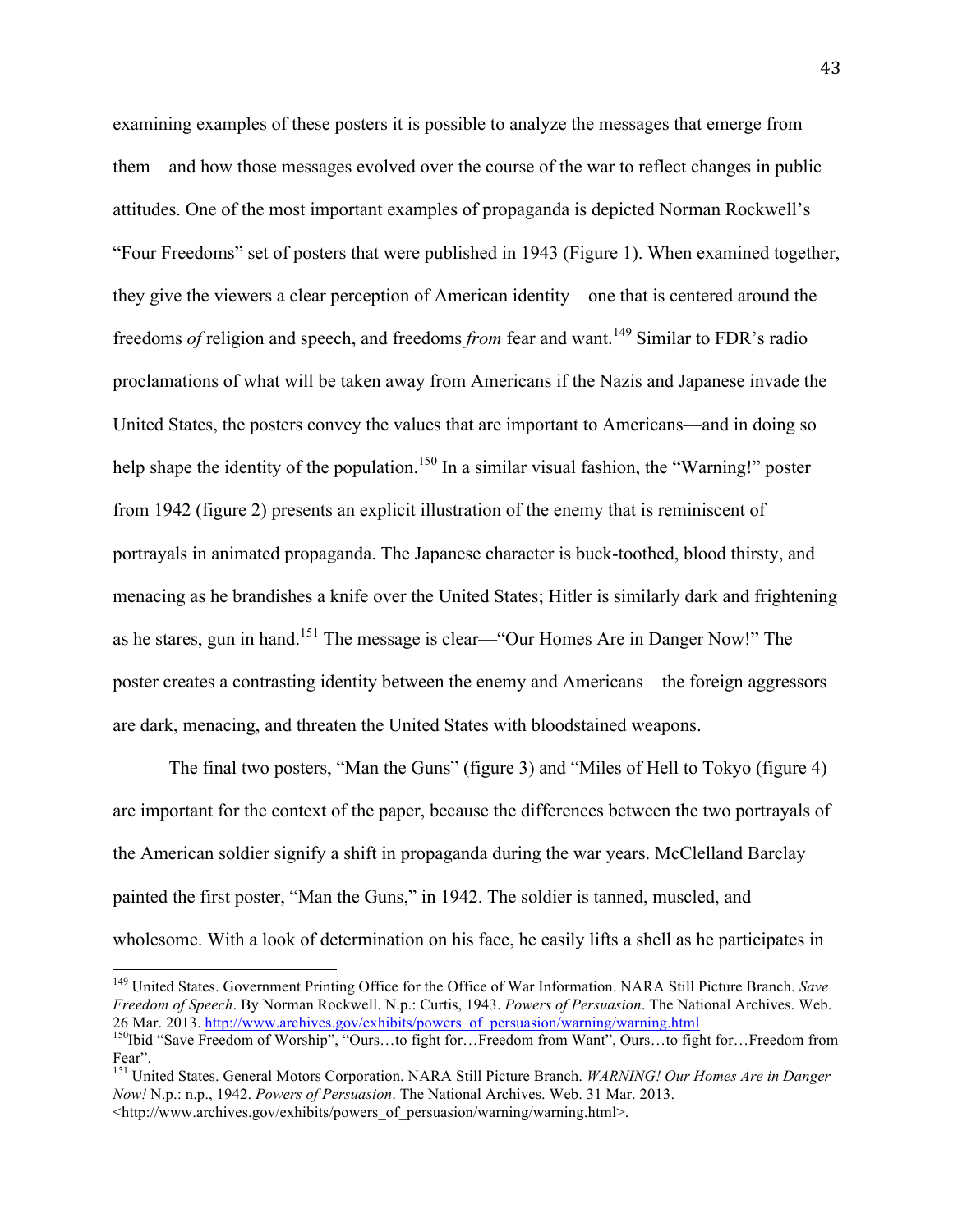the heat of battle.152 The other poster, "Miles of Hell to Tokyo," paints a very different picture of the American soldier. Amos Sewell's 1945 illustration shows a soldier lying wounded on the ground, his clothes ripped and bloodied and his resolve clearly faltering as he attempts to stand up.<sup>153</sup> The contrast between this American soldier and the one from "Man the Guns" is striking and telling. The differences in the representation of the military call to mind the censorship changes in 1943, when Elmer Davis embarked on a "strategy of truth" campaign to shift the OWI towards a policy of openness with the American public with regards to the war, partly due to the fact that a large percentage of the population thought that the government was "the situation look better than it was."<sup>154</sup> As previously discussed, the War Department severely limited any pictures that compromised American military strength—leading to the censorship of images that showed soldiers dying.<sup>155</sup> The change in the presentation of these posters signifies a shift in propaganda as a result of the changes in popular opinion over the course of the war.

#### **Conclusion**

This thesis has examined several primary sources of propaganda as evidence that during the Second World War, the federal government attempted to shape a collective American identity based on the foundations of economic and religious freedom through a controlled release of information and images shaped to convey particular messages to viewers, listeners, and readers. This information was communicated through a variety of mediums, including radio, film, cartoon animation, and printed posters. Their relevance lies not only in how they were able to inspire the population to go to war but also in what they told the people about themselves. By

<sup>&</sup>lt;sup>152</sup> United States. Navy Recruiting Bureau. NARA Still Picture Branch. Man the Guns—Join the Navy. By McClelland Barclay. N.p.: n.p., n.d. 1942. *Powers of Persuasion*. The National Archives. Web. 31 Mar. 2013.  $\langle$ http://www.archives.gov/exhibits/powers of persuasion/four freedoms/four freedoms.html>.

<sup>&</sup>lt;sup>153</sup> United States. Government Printing Office for the War Manpower Division. NARA Civil Reference Branch. *Miles of Hell to Tokyo!* By Amos Sewell. N.p.: n.p., 1945. *Powers of Persuasion*. The National Archives. Web. 26 Mar. 2013. <http://www.archives.gov/exhibits/powers\_of\_persuasion/warning/warning.html>.<br>
<sup>154</sup> Roeder 2; 11<br>
<sup>155</sup> Ibid 3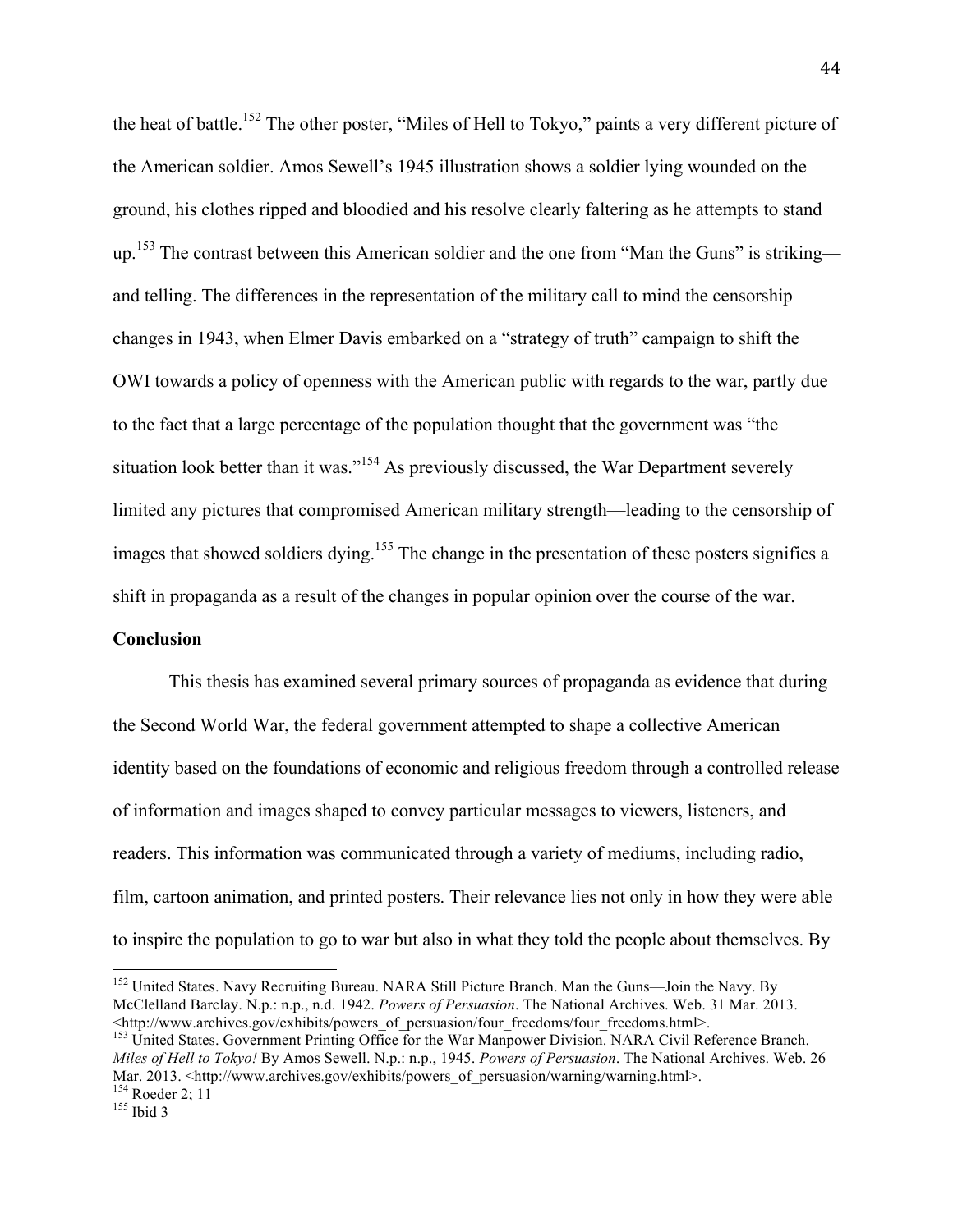demonizing the Nazis and the Japanese, federal propagandists helped create a contrast between Americans and the enemy, specifically concerning the "godlessness" of the Nazis ("Education for Death" explicitly showed of the Crucifix being turned into a sword and swastika, and the Bible transforming into *Mein Kampf*) and the ineptitude of the Japanese (Tokio Jokio's numerous portrayals of the Japanese failing to maintain their Navy). By mobilizing the home front to support the war effort, propagandists also made the civilian population inherently responsible for military victory. These themes were common across the mediums of propaganda, as movies such as *Mrs. Miniver* and *So Proudly We Hail!* both portrayed characters that spoke of the need for the public to support the military and do their part on the home front.

This contrast between Americans and the enemy and the call for public support on the home front was reinforced by federal officials' definitions of American identity that was embedded in wartime propaganda—messages that clarified what we are, what we stand for, and why we will ultimately triumph over our adversaries. The construction and selling of this identity was consistent throughout the war, but the federal government had to alter aspects of the message in order to respond to shifts in civilian attitudes at different points during the war. The nuances in government propaganda are indicative of a two-sided relationship between the Roosevelt administration and the American population; the government did not simply force ideas on the people, they instead adapted their ideas to meet and engage the demands of the American people.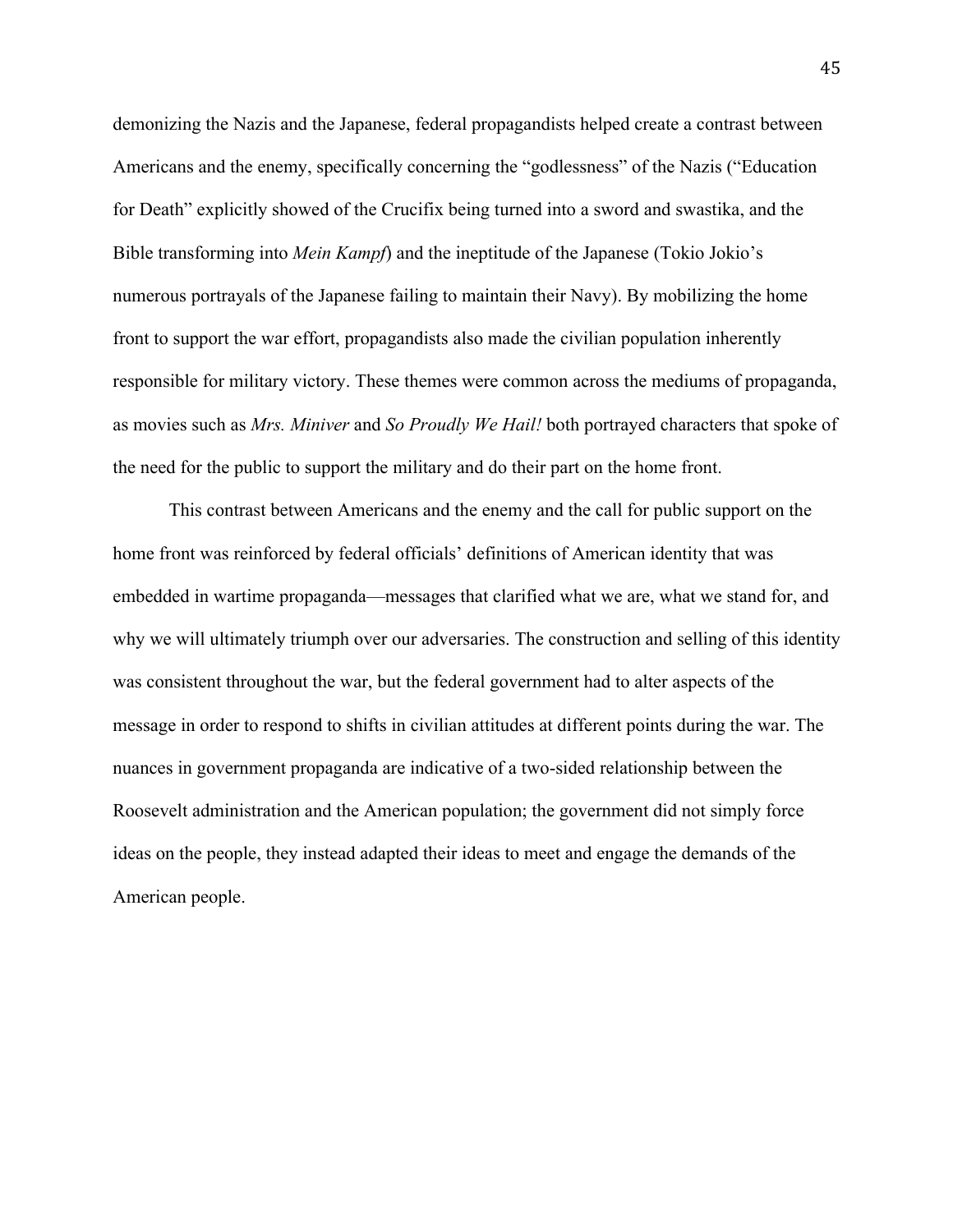## **Figures**

#### **SAVE FREEDOM OF SPEECH**



#### **Figure 1**

United States. Government Printing Office for the Office of War Information. NARA Still Picture Branch. *Save Freedom of Speech*. By Norman Rockwell. N.p.: Curtis, 1943. *Powers of Persuasion*. The National Archives. Web. 26 Mar. 2013. http://www.archives.gov/exhibits/powers\_of\_persuasion/warning/warning.html



#### **Figure 1**

United States. Government Printing Office for the Office of War Information. NARA Still Picture Branch. *Save Freedom of Worship*. By Norman Rockwell. N.p.: Curtis, 1943. *Powers of Persuasion*. The National Archives. Web. 26 Mar. 2013. http://www.archives.gov/exhibits/powers\_of\_persuasion/warning/warning.html



#### **Figure 1**

**Figure 1**

United States. Government Printing Office for the Office of War Information. NARA Still Picture Branch. *Ours…to fight for…Freedom from Want*. By Norman Rockwell. N.p.: Curtis, 1943. *Powers of Persuasion*. The National Archives. Web. 26 Mar. 2013. http://www.archives.gov/exhibits/powers\_of\_persuasion/warning/warning.html

#### OURS...to fight for



United States. Government Printing Office for the Office of War Information. NARA Still Picture Branch. *Ours…to fight for…Freedom from Fear*. By Norman Rockwell. N.p.: Curtis, 1943. *Powers of Persuasion*. The National Archives. Web. 26 Mar. 2013. http://www.archives.gov/exhibits/powers\_of\_persuasion/warning/warning.html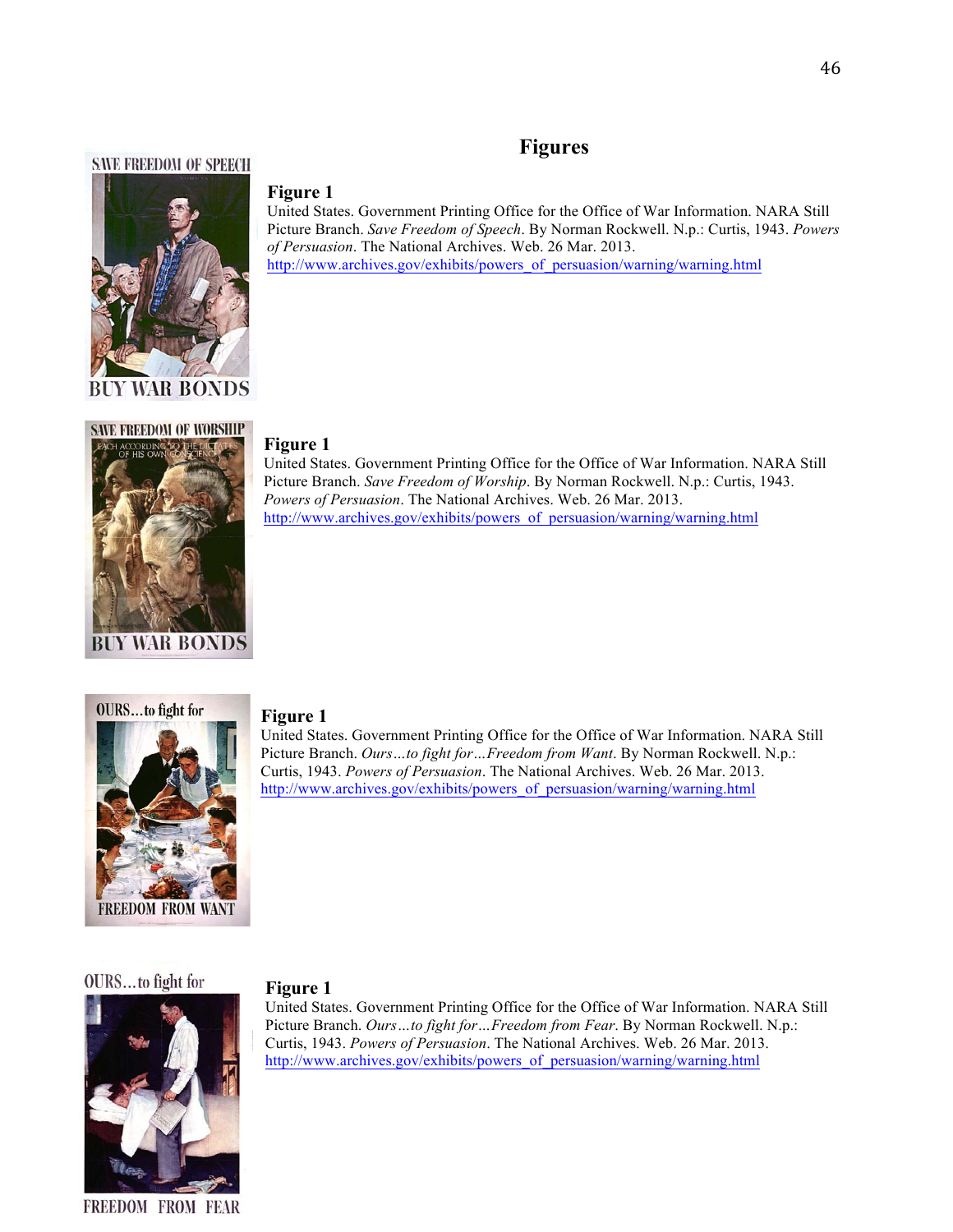

### **Figure 2**

United States. General Motors Corporation. NARA Still Picture Branch. *WARNING! Our Homes Are in Danger Now!* N.p.: n.p., 1942. *Powers of Persuasion*. The National Archives. Web. 31 Mar. 2013.

<http://www.archives.gov/exhibits/powers\_of\_persuasion/warning/warning.html>.



ointhe **NA** 

#### **Figure 3**

United States. Navy Recruiting Bureau. NARA Still Picture Branch. *Man the Guns— Join the Navy*. By McClelland Barclay. N.p.: n.p., n.d. 1942. *Powers of Persuasion*. The National Archives. Web. 31 Mar. 2013.

<http://www.archives.gov/exhibits/powers\_of\_persuasion/four\_freedoms/four\_freedoms.html>.



#### **Figure 4**

United States. Government Printing Office for the War Manpower Division. NARA Civil Reference Branch. *Miles of Hell to Tokyo!* By Amos Sewell. N.p.: n.p., 1945. *Powers of Persuasion*. The National Archives. Web. 26 Mar. 2013. http://www.archives.gov/exhibits/powers\_of\_persuasion/warning/warning.html.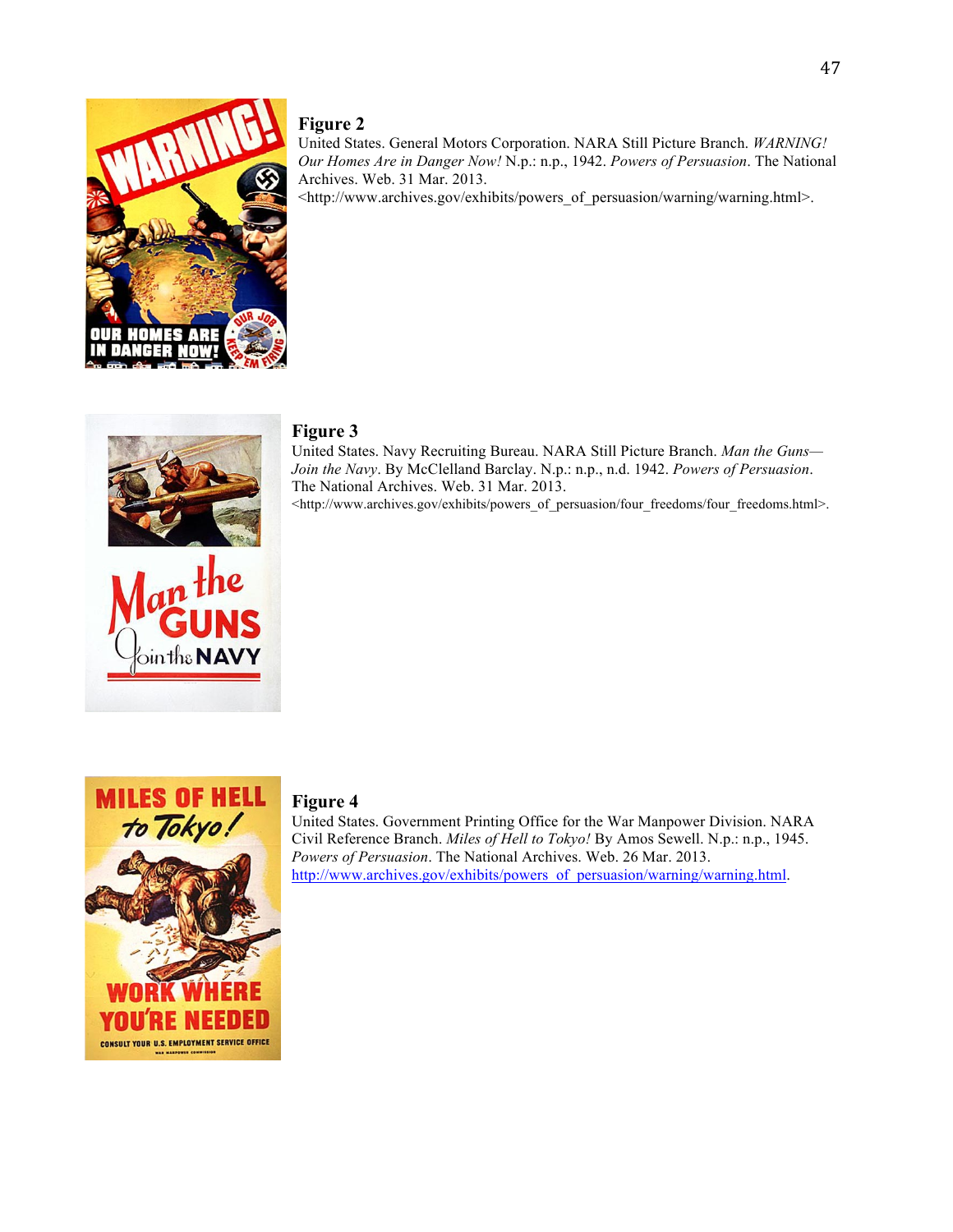### **Bibliography**

Adorno, Theodor. *Critical Models*. New York: Columbia University Press, 1993.

Beaty, John. *The Iron Curtain Over America.* Los Angeles: The Noontide Press, 1970.

Buhite, Russell D, and David W Levy. *FDR's Fireside Chats*. University of Oklahoma Press, 1992.

Certeau, Michel De. *The Practice of Everyday Life*. Berkeley: University of California Press, 1984.

Entman, Robert M. *Projections of Power: Framing News, Public Opinion, and U.S. Foreign Policy*. Chicago: University of Chicago Press, 2004.

Fleischer, Max. Paramount Pictures. "You're a Sap, Mr. Jap." Cartoon. Internet Archive. March 10, 2001. Accessed February 25, 2013. http://archive.org/details/WorldWarIiPropagandaCartoons.

Fyne, Robert W. *The Hollywood Propaganda of World War II*. Metuchen, N.J and London: The Scarecrow Press, Inc., 1994.

Horten , Gerd. *Radio Goes to War: The Cultural Politics of Propaganda During World War II*. University of California Press, 2003.

Hunt, Michael H. *Ideology and U.S. Foreign Policy*. New Haven: Yale University Press, 1987.

Jenkins, Henry. *Textual Poachers*. New York: Routledge, Chapman and Hall, Inc. , 1992.

Koppes, Clayton R., and Gregory D. Black. *When Hollywood Goes to War*. New York: The Free Press, 1987.

Leuchtenburg, William Edward. *Franklin D. Roosevelt and the New Deal, 1932-1940.* New York: Harper & Row, 1963.

Roeder Jr., George H. *The Censored War-American Visual Experience During World War Two*. New Haven and London: Yale University , 1993.

Roosevelt, Franklin "Pan American Unity" *Fireside Chat*. "Listen to Audio." In *Pan American Unity*. May 5, 1941. March 10, 2001. Accessed January 28, 2013. http://archive.org/details/WWII\_News\_1941.

Sproule, J. Michael. *Propaganda and Democracy: The American Experience of Media and Mass Persuasion*. Cambridge, U.K.: Cambridge University Press, 1997.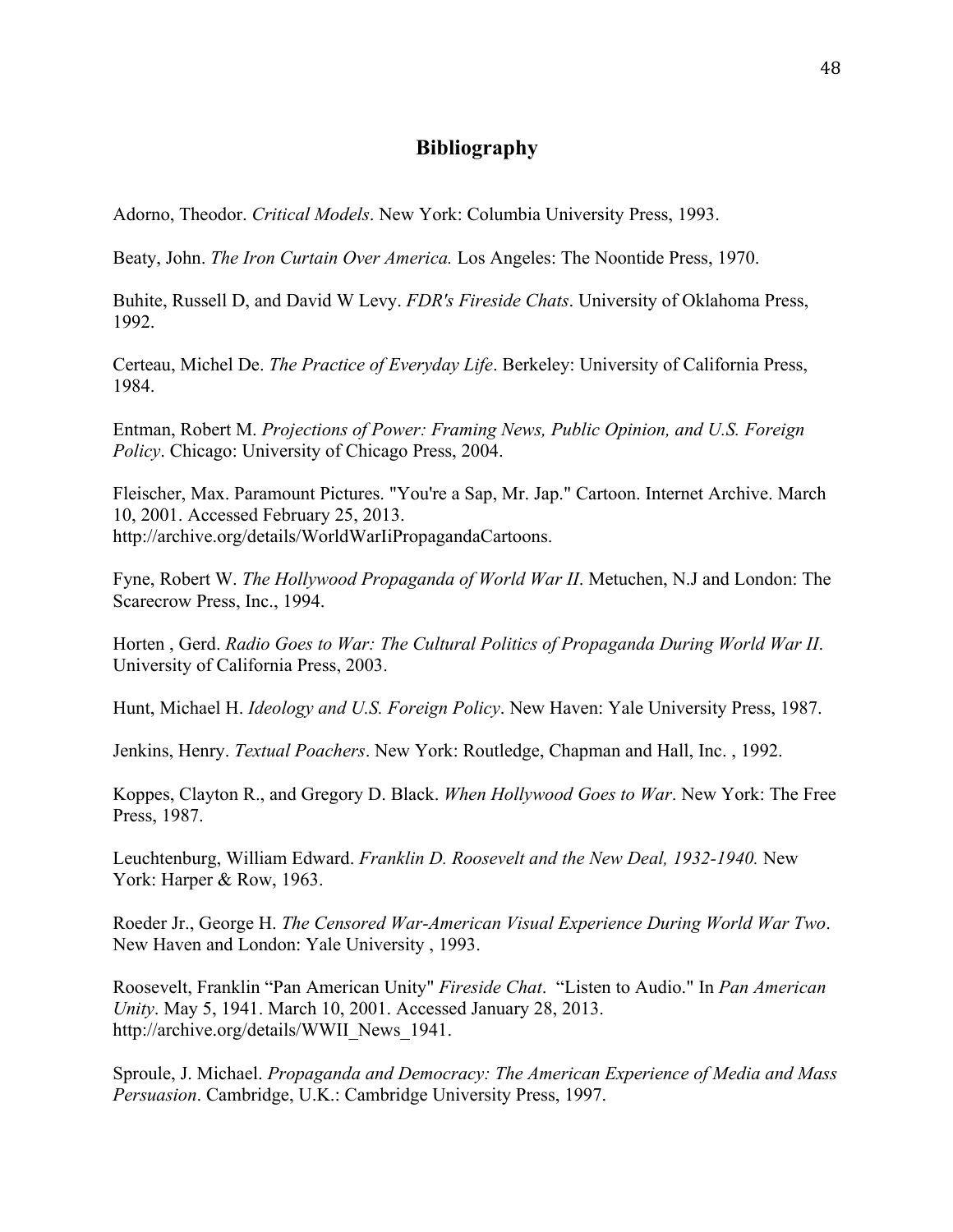Storm, Geoffrey. "FDR and WGY: The Origins of the Fireside Chats." *New York History*. no. 2 (2007).

*Mrs. Miniver*. Directed by William Wyler. Produced by Sidney A. Franklin. By Arthur Wimperis, George Froeschel, James Hilton, and Claudine West. Performed by Greer Garson, Walter Pidgeon, Teresa Wright, and May Whitty. United States: Metro-Goldwyn-Mayer, 1942. DVD.

*The Purple Heart.* Directed by Lewis Milestone. Produced by Daryl F. Zanuck. By Jerome Cady and Darryl F. Zanuck. Performed by Dana Andrews, Richard Conte, Farley Granger, Kevin O'Shea, Don 'Red' Barry, and Trudy Marshall. United States:  $20^{th}$  Century Fox, 1944. DVD.

*Sahara* Directed by Zoltan Korda. Produced by Harry Joe Brown. By John Howard Lawson, Zoltan Korda, James O'Hanlon, and Philip MacDonald. Performed by Humphrey Bogart, Bruce Bennet, Lloyd Bridges, Bruce Bennet, J. Naish, and Dan Duryea. United States: Columbia, 1943. DVD.

Shulman, Holly Cowan. *The Voice of America: Propaganda and Democracy, 1941-1945*. Madison, WI: University of Wisconsin Press, 1990.

*So Proudly We Hail!* Directed by Mark Sandrich. Produced by Mark Sandrich. By Allan Scott. Performed by Claudette Colbert, Paulette Goddard, Veronica Lake, George Reeves, and Barbara Britton. United States: Paramount, 1943. DVD.

The Smithsonian Museum of American History, Behring Center. *The Price of Freedom: Americans at War*. National Museum of American History, Smithsonian Institution. Accessed April 15, 2013. http://amhistory.si.edu/militaryhistory/.

Switzerland. International Committee of the Red Cross. *Convention Relative to the Treatment of Prisoners of War*. Geneva, 1929. Accessed April 15, 2013. http://www.icrc.org/ihl.nsf/full/305?opendocument.

Walt Disney Production, R.K.O Pictures, Inc. "Der Fuhrer's Face." Cartoon. "Der Führer's Face Donald Duck." YouTube. November 23, 2009. Accessed March 31, 2013. http://www.youtube.com/watch?v=KA6HHgJC5BE.

Walt Disney Production. R.K.O. Radio Pictures, Inc., "Education for Death." Cartoon. "Walt Disney - Anti Nazi Cartoon - Good Quality." YouTube. June 05, 2008. Accessed March 18, 2013. http://www.youtube.com/watch?v=1i6ozLpNr3Q.

Warner Brothers. "Tokio Jokio." Cartoon. "Banned Looney ToonsWW2 Cartoon Making Fun of Nazis and Japan." YouTube. June 02, 2007. Accessed February 25, 2013. http://www.youtube.com/watch?v=pjLfyooJQEc.